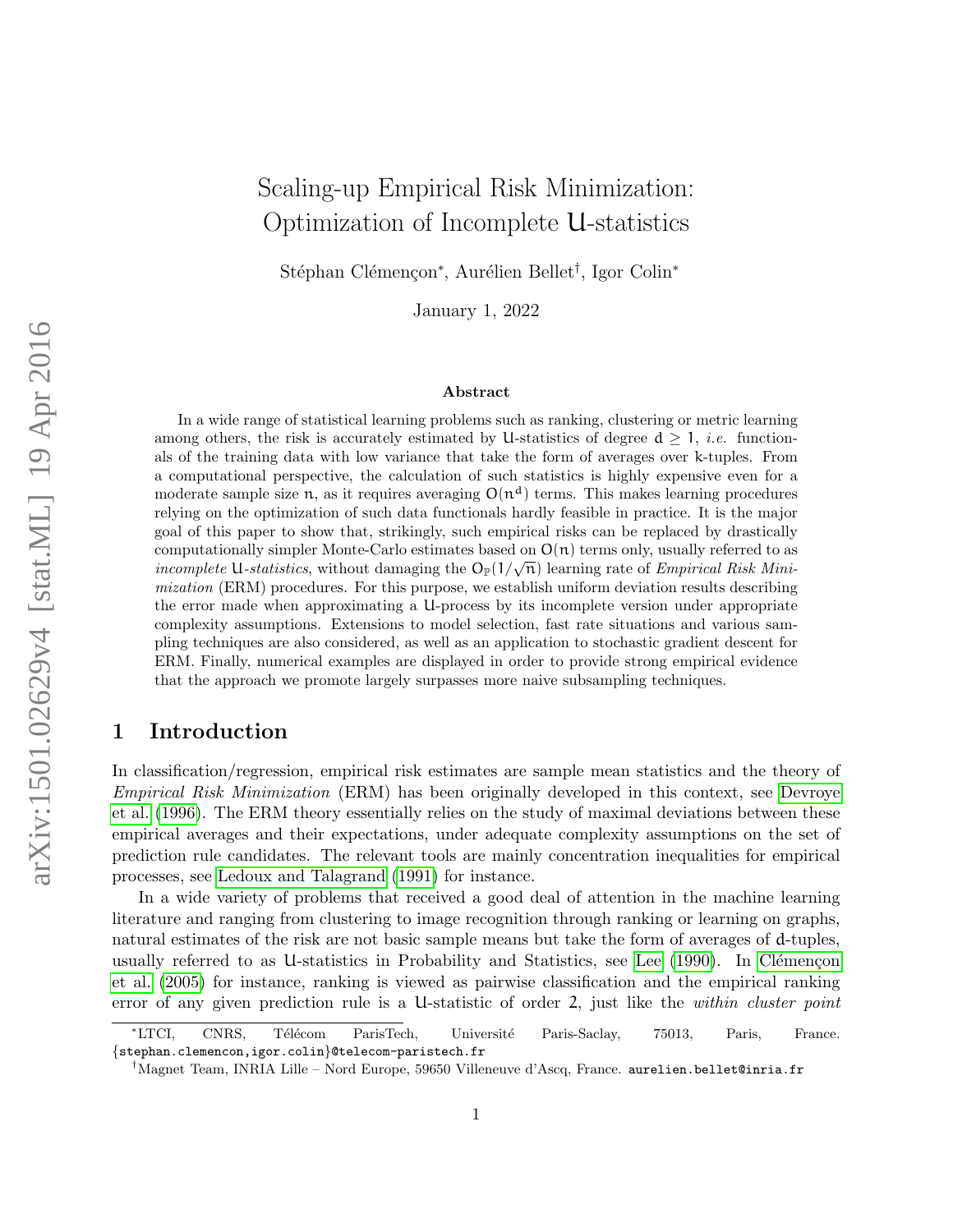scatter in cluster analysis (see Clémençon, 2014) or empirical performance measures in metric learning, refer to [Cao et al.](#page-31-2) [\(2012\)](#page-31-2) for instance. Because empirical functionals are computed by averaging over tuples of sampling observations, they exhibit a complex dependence structure, which appears as the price to be paid for low variance estimates. *Linearization techniques* (see [Hoeffding, 1948\)](#page-32-3) are the main ingredient in studying the behavior of empirical risk minimizers in this setting, allowing to establish probabilistic upper bounds for the maximal deviation of collection of centered U-statistics under appropriate conditions by reducing the analysis to that of standard empirical processes. However, while the ERM theory based on minimization of U-statistics is now consolidated (see Clémençon et al., 2008), putting this approach in practice generally leads to significant computational difficulties that are not sufficiently well documented in the machine learning literature. In many concrete cases, the mere computation of the risk involves a summation over an extremely high number of tuples and runs out of time or memory on most machines.

Whereas the availability of massive information in the Big Data era, which machine learning procedures could theoretically now rely on, has motivated the recent development of parallelized / distributed approaches in order to scale-up certain statistical learning algorithms, see [Bekkerman](#page-30-0) [et al.](#page-30-0) [\(2011\)](#page-30-0) or [Bianchi et al.](#page-31-4) [\(2013\)](#page-31-4) and the references therein, the present paper proposes to use sampling techniques as a remedy to the apparent intractability of learning from data sets of explosive size, in order to break the current computational barriers. More precisely, it is the major goal of this article to study how a simplistic sampling technique (*i.e.* drawing with replacement) applied to risk estimation, as originally proposed by [Blom](#page-31-5) [\(1976\)](#page-31-5) in the context of asymptotic pointwise estimation, may efficiently remedy this issue without damaging too much the "reduced variance" property of the estimates, while preserving the learning rates (including certain "fast-rate" situations). For this purpose, we investigate to which extent a U-process, that is a collection of U-statistics, can be accurately approximated by a Monte-Carlo version (which shall be referred to as an incomplete U-process throughout the paper) involving much less terms, provided it is indexed by a class of kernels of controlled complexity (in a sense that will be explained later). A maximal deviation inequality connecting the accuracy of the approximation to the number of terms involved in the approximant is thus established. This result is the key to the analysis of the statistical performance of minimizers of risk estimates when they are in the form of an incomplete U-statistic. In particular, this allows us to show the advantage of using this specific sampling technique, compared to more naive approaches with exactly the same computational cost, consisting for instance in first drawing a subsample and then computing a risk estimate of the form of a (complete) U-statistic based on it. We also show how to incorporate this sampling strategy into iterative statistical learning techniques based on stochastic gradient descent (SGD), see [Bottou](#page-31-6) [\(1998\)](#page-31-6). The variant of the SGD method we propose involves the computation of an incomplete U-statistic to estimate the gradient at each step. For the estimator thus produced, rate bounds describing its statistical performance are established under mild assumptions. Beyond theoretical results, we present illustrative numerical experiments on metric learning and clustering with synthetic and real-world data that support the relevance of our approach.

The rest of the article is organized as follows. In Section [2,](#page-2-0) we recall basic definitions and concepts pertaining to the theory of U-statistics/processes and present important examples in machine learning where natural estimates of the performance/risk measure are U-statistics. We then review the existing results for the empirical minimization of complete U-statistics. In Section [3,](#page-7-0) we recall the notion of incomplete U-statistic and we derive maximal deviation inequalities describing the error made when approximating a U-statistic by its incomplete counterpart uniformly over a class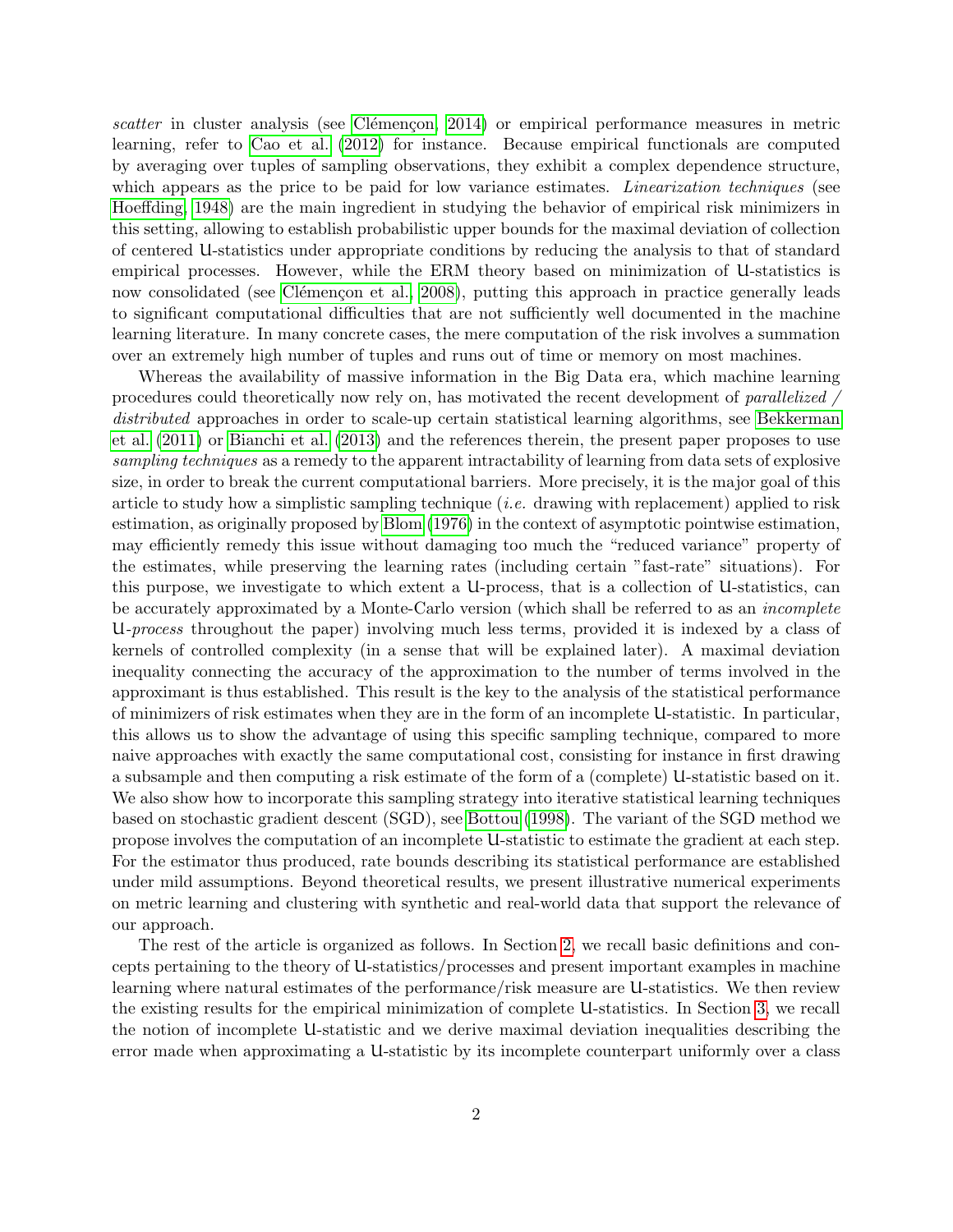of kernels that fulfills appropriate complexity assumptions. This result is next applied to derive (possibly fast) learning rates for minimizers of the incomplete version of the empirical risk and to model selection. Extensions to incomplete U-statistics built by means of other sampling schemes than sampling with replacement are also investigated. In Section [4,](#page-16-0) estimation by means of incomplete U-statistics is applied to stochastic gradient descent for iterative ERM. Section [5](#page-18-0) presents some numerical experiments. Finally, Section [6](#page-23-0) collects some concluding remarks. Technical details are deferred to the Appendix.

### <span id="page-2-0"></span>2 Background and Preliminaries

As a first go, we briefly recall some key notions of the theory of U-statistics (Section [2.1\)](#page-2-1) and provide several examples of statistical learning problems for which natural estimates of the performance/risk measure are in the form of U-statistics (Section [2.2\)](#page-3-0). Finally, we review and extend the existing rate bound analysis for the empirical minimization of (complete) generalized U-statistics (Section [2.3\)](#page-5-0). Here and throughout,  $\mathbb{N}^*$  denotes the set of all strictly positive integers,  $\mathbb{R}_+$  the set of nonnegative real numbers.

### <span id="page-2-1"></span>2.1 U-Statistics/Processes: Definitions and Properties

For clarity, we recall the definition of generalized U-statistics. An excellent account of properties and asymptotic theory of U-statistics can be found in [Lee](#page-32-2) [\(1990\)](#page-32-2).

<span id="page-2-2"></span>Definition 1. (GENERALIZED U-STATISTIC) Let  $K \geq 1$  and  $(d_1, \ldots, d_K) \in \mathbb{N}^{*K}$ . Let  $\mathbf{X}_{\{1, \ldots, n_k\}} =$  $(X_1^{(k)}$  $X_1^{(k)}, \ldots, X_{n_k}^{(k)}$ ,  $1 \leq k \leq k$ , be K independent samples of sizes  $n_k \geq d_k$  and composed of i.i.d. random variables taking their values in some measurable space  $\mathcal{X}_k$  with distribution  $F_k(dx)$  respectively. Let  $H: \mathcal{X}_1^{d_1} \times \cdots \times \mathcal{X}_K^{d_K} \to \mathbb{R}$  be a measurable function, square integrable with respect to the probability distribution  $\mu = F_1^{\otimes d_1} \otimes \cdots \otimes F_K^{\otimes d_K}$ . Assume in addition (without loss of generality) that  $H(\mathbf{x}^{(1)}, \ldots, \mathbf{x}^{(K)})$  is symmetric within each block of arguments  $\mathbf{x}^{(k)}$  (valued in  $\mathcal{X}_{k}^{d_k}$ ),  $1 \leq k \leq K$ . The generalized (or K-sample) U-statistic of degrees  $(d_1, \ldots, d_k)$  with kernel H, is then defined as

<span id="page-2-3"></span>
$$
U_{n}(H) = \frac{1}{\prod_{k=1}^{K} {n_{k} \choose d_{k}}}\sum_{I_{1}}\ldots\sum_{I_{K}} H(\mathbf{X}_{I_{1}}^{(1)}, \mathbf{X}_{I_{2}}^{(2)}, \ldots, \mathbf{X}_{I_{K}}^{(K)}),
$$
(1)

where the symbol  $\sum_{I_k}$  refers to summation over all  $\binom{n_k}{d_k}$  $\left(\begin{smallmatrix} \mathfrak{n}_{\mathsf{k}} \ \mathfrak{d}_{\mathsf{k}} \end{smallmatrix}\right)$  subsets  $\mathbf{X}_{\mathrm{I}_{\mathsf{k}}}^{(\mathsf{k})}$  $I_{k}^{(k)} = (X_{i_1}^{(k)}$  $X_{i_1}^{(k)}, \ldots, X_{i_{d_k}}^{(k)}$  related to a set  $I_k$  of  $d_k$  indexes  $1 \leq i_1 < \ldots < i_{d_k} \leq n_k$  and  $n = (n_1, \ldots, n_k)$ .

The above definition generalizes standard sample mean statistics, which correspond to the case  $K = 1 = d_1$ . More generally when  $K = 1$ ,  $U_n(H)$  is an average over all  $d_1$ -tuples of observations, while K  $\geq$  2 corresponds to the multi-sample situation with a  $d_k$ -tuple for each sample  $k \in \{1, ..., K\}$ . A U-process is defined as a collection of U-statistics indexed by a set  $H$  of kernels. This concept generalizes the notion of empirical process.

Many statistics used for pointwise estimation or hypothesis testing are actually generalized U-statistics (e.g. the sample variance, the Gini mean difference, the Wilcoxon Mann-Whitney statistic, Kendall tau). Their popularity mainly arises from their "reduced variance" property: the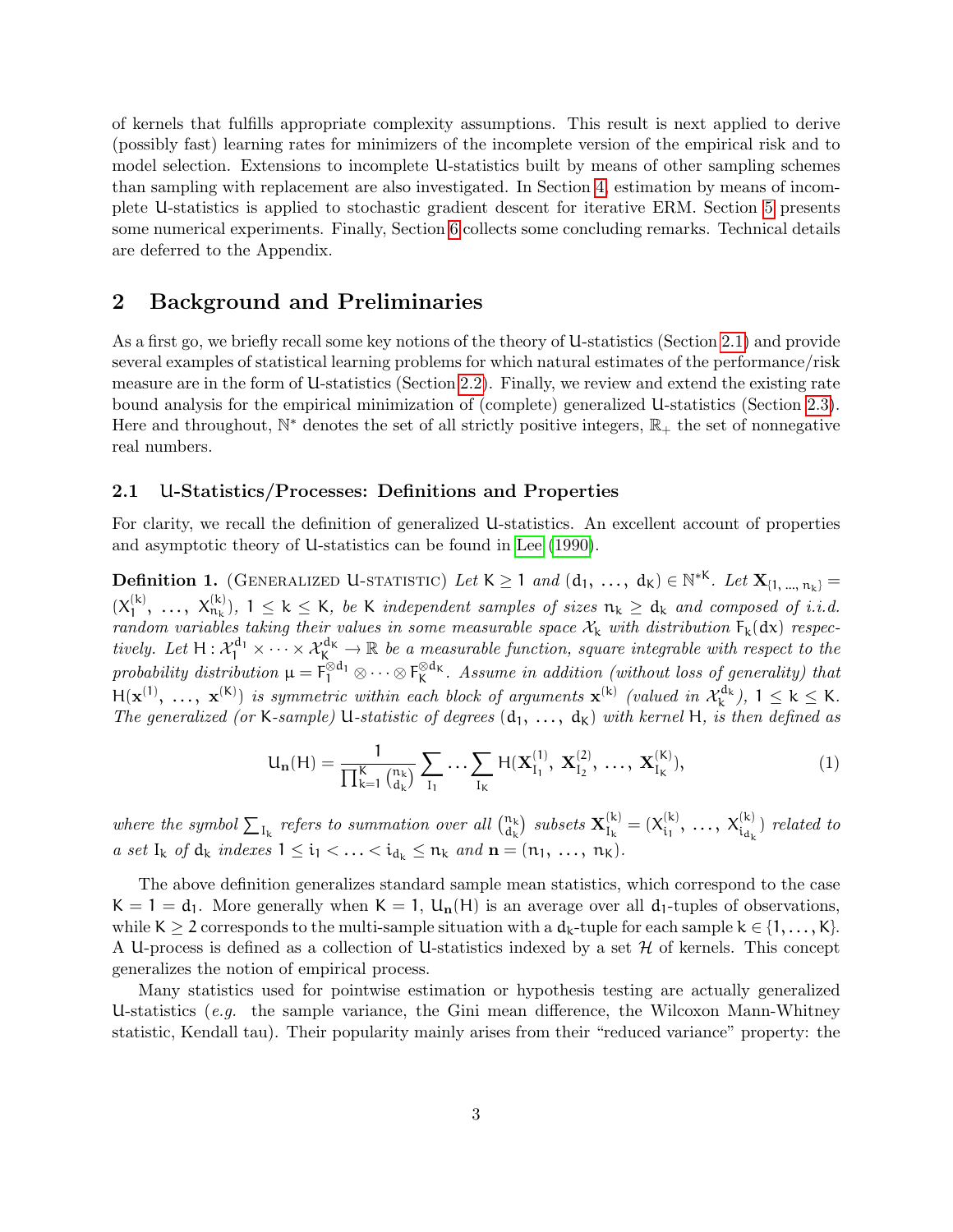statistic  $U_n(H)$  has minimum variance among all unbiased estimators of the parameter

<span id="page-3-2"></span>
$$
\mu(H) = \mathbb{E}\left[H(X_1^{(1)}, \dots, X_{d_1}^{(1)}, \dots, X_1^{(K)}, \dots, X_{d_K}^{(K)})\right]
$$
\n
$$
= \int_{\mathbf{x}^{(1)} \in \mathcal{X}_1^{d_1}} \cdots \int_{\mathbf{x}^{(K)} \in \mathcal{X}_K^{d_K}} H(\mathbf{x}^{(1)}, \dots, \mathbf{x}^{(K)}) dF_1^{\otimes d_1}(\mathbf{x}^{(1)}) \cdots dF_K^{\otimes d_K}(\mathbf{x}^{(K)}) = \mathbb{E}\left[U_n(H)\right].
$$
\n(2)

Classically, the limit properties of these statistics (law of large numbers, central limit theorem, etc.) are investigated in an asymptotic framework stipulating that, as the size of the full pooled sample

$$
n \stackrel{\text{def}}{=} n_1 + \ldots + n_K \tag{3}
$$

tends to infinity, we have:

<span id="page-3-3"></span>
$$
n_k/n \to \lambda_k > 0 \text{ for } k = 1, \dots, K. \tag{4}
$$

Asymptotic results and deviation/moment inequalities for K-sample U-statistics can be classically established by means of specific representations of this class of functionals, see [\(15\)](#page-6-0) and [\(27\)](#page-12-0) introduced in later sections. Significant progress in the analysis of U-statistics and U-processes has then recently been achieved by means of decoupling theory, see de la Peña and Giné [\(1999\)](#page-31-7). For completeness, we point out that the asymptotic behavior of (multisample) U-statistics has been investigated under weaker integrability assumptions than that stipulated in Definition [1,](#page-2-2) see [Lee](#page-32-2) [\(1990\)](#page-32-2).

### <span id="page-3-0"></span>2.2 Motivating Examples

In this section, we review important supervised and unsupervised statistical learning problems where the empirical performance/risk measure is of the form of a generalized U-statistics. They shall serve as running examples throughout the paper.

#### <span id="page-3-4"></span>2.2.1 Clustering

Clustering refers to the unsupervised learning task that consists in partitioning a set of data points  $X_1, \ldots, X_n$  in a feature space X into a finite collection of subgroups depending on their similarity (in a sense that must be specified): roughly, data points in the same subgroup should be more similar to each other than to those lying in other subgroups. One may refer to Chapter 14 in [Friedman et al.](#page-32-4) [\(2009\)](#page-32-4) for an account of state-of-the-art clustering techniques. Formally, let  $M \geq 2$ be the number of desired clusters and consider a symmetric function  $D : \mathcal{X} \times \mathcal{X} \to \mathbb{R}_+$  such that  $D(x, x) = 0$  for any  $x \in \mathcal{X}$ . D measures the dissimilarity between pairs of observations  $(x, x') \in \mathcal{X}^2$ . the larger  $D(x, x')$ , the less similar x and x'. For instance, if  $\mathcal{X} \subset \mathbb{R}^d$ , D could take the form  $D(x, x') = \Psi(||x - x'||_q)$ , where  $q \ge 1$ ,  $||a||_q = \left(\sum_{i=1}^d |a_i|^q\right)^{1/q}$  for all  $a \in \mathbb{R}^d$  and  $\Psi : \mathbb{R}_+ \to \mathbb{R}_+$ is any borelian nondecreasing function such that  $\Psi(0) = 0$ . In this context, the goal of clustering methods is to find a partition  $P$  of the feature space  $\mathcal X$  in a class  $\Pi$  of partition candidates that minimizes the following *empirical clustering risk*:

<span id="page-3-1"></span>
$$
\widehat{W}_n(\mathcal{P}) = \frac{2}{n(n-1)} \sum_{1 \le i < j \le n} D(X_i, X_j) \cdot \Phi_{\mathcal{P}}(X_i, X_j),\tag{5}
$$

where  $\Phi_{\mathcal{P}}(x, x') = \sum_{\mathcal{C} \in \mathcal{P}} \mathbb{I}\{(x, x') \in \mathcal{C}^2\}$ . Assuming that the data  $X_1, \ldots, X_n$  are i.i.d. realizations of a generic random variable X drawn from an unknown probability distribution  $F(dx)$  on X, the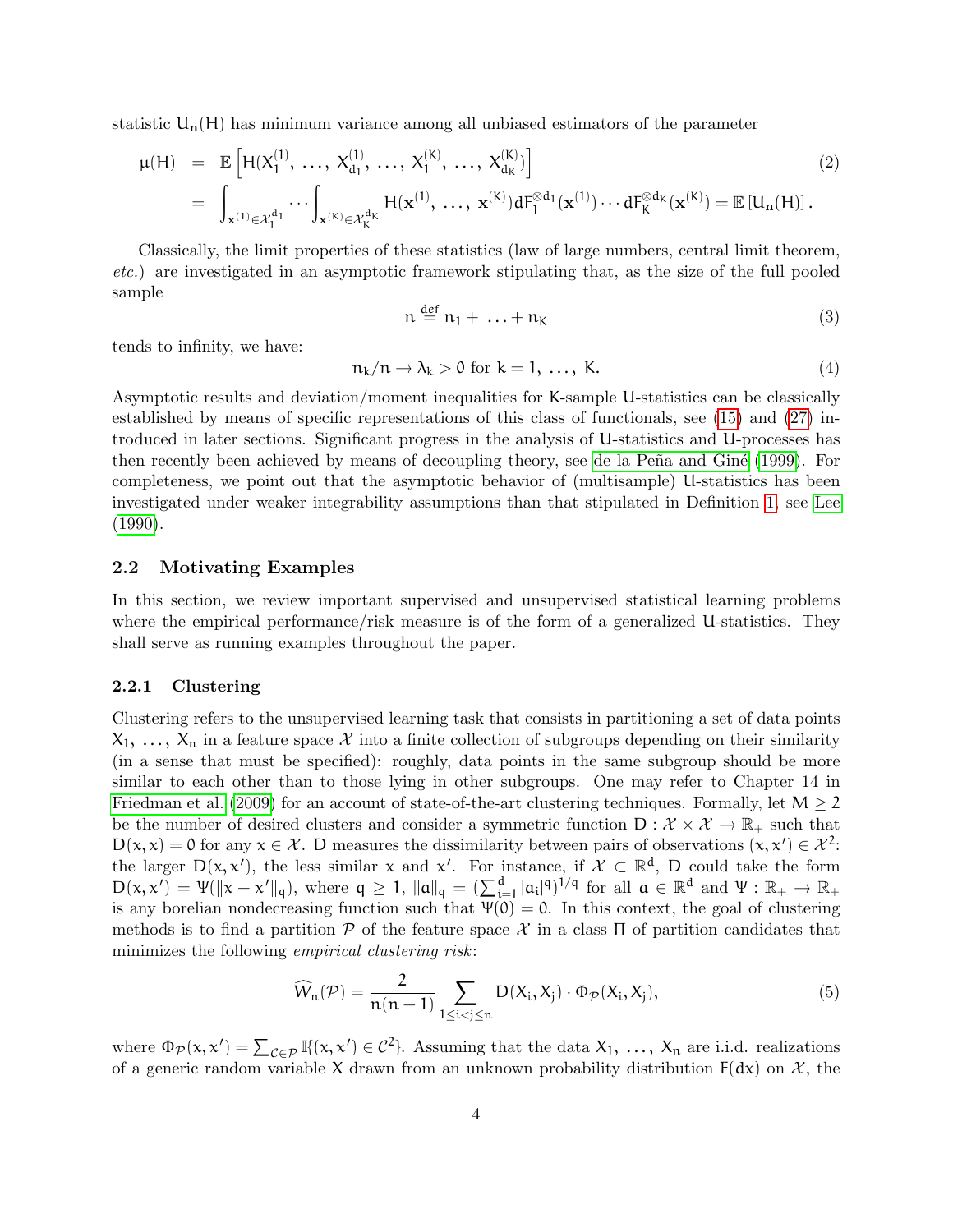quantity  $\widehat{W}_n(\mathcal{P})$ , also known as the *intra-cluster similarity* or *within cluster point scatter*, is a one sample U-statistic of degree two  $(K = 1 \text{ and } d_1 = 2)$  with kernel given by:

$$
\forall (x, x') \in \mathcal{X}^2, \ \mathsf{H}_{\mathcal{P}}(x, x') = \mathsf{D}(x, x') \cdot \Phi_{\mathcal{P}}(x, x'), \tag{6}
$$

according to Definition [1](#page-2-2) provided that  $\int \int_{(x,x') \in \mathcal{X}^2} D^2(x,x') \cdot \Phi_{\mathcal{P}}(x,x')F(dx)F(dx') < +\infty$ . The expectation of the empirical clustering risk  $\hat{W}_n(\mathcal{P})$  is given by

$$
W(\mathcal{P}) = \mathbb{E}\left[D(X, X') \cdot \Phi_{\mathcal{P}}(X, X')\right],\tag{7}
$$

where  $X'$  is an independent copy of the r.v. X, and is named the *clustering risk* of the partition P. The statistical analysis of the clustering performance of minimizers  $\hat{\mathcal{P}}_n$  of the empirical risk [\(5\)](#page-3-1) over a class Π of appropriate complexity can be found in Clémençon [\(2014\)](#page-31-1). Based on the theory of U-processes, it is shown in particular how to establish rate bounds for the excess of clustering risk of any empirical minimizer,  $W(\hat{\mathcal{P}}_n)$ −inf $_{\mathcal{P} \in \Pi} W(\mathcal{P})$  namely, under appropriate complexity assumptions on the cells forming the partition candidates.

#### <span id="page-4-2"></span>2.2.2 Metric Learning

Many problems in machine learning, data mining and pattern recognition (such as the clustering problem described above) rely on a metric to measure the distance between data points. Choosing an appropriate metric for the problem at hand is crucial to the performance of these methods. Motivated by a variety of applications ranging from computer vision to information retrieval through bioinformatics, metric learning aims at adapting the metric to the data and has attracted a lot of interest in recent years (see for instance [Bellet et al., 2013,](#page-31-8) for an account of metric learning and its applications). As an illustration, we consider the metric learning problem for supervised classification. In this setting, we observe independent copies  $(X_1, Y_1), \ldots, (X_n, Y_n)$  of a random couple  $(X, Y)$ , where the r.v. X takes values in some feature space X and Y in a finite set of labels,  $\mathcal{Y} = \{1, \ldots, C\}$  with  $C \geq 2$  say. Consider a set  $\mathcal{D}$  of distance measures  $D : \mathcal{X} \times \mathcal{X} \to \mathbb{R}_+$ . Roughly speaking, the goal of metric learning in this context is to find a metric under which pairs of points with the same label are close to each other and those with different labels are far away. The risk of a metric D can be expressed as:

<span id="page-4-0"></span>
$$
R(D) = \mathbb{E}\left[\Phi\left((1 - D(X, X') \cdot (2\mathbb{I}\{Y = Y'\} - 1)\right)\right],\tag{8}
$$

where  $\phi(\mu)$  is a convex loss function upper bounding the indicator function  $\mathbb{I}\{\mu > 0\}$ , such as the hinge loss  $\phi(\mathfrak{u}) = \max(0, 1 - \mathfrak{u})$ . The natural empirical estimator of this risk is

<span id="page-4-1"></span>
$$
R_n(D) = \frac{2}{n(n-1)} \sum_{1 \le i < j \le n} \Phi\left( (D(X_i, X_j) - 1) \cdot (2\mathbb{I}\{Y_i = Y_j\} - 1) \right),\tag{9}
$$

which is a one sample U-statistic of degree two with kernel given by:

$$
H_D ((x, y), (x', y)) = \phi ((D(x, x') - 1) \cdot (2\mathbb{I}{y = y'} - 1)).
$$
\n(10)

The convergence to [\(8\)](#page-4-0) of a minimizer of [\(9\)](#page-4-1) has been studied in the frameworks of algorithmic stability [\(Jin et al., 2009\)](#page-32-5), algorithmic robustness [\(Bellet and Habrard, 2015\)](#page-30-1) and based on the theory of U-processes under appropriate regularization [\(Cao et al., 2012\)](#page-31-2).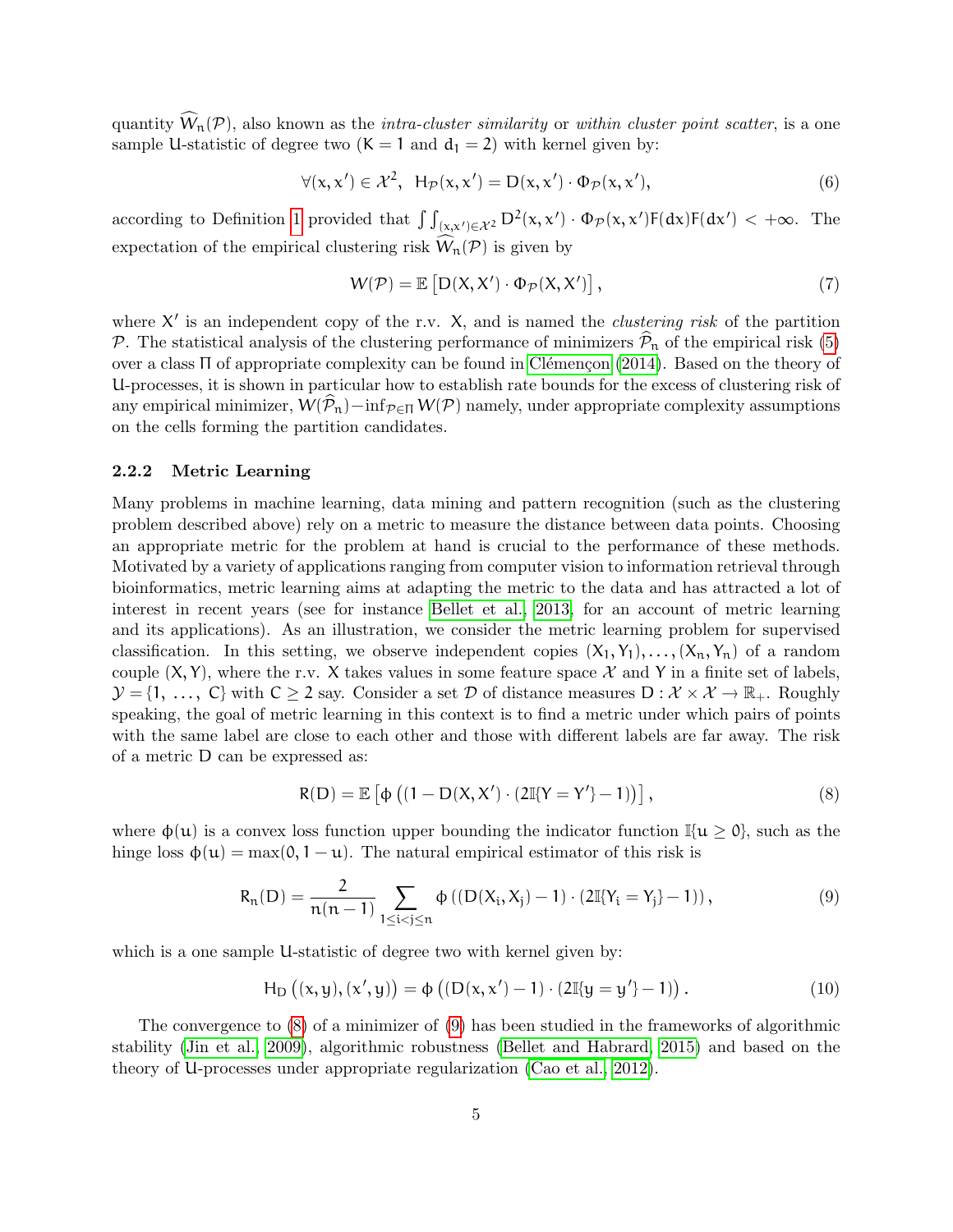#### 2.2.3 Multipartite Ranking

Given objects described by a random vector of attributes/features  $X \in \mathcal{X}$  and the (temporarily hidden) ordinal labels  $Y \in \{1, \ldots, K\}$  assigned to it, the goal of multipartite ranking is to rank them in the same order as that induced by the labels, on the basis of a training set of labeled examples. This statistical learning problem finds many applications in a wide range of fields (e.g. medicine, finance, search engines, e-commerce). Rankings are generally defined by means of a scoring function  $s: \mathcal{X} \to \mathbb{R}$ , transporting the natural order on the real line onto the feature space and the gold standard for evaluating the ranking performance of  $s(x)$  is the ROC manifold, or its usual summary the VUS criterion (VUS standing for Volume Under the ROC Surface), see Clémençon and Robbiano  $(2014)$  and the references therein. In Clémençon et al.  $(2013)$ , optimal scoring functions have been characterized as those that are optimal for all bipartite subproblems. In other words, they are increasing transforms of the likelihood ratio  $dF_{k+1}/dF_k$ , where  $F_k$  denotes the class-conditional distribution for the k-th class. When the set of optimal scoring functions is non-empty, the authors also showed that it corresponds to the functions which maximize the volume under the ROC surface

$$
VUS(s) = \mathbb{P}\{s(X_1) < \ldots < s(X_K)|Y_1 = 1, \ldots, Y_K = K\}.
$$

Given K independent samples  $(X_1^{(k)})$  $\mathcal{X}_1^{(k)}, \ldots, \mathcal{X}_{n_k}^{(k)}$  i.i.d.  $F_k(dx)$  for  $k = 1, \ldots, K$ , the empirical counterpart of the VUS can be written in the following way:

<span id="page-5-1"></span>
$$
\widehat{VUS}(s) = \frac{1}{\prod_{k=1}^{K} n_k} \sum_{i_1=1}^{n_1} \dots \sum_{i_K=1}^{n_K} \mathbb{I}\{s(X_{i_1}^{(1)}) < \dots < s(X_{i_K}^{(K)})\}.\tag{11}
$$

The empirical VUS [\(11\)](#page-5-1) is a K-sample U-statistic of degree  $(1, \ldots, 1)$  with kernel given by:

$$
H_s(x_1, \ldots, x_K) = \mathbb{I}\{s(x_1) < \ldots < s(x_K)\}.
$$
\n(12)

#### <span id="page-5-0"></span>2.3 Empirical Minimization of U-Statistics

As illustrated by the examples above, many learning problems can be formulated as finding a certain rule g in a class G in order to minimize a risk of the same form as  $(2)$ ,  $\mu(H_q)$ , with kernel  $H = H<sub>g</sub>$ . Based on  $K \ge 1$  independent i.i.d. samples

$$
\mathbf{X}^{(k)}_{\{1,\,\ldots,\,n_k\}}=(X^{(k)}_1,\,\ldots,\,X^{(k)}_{n_k})\,\,\mathrm{with}\,\,1\leq k\leq K,
$$

the ERM paradigm in statistical learning suggests to replace the risk by the U-statistic estimation  $U_n(H_g)$  in the minimization problem. The study of the performance of minimizers  $\hat{g}_n$  of the empirical estimate  $U_n(H_g)$  over the class G of rule candidates naturally leads to analyze the fluctuations of the U-process

$$
\{U_{n}(H_{g}) - \mu(H_{g}) : g \in \mathcal{G}\}.
$$
\n(13)

Given the bound

$$
\mu(H_{\widehat{g}_{\mathbf{n}}}) - \inf_{g \in \mathcal{G}} \mu(H_g) \le 2 \sup_{g \in \mathcal{G}} |U_{\mathbf{n}}(H_g) - \mu(H_g)|, \tag{14}
$$

a probabilistic control of the maximal deviation  $\sup_{g\in\mathcal{G}}|U_n(H_g) - \mu(H_g)|$  naturally provides statistical guarantees for the generalization ability of the empirical minimizer  $\hat{g}_{n}$ . As shown at length in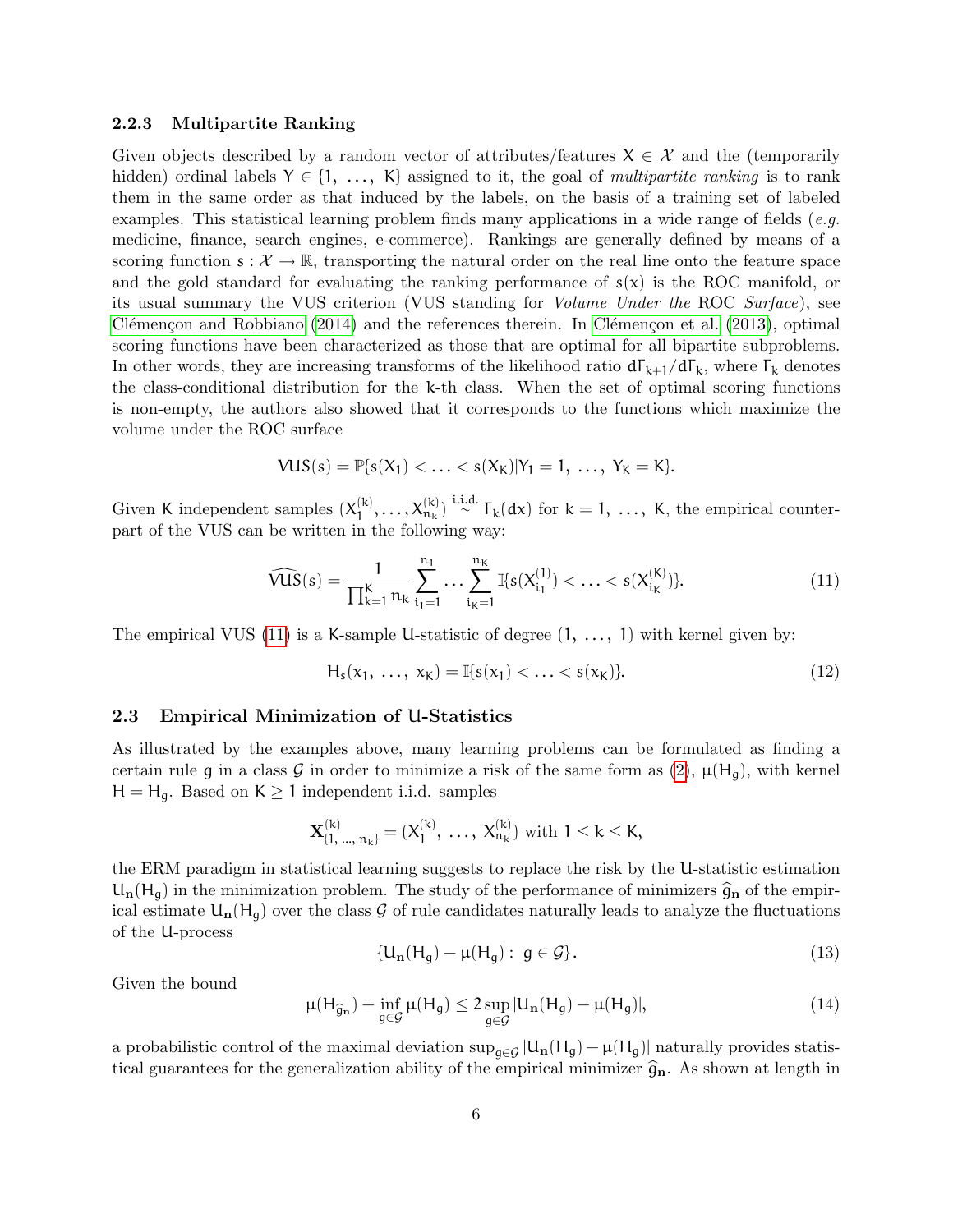the case  $K = 1$  and  $d_1 = 2$  in Clémençon et al. [\(2008\)](#page-31-3) and in Clémençon [\(2014\)](#page-31-1) for specific problems, this can be achieved under adequate complexity assumptions of the class  $\mathcal{H}_{\mathcal{G}} = \{H_q : g \in \mathcal{G}\}\.$ These results rely on the *Hoeffding's representation* of U-statistics, which we recall now for clarity in the general multisample U-statistics setting. Denote by  $\mathfrak{S}_{m}$  the symmetric group of order  $m$  for any  $m \geq 1$  and by  $\sigma(i)$  the i-th coordinate of any permutation  $\sigma \in \mathfrak{S}_m$  for  $1 \leq i \leq m$ . Let  $|z|$  be the integer part of any real number z and set

$$
N = \min\{\lfloor n_1/d_1\rfloor, \ldots, \lfloor n_K/d_K\rfloor\}.
$$

Observe that the K-sample U-statistic [\(1\)](#page-2-3) can be expressed as

<span id="page-6-0"></span>
$$
U_{n}(H) = \frac{1}{\prod_{k=1}^{K} n_{k}!} \sum_{\sigma_{1} \in \mathfrak{S}_{n_{1}}} \cdots \sum_{\sigma_{K} \in \mathfrak{S}_{n_{K}}} V_{H}\left(X_{\sigma_{1}(1)}^{(1)}, \ldots, X_{\sigma_{K}(n_{K})}^{(K)}\right),\tag{15}
$$

where

$$
V_{H}\left(X_{1}^{(1)},\, \ldots,\, X_{n_{1}}^{(1)},\, \ldots,\, X_{1}^{(K)},\, \ldots,\, X_{n_{K}}^{(K)}\right)=\frac{1}{N}\Big[H\left(X_{1}^{(1)},\, \ldots,\, X_{d_{1}}^{(1)},\, \ldots,\, X_{1}^{(K)},\, \ldots,\, X_{d_{K}}^{(K)}\right)\\ \quad+\, H\left(X_{d_{1}+1}^{(1)},\, \ldots,\, X_{2d_{1}}^{(1)},\, \ldots,\, X_{d_{K}+1}^{(K)},\, \ldots,\, X_{2d_{K}}^{(K)}\right)+\ldots\\ \quad+H\left(X_{(N-1)d_{1}+1}^{(1)},\, \ldots,\, X_{Nd_{1}}^{(1)},\, \ldots,\, X_{(N-1)d_{K}+1}^{(K)},\, \ldots,\, X_{Nd_{K}}^{(K)}\right)\Big].
$$

This representation, sometimes referred to as the *first Hoeffding's decomposition* (see [Hoeffding,](#page-32-3) [1948\)](#page-32-3), allows to reduce a first order analysis to the case of sums of i.i.d. random variables. The following result extends Corollary 3 in Clémençon et al. [\(2008\)](#page-31-3) to the multisample situation.

<span id="page-6-3"></span>**Proposition 1.** Let H be a collection of bounded symmetric kernels on  $\prod_{k=1}^{K} \mathcal{X}_{k}^{d_k}$  such that

<span id="page-6-2"></span>
$$
\mathcal{M}_{\mathcal{H}} \stackrel{\text{def}}{=} \sup_{(\mathsf{H},\mathsf{x}) \in \mathcal{H} \times \mathcal{X}} |\mathsf{H}(\mathsf{x})| < +\infty. \tag{16}
$$

Suppose also that H is a VC major class of functions with finite Vapnik-Chervonenkis dimension  $V < +\infty$ . For all  $\delta \in (0,1)$ , we have with probability at least  $1-\delta$ ,

<span id="page-6-1"></span>
$$
\sup_{H \in \mathcal{H}} |U_{\mathbf{n}}(H) - \mu(H)| \le \mathcal{M}_{\mathcal{H}} \left\{ 2\sqrt{\frac{2V \log(1+N)}{N}} + \sqrt{\frac{\log(1/\delta)}{N}} \right\},\tag{17}
$$

where  $N = \min\{|n_1/d_1|, ..., |n_K/d_K|\}.$ 

Observe that, in the usual asymptotic framework [\(4\)](#page-3-3), the bound [\(17\)](#page-6-1) shows that the learning rate is, as expected, of order  $O_{\mathbb{P}}(\sqrt{\log n/n})$ , where n denotes the size of the pooled sample.

**Remark 1.** (UNIFORM BOUNDEDNESS) We point out that condition [\(16\)](#page-6-2) is clearly satisfied for the class of kernels considered in the multipartite ranking situation, whatever the class of scoring functions considered. In the case of the clustering example, it is fulfilled as soon as the essential supremum of  $D(X, X') \cdot \Phi_{\mathcal{P}}(X, X')$  is uniformly bounded over  $\mathcal{P} \in \Pi$ , whereas in the metric learning example, it is satisfied when the essential supremum of the r.v.  $\phi([D(X, X')-1) \cdot (2\mathbb{I}{Y = Y'}-1))$  is uniformly bounded over  $D \in \mathcal{D}$ . We underline that this simplifying condition can be easily relaxed and replaced by appropriate tail assumptions for the variables  $H(X_1^{(1)})$  $X_1^{(1)}, \ldots, X_{d_K}^{(K)}$ , H  $\in \mathcal{H}$ , combining the arguments of the subsequent analysis with the classical "truncation trick" originally introduced in [Fuk and Nagaev](#page-32-6) [\(1971\)](#page-32-6).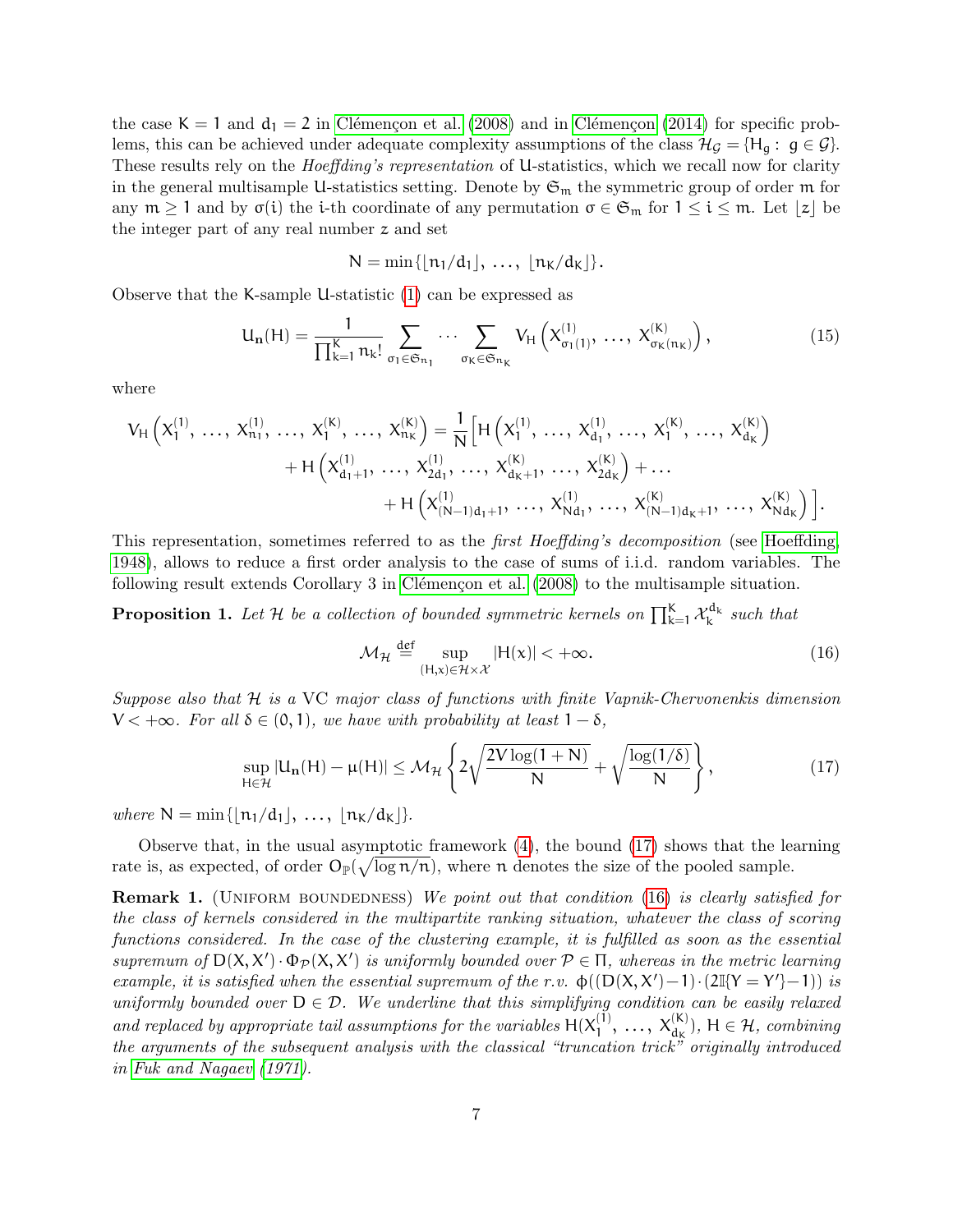<span id="page-7-4"></span>**Remark 2.** (COMPLEXITY ASSUMPTIONS) Following in the footsteps of Clémençon et al. [\(2008\)](#page-31-3) which considered 1-sample U-statistics of degree 2, define the Rademacher average

<span id="page-7-3"></span>
$$
\mathcal{R}_{N} = \sup_{H \in \mathcal{H}} \frac{1}{N} \left| \sum_{l=1}^{N} \epsilon_{l} H\left(X_{(l-1)d_{1}+1}^{(1)}, \ldots, X_{ld_{1}}^{(1)}, \ldots, X_{(l-1)d_{K}+1}^{(K)}, \ldots, X_{ld_{K}}^{(K)}\right) \right|, \tag{18}
$$

where  $\varepsilon_1, \ldots, \varepsilon_N$  are independent Rademacher random variables (random symmetric sign variables), independent from the  $X_i^{(k)}$  $i<sup>(K)</sup>$  *s*. As can be seen by simply examining the proof of Proposition [1](#page-6-3) (Appendix [A\)](#page-23-1), a control of the maximal deviations similar to  $(17)$  relying on this particular complexity measure can be obtained: the first term on the right hand side is then replaced by the expectation of the Rademacher average  $\mathbb{E}[\mathcal{R}_{N}]$ , up to a constant multiplicative factor. This expected value can be bounded by standard metric entropy techniques and in the case where H is a VC major class of functions of dimension V, we have:

$$
\mathbb{E}[\mathcal{R}_N] \leq \mathcal{M}_\mathcal{H} \sqrt{\frac{2V\log(N+1)}{N}}.
$$

See Appendix [A](#page-23-1) for further details.

### <span id="page-7-0"></span>3 Empirical Minimization of Incomplete U-Statistics

We have seen in the last section that the empirical minimization of U-statistics leads to a learning rate of  $O_{\mathbb{P}}(\sqrt{\log n/n})$ . However, the computational cost required to find the empirical minimizer in practice is generally prohibitive, as the number of terms to be summed up to compute the U-statistic [\(1\)](#page-2-3) is equal to:

$$
\binom{\mathfrak{n}_1}{d_1}\times\cdots\times\binom{\mathfrak{n}_K}{d_K}.
$$

In the usual asymptotic framework [\(4\)](#page-3-3), it is of order  $O(n^{d_1 + ... + d_k})$  as  $n \to +\infty$ . It is the major purpose of this section to show that, in the minimization problem, the U-statistic  $U_n(H_q)$  can be replaced by a Monte-Carlo estimation, referred to as an incomplete U-statistic, whose computation requires to average much less terms, without damaging the learning rate (Section [3.1\)](#page-7-1). We further extend these results to model selection (Section [3.2\)](#page-11-0), fast rates situations (Section [3.3\)](#page-12-1) and alternative sampling strategies (Section [3.4\)](#page-14-0).

### <span id="page-7-1"></span>3.1 Uniform Approximation of Generalized U-Statistics

As a remedy to the computational issue mentioned above, the concept of *incomplete generalized* U-statistic has been introduced in the seminal contribution of [Blom](#page-31-5) [\(1976\)](#page-31-5). The calculation of such a functional involves a summation over low cardinality subsets of the  $\binom{n_k}{d}$  $\binom{n_k}{d_k}$  d<sub>k</sub>-tuples of indices,  $1 \leq k \leq K$ , solely. In the simplest formulation, the subsets of indices are obtained by sampling independently with replacement, leading to the following definition.

**Definition 2.** (INCOMPLETE GENERALIZED U-STATISTIC) Let  $B \geq 1$ . The incomplete version of the U-statistic  $(1)$  based on B terms is defined by:

<span id="page-7-2"></span>
$$
\widetilde{U}_{B}(H) = \frac{1}{B} \sum_{I = (I_{1}, ..., I_{K}) \in \mathcal{D}_{B}} H(\mathbf{X}_{I_{1}}^{(1)}, ..., \mathbf{X}_{I_{K}}^{(K)}) = \frac{1}{B} \sum_{I \in \mathcal{D}_{B}} H(\mathbf{X}_{I}),
$$
\n(19)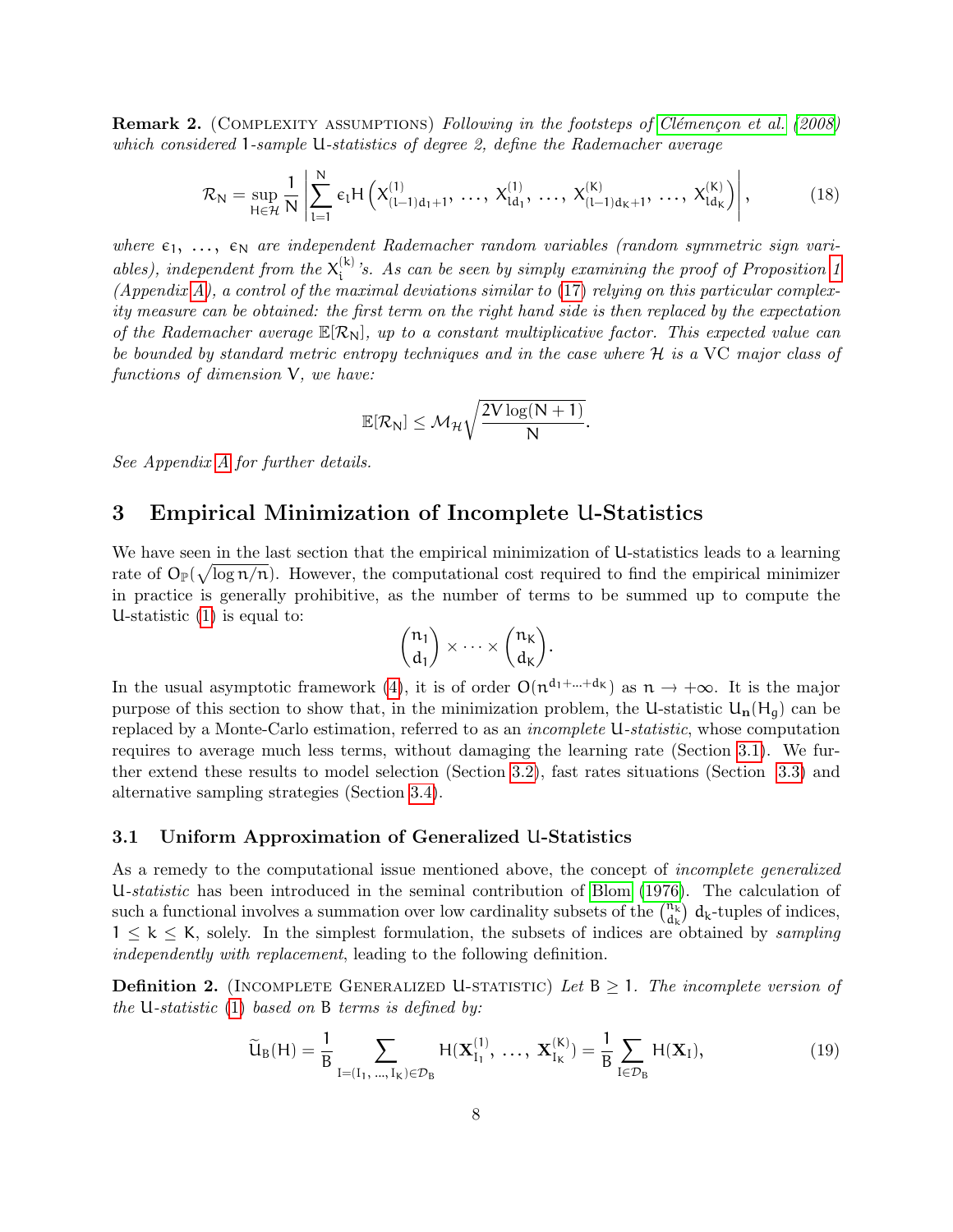

<span id="page-8-0"></span>Figure 1: Illustration of the difference between an incomplete U-statistic and a complete U-statistic based on a subsample. For simplicity, we focus on the case  $K = 1$  and  $d_1 = 2$ . In this simplistic example, a sample of  $n = 7$  observations is considered. To construct a complete U-statistic of reduced complexity, we first sample a set of  $m = 4$  observations and then form all possible pairs from this subsample, *i.e.* B =  $m(m-1)/2 = 6$  pairs in total. In contrast, an incomplete U-statistic with the same number of terms is obtained by sampling B pairs directly from the set  $\Lambda$  of all possible pairs based on the original statistical population.

where  $\mathcal{D}_B$  is a set of cardinality B built by sampling with replacement in the set

$$
\Lambda = \{ ( (i_1^{(1)}, \, \ldots, \, i_{d_1}^{(1)}), \, \ldots, \, (i_1^{(K)}, \, \ldots, \, i_{d_K}^{(K)}) ) : \, 1 \leq i_1^{(k)} < \ldots < i_{d_k}^{(k)} \leq n_k, \, 1 \leq k \leq K \}, \tag{20}
$$

and  $\mathbf{X}_{\mathrm{I}} = (\mathbf{X}_{\mathrm{I}_{1}}^{(1)})$  ${\bf X}^{(\mathsf{I})}_{\mathrm{I}_1},\; \ldots,\; {\bf X}^{(\mathsf{K})}_{\mathrm{I}_{\mathsf{K}}}$  $I_{\mathsf{I}_{\mathsf{K}}}^{(\mathsf{N})}$  for all  $\mathsf{I} = (\mathsf{I}_1, \ldots, \mathsf{I}_{\mathsf{K}}) \in \Lambda$ .

We stress that the distribution of a complete U-statistic built from subsamples of reduced sizes  $n'_{k}$  drawn uniformly at random is quite different from that of an incomplete U-statistic based on  $B = \prod_{k=1}^{K} \binom{n'_{k}}{d_{k}}$  terms sampled with replacement in  $\Lambda$ , although they involve the summation of the same number of terms, as depicted by Fig. [1.](#page-8-0)

In practice, B should be chosen much smaller than the cardinality of  $\Lambda$ , namely  $\#\Lambda = \prod_{k=1}^{K} \binom{n_k}{d_k}$  $\binom{\mathfrak{n}_{\mathsf{k}}}{\mathfrak{d}_{\mathsf{k}}},$ in order to overcome the computational issue previously mentioned. We emphasize the fact that the cost related to the computation of the value taken by the kernel H at a given point  $(x_1^{(1)})$  $x_{I_1}^{(1)}, \ldots, x_{I_K}^{(K)}$  $\binom{N}{k}$ depending on the form of H is not considered here: the focus is on the number of terms involved in the summation solely. As an estimator of  $\mu(H)$ , the statistic [\(19\)](#page-7-2) is still unbiased, *i.e.*  $\mathbb{E}[\widetilde{\mathbf{u}}_{\mathbf{B}}(H)] =$  $\mu(H)$ , but its variance is naturally larger than that of the complete U-statistic  $U_n(H)$ . Precisely, writing the variance of the r.v.  $U_{B}(H)$  as the expectation of its conditional variance given  $(X_{I})_{I\in\Lambda}$ plus the variance of its conditional expectation given  $(X_I)_{I\in\Lambda}$ , we obtain

$$
\operatorname{Var}(\widetilde{\mathbf{U}}_{\mathbf{B}}(\mathbf{H})) = \left(1 - \frac{1}{\mathbf{B}}\right) \operatorname{Var}(\mathbf{U}_{\mathbf{n}}(\mathbf{H})) + \frac{1}{\mathbf{B}} \operatorname{Var}(\mathbf{H}(\mathbf{X}_{1}^{(1)}, \ldots, \mathbf{X}_{d_{\mathbf{K}}}^{(\mathbf{K})})). \tag{21}
$$

One may easily check that  $Var(U_B(H)) \geq Var(U_n(H))$ , and the difference vanishes as B increases. Refer to [Lee](#page-32-2) [\(1990\)](#page-32-2) for further details (see p. 193 therein). Incidentally, we underline that the empirical variance of [\(19\)](#page-7-2) is not easy to compute either since it involves summing approximately  $\#\Lambda$  terms and bootstrap techniques should be used for this purpose, as proposed in [Bertail and](#page-31-11)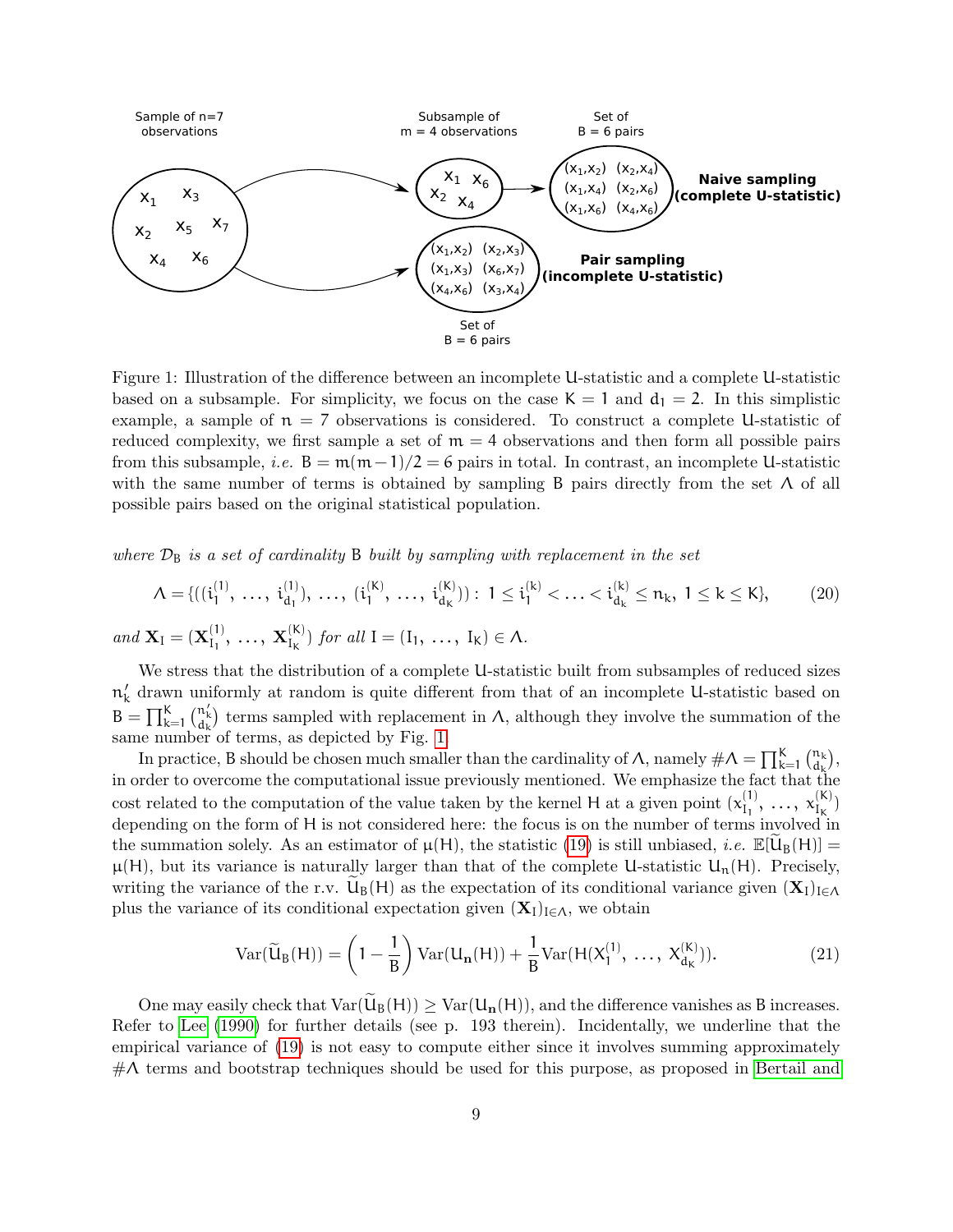[Tressou](#page-31-11) [\(2006\)](#page-31-11). The asymptotic properties of incomplete U-statistics have been investigated in several articles, see [Janson](#page-32-7) [\(1984\)](#page-32-7); [Brown and Kildea](#page-31-12) [\(1978\)](#page-31-12); [Enqvist](#page-32-8) [\(1978\)](#page-32-8). The angle embraced in the present paper is of very different nature: the key idea we promote here is to use incomplete versions of collections of U-statistics in learning problems such as that described in Section [2.2.](#page-3-0) The result stated below shows that this approach solves the numerical problem, while not damaging the learning rates under appropriate complexity assumptions on the collection  $\mathcal H$  of (symmetric) kernels H considered, the complexity being described here in terms of VC dimension for simplicity. In particular, it reveals that concentration results established for U-processes (i.e. collections of Ustatistics) such as Proposition [1](#page-6-3) may extend to their incomplete versions, as shown by the following theorem.

<span id="page-9-0"></span> $\prod_{k=1}^{K} \mathcal{X}_{k}^{d_{k}}$  that fulfills the assumptions of Proposition [1.](#page-6-3) Then, the following assertions hold true. **Theorem 1.** (MAXIMAL DEVIATION) Let  $H$  be a collection of bounded symmetric kernels on

(i) For all  $\delta \in (0,1)$ , with probability at least  $1-\delta$ , we have:  $\forall n = (n_1, \ldots, n_K) \in \mathbb{N}^{*K}$ ,  $\forall B \ge 1$ ,

$$
\sup_{H\in\mathcal{H}}\left\vert\widetilde{U}_B(H)-U_{\mathbf{n}}(H)\right\vert\leq\mathcal{M}_{\mathcal{H}}\times\sqrt{2\frac{V\log(1+\#\Lambda)+\log(2/\delta)}{B}}
$$

(ii) For all  $\delta \in (0,1)$ , with probability at least  $1-\delta$ , we have:  $\forall n \in \mathbb{N}^{*K}$ ,  $\forall B \ge 1$ ,

$$
\frac{1}{\mathcal{M}_\mathcal{H}}\sup_{H\in\mathcal{H}}\left|\widetilde{U}_B(H)-\mu(H)\right|\leq 2\sqrt{\frac{2V\log(1+N)}{N}}+\sqrt{\frac{\log(2/\delta)}{N}} \\+\sqrt{2\frac{V\log(1+\#\Lambda)+\log(4/\delta)}{B}},
$$

where  $N = \min\{|n_1/d_1|, \ldots, |n_K/d_K|\}.$ 

**Remark 3.** (COMPLEXITY ASSUMPTIONS CONTINUED) We point out that a bound of the same order as that stated above can be obtained under standard metric entropy conditions by means of classical chaining arguments, or under the assumption that the Rademacher average defined by

<span id="page-9-1"></span>
$$
\widetilde{\mathcal{R}}_{B} = \sup_{H \in \mathcal{H}} \frac{1}{B} \left| \sum_{b=1}^{B} \epsilon_{b} \left\{ \sum_{I \in \Lambda} \zeta_{b}(I) H(\mathbf{X}_{I}) \right\} \right| \tag{22}
$$

has an expectation of the order  $O(1/\sqrt{B})$ . The quantity  $\zeta_{b}(I)$  indicates whether the subset of indexes I has been picked at the b-th draw  $(\zeta_b(1) = +1)$  or not  $(\zeta_b(1) = 0)$ , see the calculation at the end of Appendix [C.](#page-25-0) Equipped with this notation, notice that the  $\zeta_b$ 's are i.i.d. multinomial random variables such that  $\sum_{I \in \Lambda} \zeta_b(I) = +1$ . This assumption can be easily shown to be fulfilled in the case where H is a VC major class of finite VC dimension (see the proof of Theorem [1](#page-9-0) in Appendix [B\)](#page-24-0). Notice however that although the variables  $\sum_{I \in \Lambda} \zeta_b(I) H(\mathbf{X}_I), 1 \leq b \leq B$ , are conditionally i.i.d. given  $(X_1)_{I \in \Lambda}$ , they are not independent and the quantity [\(22\)](#page-9-1) cannot be related to complexity measures of the type [\(18\)](#page-7-3) mentioned in Remark [2.](#page-7-4)

**Remark 4.** We underline that, whereas  $\sup_{H \in \mathcal{H}} |U_n(H) - \mu(H)|$  can be proved to be of order  $O_{\mathbb{P}}(1/n)$ under adequate complexity assumptions in the specific situation where  $\{U_n(H): H \in \mathcal{H}\}\$ is a collection of degenerate U-statistics (see Section [3.3\)](#page-12-1), the bound (i) in Theorem [1](#page-9-0) cannot be improved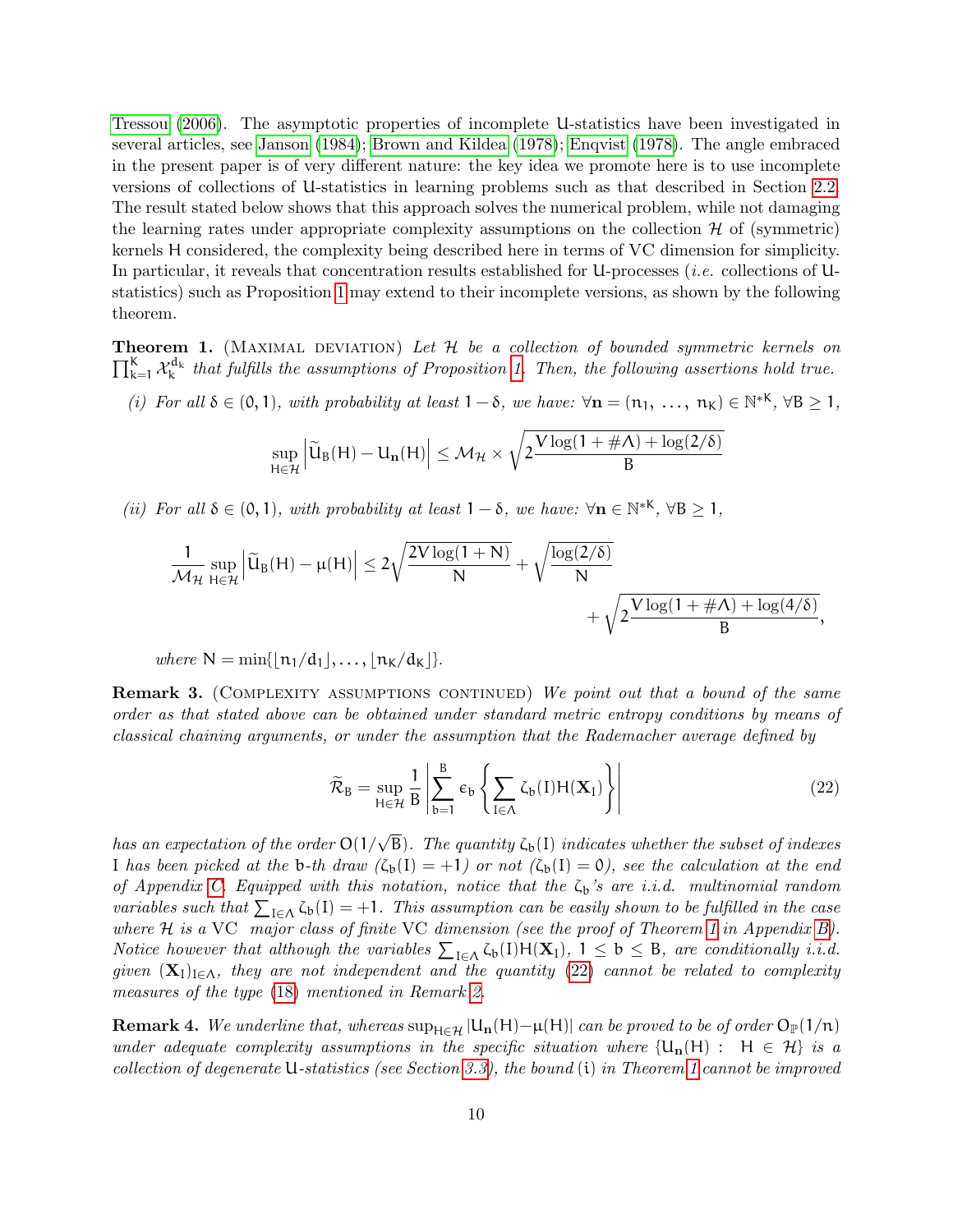in the degenerate case. Observe indeed that, conditioned upon the observations  $X_1^{(k)}$  $\int_{1}^{K}$ , the deviations of the approximation [\(19\)](#page-7-2) from its mean are of order  $O_{\mathbb{P}}(1/\sqrt{B})$ , since it is a basic average of B i.i.d. terms.

From the theorem stated above, one may straightforwardly deduce a bound on the excess risk of kernels  $H_B$  minimizing the incomplete version of the empirical risk based on B terms, *i.e.* such that

<span id="page-10-0"></span>
$$
\widetilde{U}_{B}\left(\widehat{H}_{B}\right) = \min_{H \in \mathcal{H}} \widetilde{U}_{B}(H). \tag{23}
$$

<span id="page-10-1"></span>**Corollary 1.** Let H be a collection of symmetric kernels on  $\prod_{k=1}^{K} \mathcal{X}_k^{d_k}$  that satisfies the conditions stipulated in Proposition [1.](#page-6-3) Let  $\delta > 0$ . For any minimizer  $H_B$  of the statistical estimate of the risk [\(19\)](#page-7-2), the following assertions hold true

(i) We have with probability at least  $1 - \delta$ :  $\forall n \in \mathbb{N}^{*K}$ ,  $\forall B \ge 1$ ,

$$
\mu(\widehat{H}_B) - \inf_{H \in \mathcal{H}} \mu(H) \le 2\mathcal{M}_{\mathcal{H}} \times \left\{ 2\sqrt{\frac{2V\log(1+N)}{N}} + \sqrt{\frac{\log(2/\delta)}{N}} + \sqrt{2\frac{V\log(1+\#\Lambda)+\log(4/\delta)}{B}} \right\}.
$$

(*ii*) We have:  $\forall n \in \mathbb{N}^{*K}, \forall B \geq 1,$ 

$$
\mathbb{E}\left[\sup_{H\in\mathcal{H}}\left|\widetilde{U}_B(H) - \mu(H)\right|\right] \quad \leq \quad \mathcal{M}_{\mathcal{H}}\left\{2\sqrt{\frac{2V\log(1+N)}{N}} + \sqrt{\frac{2(\log 2+V\log(1+\#\Lambda))}{B}}\right\}.
$$

The first assertion of Theorem [1](#page-9-0) provides a control of the deviations between the U-statistic [\(1\)](#page-2-3) and its incomplete counterpart [\(19\)](#page-7-2) uniformly over the class  $H$ . As the number of terms (1) and its incomplete counterpart (19) uniformly over the class  $H$ . As the number of terms <br>B increases, this deviation decreases at a rate of  $O(1/\sqrt{B})$ . The second assertion of Theorem [1](#page-9-0) gives a maximal deviation result with respect to  $\mu(H)$ . Observe in particular that, with the asymptotic settings previously specified,  $N = O(n)$  and  $log(\#\Lambda) = O(log n)$  as  $n \to +\infty$ . The bounds stated above thus show that, for a number  $B = B_n$  of terms tending to infinity at a rate  $O(n)$  as  $n \to +\infty$ , the maximal deviation  $\sup_{H \in \mathcal{H}} |U_B(H) - \mu(H)|$  is asymptotically of the order  $O_{\mathbb{P}}((\log(n)/n)^{1/2})$ , just like  $\sup_{H \in \mathcal{H}} |U_n(H) - \mu(H)|$ , see bound [\(17\)](#page-6-1) in Proposition [1.](#page-6-3) In short, when considering an incomplete U-statistic [\(19\)](#page-7-2) with  $B = O(n)$  terms only, the learning rate for the corresponding minimizer is of the same order as that of the minimizer of the complete risk [\(1\)](#page-2-3), whose computation requires to average  $\#\Lambda = O(n^{d_1 + ... + d_K})$  terms. Minimizing such incomplete U-statistics thus yields a significant gain in terms of computational cost while fully preserving the learning rate. In contrast, as implied by Proposition [1,](#page-6-3) the minimization of a complete U-statistic involving  $O(n)$  terms, obtained by drawing subsamples of sizes  $n'_k = O(n^{1/(d_1 + ... + d_k)})$  uniformly at random, leads to a rate of convergence of  $O(\sqrt{\log(n)/n^{1/(d_1+\ldots+d_K)}})$ , which is much slower except in the trivial case where  $K = 1$  and  $d_1 = 1$ . These striking results are summarized in Table [1.](#page-11-1)

The important practical consequence of the above is that when  $\mathfrak n$  is too large for the complete risk [\(1\)](#page-2-3) to be used, one should instead use the incomplete risk [\(19\)](#page-7-2) (setting the number of terms B as large as the computational budget allows).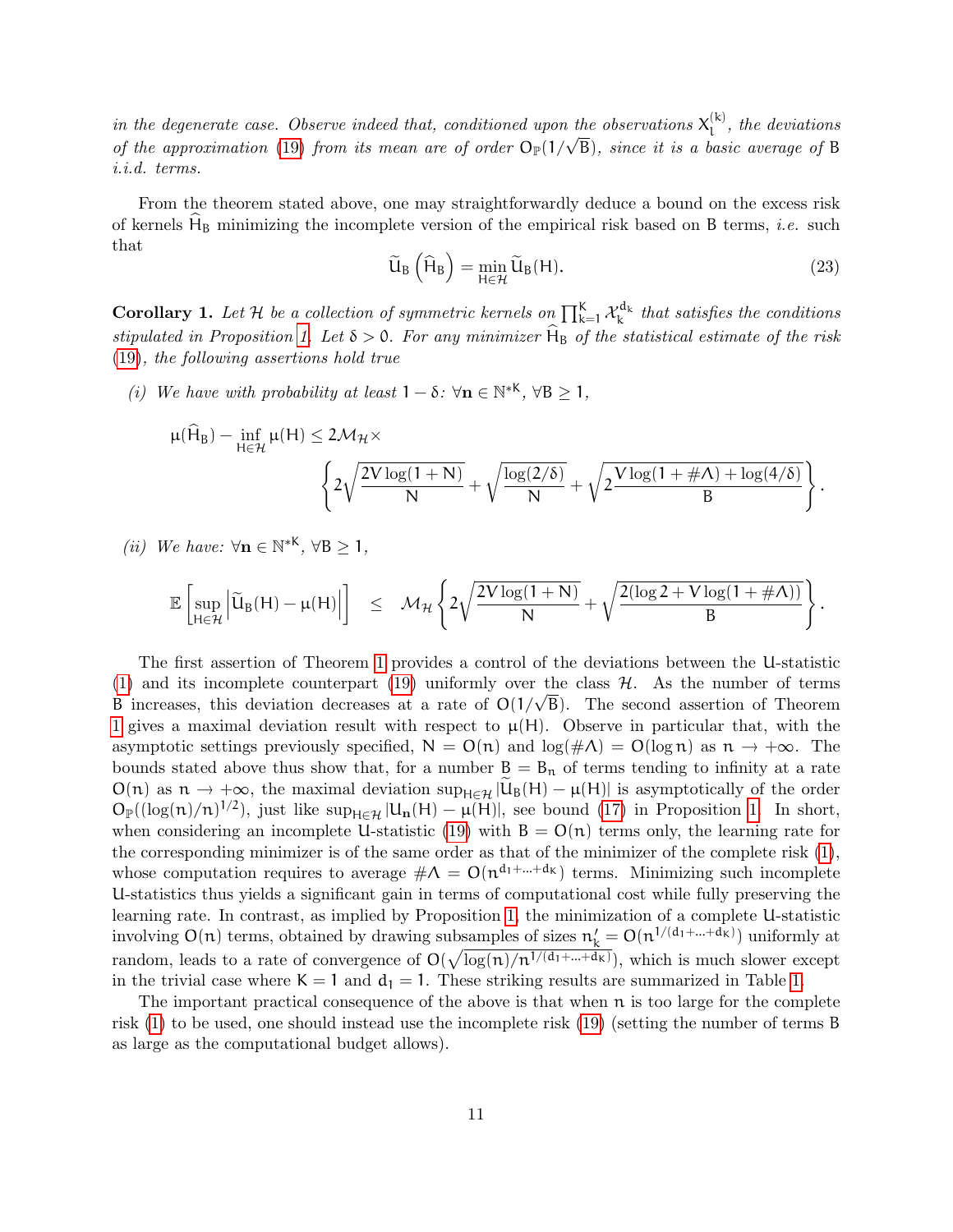| Empirical risk criterion                        | N <sub>b</sub> of terms | Rate bound                                                               |
|-------------------------------------------------|-------------------------|--------------------------------------------------------------------------|
| Complete U-statistic                            |                         | $O(n^{d_1 + \dots + d_K})$ $O_{\mathbb{P}}(\sqrt{\log(n)/n})$            |
| Complete U-statistic based on subsamples $O(n)$ |                         | $O_{\mathbb{P}}\left(\sqrt{\log(n)/n^{\frac{1}{d_1+\ldots+d_K}}}\right)$ |
| Incomplete U-statistic (our result)             | O(n)                    | $O_{\mathbb{P}}(\sqrt{\log(n)}/n)$                                       |

<span id="page-11-1"></span>Table 1: Rate bound for the empirical minimizer of several empirical risk criteria versus the number of terms involved in the computation of the criterion. For a computational budget of  $O(n)$  terms, the rate bound for the incomplete U-statistic criterion is of the same order as that of the complete U-statistic, which is a huge improvement over a complete U-statistic based on a subsample.

### <span id="page-11-0"></span>3.2 Model Selection Based on Incomplete U-Statistics

Automatic selection of the model complexity is a crucial issue in machine learning: it includes the number of clusters in cluster analysis (see Clémençon, 2014) or the choice of the number of possible values taken by a piecewise constant scoring function in multipartite ranking for instance (*cf.* Clémençon and Vayatis, 2009). In the present situation, this boils down to choosing the adequate level of complexity of the class of kernels  $H$ , measured through its (supposedly finite) VC dimension for simplicity, in order to minimize the (theoretical) risk of the empirical minimizer. It is the purpose of this subsection to show that the incomplete U-statistic [\(19\)](#page-7-2) can be used to define a penalization method to select a prediction rule with nearly minimal risk, avoiding procedures based on data splitting/resampling and extending the celebrated structural risk minimization principle, see [Vapnik](#page-33-0) [\(1999\)](#page-33-0). Let H be the collection of all symmetric kernels on  $\prod_{k=1}^{K} \mathcal{X}_{k}^{d_{k}}$  and set  $\mu^*$ inf<sub>H∈H</sub> µ(H). Let  $H_1, H_2, \ldots$  be a sequence of uniformly bounded major subclasses of H, of increasing complexity (VC dimension). For any  $m \geq 1$ , let  $V_m$  denote the VC dimension of the class  $\mathcal{H}_m$  and set  $\mathcal{M}_{\mathcal{H}_m} = \sup_{(H,x)\in\mathcal{H}_m\times\mathcal{X}} |H(x)| < +\infty$ . We suppose that there exists  $\mathcal{M} < +\infty$ such that  $\sup_{m>1} M_{\mathcal{H}_m} \leq M$ . Given  $1 \leq B \leq \#\Lambda$  and  $m \geq 1$ , the complexity penalized empirical risk of a solution  $U_{B,m}$  of the ERM problem [\(23\)](#page-10-0) with  $\mathcal{H} = \mathcal{H}_m$  is

$$
\tilde{U}_{B}(\tilde{H}_{B,m}) + \text{pen}(B,m),\tag{24}
$$

where the quantity pen $(B, m)$  is a *distribution free* penalty given by:

<span id="page-11-2"></span>pen(B, m) = 
$$
2\mathcal{M}_{\mathcal{H}_m} \left\{ \sqrt{\frac{2V_m \log(1 + N)}{N}} + \sqrt{\frac{2(\log 2 + V_m \log(1 + \#\Lambda))}{B}} \right\}
$$
  
+  $2\mathcal{M}\sqrt{\frac{(B + n) \log m}{B^2}}$ . (25)

As shown in Assertion (ii) of Corollary [1,](#page-10-1) the quantity above is an upper bound for the expected maximal deviation  $\mathbb{E}[\sup_{H \in \mathcal{H}_m} |\widetilde{U}_B(H) - \mu(H)|]$  and is thus a natural penalty candidate to compensate the overfitting within class  $\mathcal{H}_{m}$ . We thus propose to select

$$
\widehat{\mathfrak{m}}_B = \underset{\mathfrak{m} \ge 1}{\arg \min} \left\{ \widetilde{U}_B(\widehat{H}_{B,\mathfrak{m}}) + \text{pen}(B,\mathfrak{m}) \right\}.
$$
\n(26)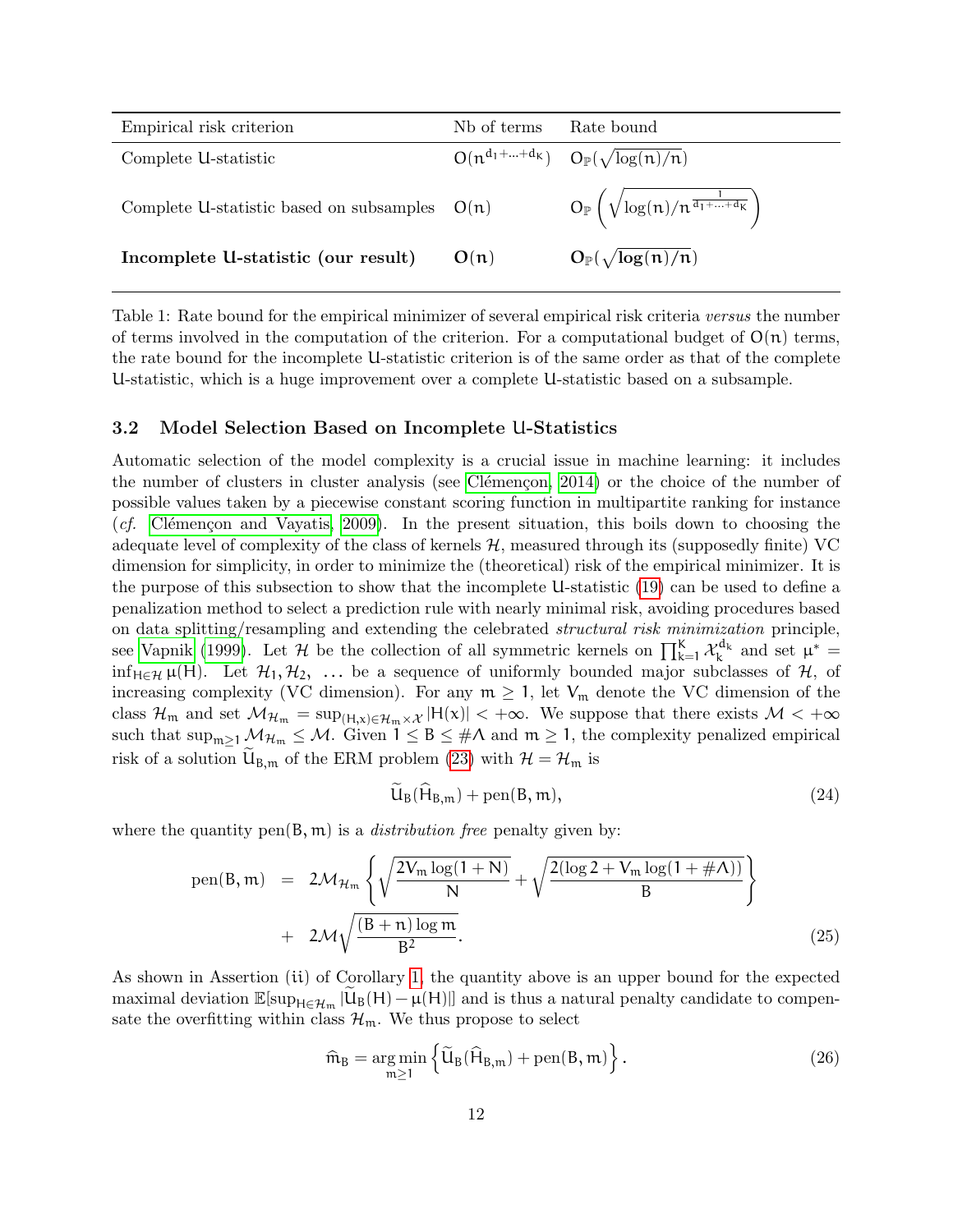As revealed by the theorem below, choosing  $B = O(n)$ , the prediction rule  $H_{\hat{m}_B}$  based on a penalized exitence involving the summation of  $O(n)$  terms salely achieves a peak aptimal trade of between criterion involving the summation of  $O(n)$  terms solely, achieves a nearly optimal trade-off between the bias and the distribution free upper bound [\(25\)](#page-11-2) on the variance term.

<span id="page-12-3"></span>Theorem 2. (ORACLE INEQUALITY) Suppose that Theorem [1'](#page-9-0)s assumptions are fulfilled for all  $m \ge 1$  and that  $\sup_{m \ge 1} M_{\mathcal{H}_m} \le \mathcal{M} < +\infty$ . Then, we have:  $\forall n \in \mathbb{N}^{*K}$ ,  $\forall B \in \{1, ..., \#A\}$ ,

$$
\mu(\widehat{H}_{B,\widehat{\mathfrak{m}}})-\mu^*\leq \inf_{k\geq 1}\left\{\inf_{H\in\mathcal{H}_{\mathfrak{m}}}\mu(H)-\mu^*+\mathrm{pen}(B,\mathfrak{m})\right\}+\mathcal{M}\frac{\sqrt{2\pi(B+\mathfrak{n})}}{B}.
$$

We point out that the argument used to obtain the above result can be straightforwardly extended to other (possibly data-dependent) complexity penalties (*cf.* [Massart, 2006\)](#page-33-1), see the proof in Appendix [D.](#page-27-0)

#### <span id="page-12-1"></span>3.3 Fast Rates for ERM of Incomplete U-Statistics

In Clémençon et al. [\(2008\)](#page-31-3), it has been proved that, under certain "low-noise" conditions, the minimum variance property of the U-statistics used to estimate the ranking risk (corresponding to the situation K = 1 and  $d_1 = 2$ ) leads to learning rates faster than  $O_{\mathbb{P}}(1/\sqrt{n})$ . These results rely on the Hajek projection, a linearization technique originally introduced in [Hoeffding](#page-32-3) [\(1948\)](#page-32-3) for the case of one sample U-statistics and next extended to the analysis of a much larger class of functionals in Hájek [\(1968\)](#page-32-9). It consists in writing  $U_n(H)$  as the sum of the orthogonal projection

<span id="page-12-0"></span>
$$
\widehat{U}_{n}(H) = \sum_{k=1}^{K} \sum_{i=1}^{n_{k}} \mathbb{E}\left[U_{n}(H) \mid X_{i}^{(k)}\right] - (n-1)\mu(H),\tag{27}
$$

which is itself a sum of K independent basic sample means based on i.i.d. r.v.'s (of the order which is used a sum of K independent basic sample means based on 1.1.0. T.v. s (or the order  $O_{\mathbb{P}}(1/\sqrt{n})$  each, after recentering), plus a possible negligible term. This representation was used for instance by [Grams and Serfling](#page-32-10) [\(1973\)](#page-32-10) to refine the CLT in the multisample U-statistics framework. Although useful as a theoretical tool, it should be noticed that the quantity  $\widehat{U}_{n}(H)$  is not of practical interest, since the conditional expectations involved in the summation are generally unknown.

Although incomplete U-statistics do not share the minimum variance property (see Section [3.1\)](#page-7-1), we will show that the same fast rate bounds for the excess risk as those reached by ERM of Ustatistics (corresponding to the summation of  $O(n^2)$  pairs of observations) can be attained by empirical ranking risk minimizers, when estimating the ranking risk by incomplete U-statistics involving the summation of  $o(n^2)$  terms solely.

For clarity (and comparison purpose), we first recall the statistical learning framework consid-ered in Clémençon et al. [\(2008\)](#page-31-3). Let  $(X, Y)$  be a pair of random variables defined on the same probability space, where  $Y$  is a real-valued label and  $X$  models some input information taking its values in a measurable space  $\mathcal X$  hopefully useful to predict Y. Denoting by  $(X', Y')$  an independent copy of the pair  $(X, Y)$ . The goal pursued here is to learn how to rank the input observations X and  $X'$ , by means of an antisymmetric *ranking rule*  $r : X^2 \to \{-1, +1\}$  (*i.e.*  $r(x, x') = -r(x'x)$  for any  $(x, x') \in \mathcal{X}^2$ , so as to minimize the *ranking risk* 

<span id="page-12-2"></span>
$$
L(r) = \mathbb{P}\{(Y - Y') \cdot r(X, X') < 0\}.\tag{28}
$$

The minimizer of the ranking risk is the ranking rule  $r^*(X, X') = 2\mathbb{I}\{\mathbb{P}\{Y > Y' \mid (X, X')\} \geq \mathbb{P}\{Y <$  $Y' | (X, X') - 1$  (see Proposition 1 in Clémençon et al., 2008). The natural empirical counterpart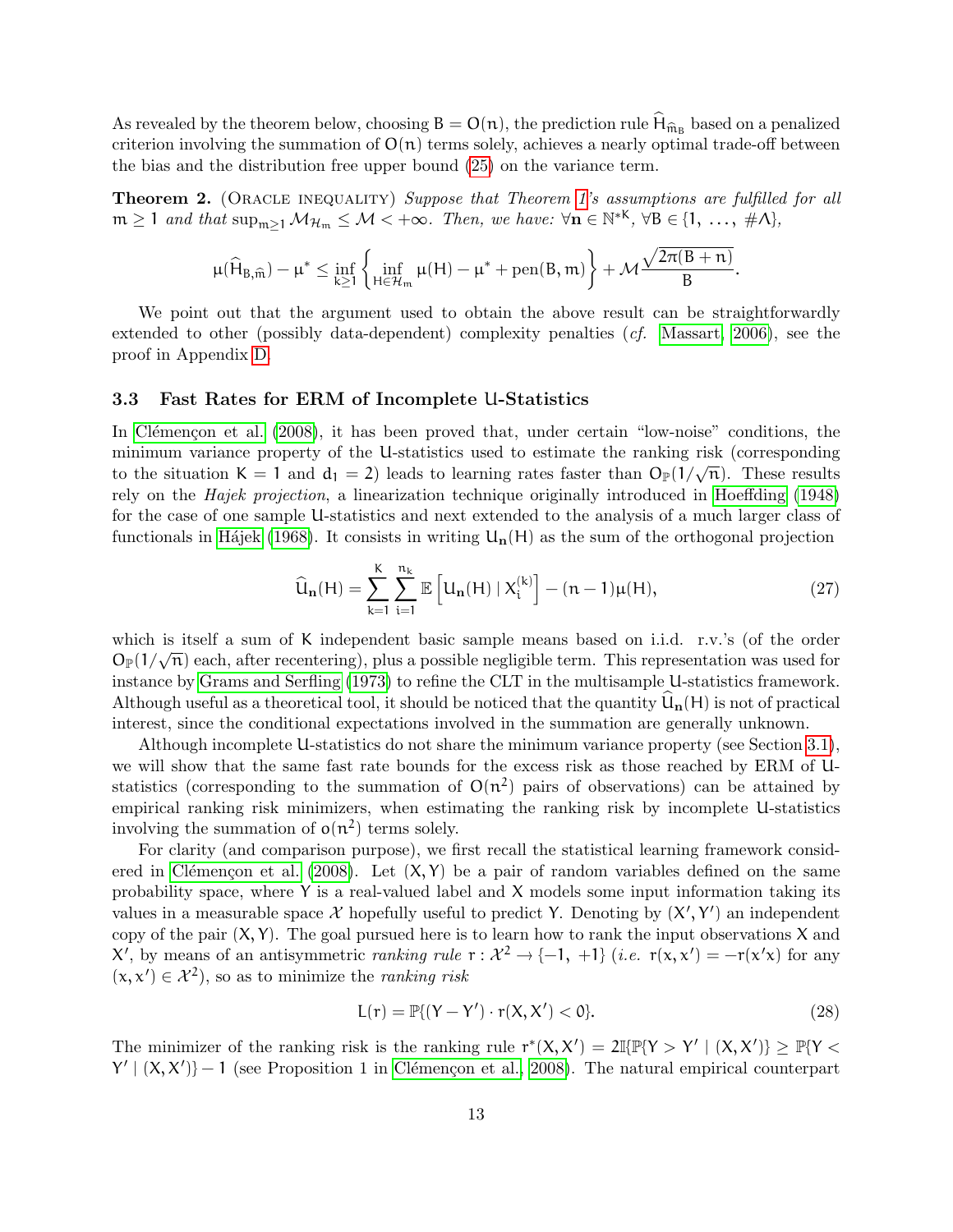of [\(28\)](#page-12-2) based on a sample of independent copies  $(X_1, Y_1), \ldots, (X_n, Y_n)$  of the pair  $(X, Y)$  is the 1-sample U-statistic  $U_n(H_r)$  of degree two with kernel  $H_r((x,y),(x',y')) = \mathbb{I}\{(y-y')\cdot r(x,x') < 0\}$ for all  $(x, y)$  and  $(x', y')$  in  $\mathcal{X} \times \mathbb{R}$  given by:

$$
L_n(r) = U_n(H_r) = \frac{2}{n(n-1)} \sum_{i < j} \mathbb{I}\{(Y_i - Y_j) \cdot r(X_i, X_j) < 0\}. \tag{29}
$$

Equipped with these notations, a statistical version of the excess risk  $\Lambda(r) = \mathcal{L}(r) - \mathcal{L}(r^*)$  is a U-statistic  $\lambda_n(r)$  with kernel  $q_r = H_r - H_{r^*}$ . The key "noise-condition", which allows to exploit the Hoeffding/Hajek decomposition of  $\Lambda_n(r)$ , is stated below.

<span id="page-13-0"></span>**Assumption 1.** There exist constants  $c > 0$  and  $\alpha \in [0, 1]$  such that:

$$
\forall r\in\mathcal{R},\ \text{Var}\left(h_r(X,Y)\right)\leq c\Lambda(r)^{\alpha},
$$

where we set  $h_r(x, y) = \mathbb{E}[q_r((x, y), (X', Y')].$ 

Recall incidentally that very general sufficient conditions guaranteeing that this assumption holds true have been exhibited, see Section 5 in Clémençon et al. [\(2008\)](#page-31-3) (notice that the condition is void for  $\alpha = 0$ ). Since our goal is to explain the main ideas rather than achieving a high level of generality, we consider a very simple setting, stipulating that the cardinality of the class of ranking rule candidates R under study is finite,  $\#\mathcal{R} = M < +\infty$ , and that the optimal rule r<sup>\*</sup> belongs to  $\mathcal{R}$ . The following proposition is a simplified version of the fast rate result proved in Clémençon [et al.](#page-31-3) [\(2008\)](#page-31-3) for the empirical minimizer  $\hat{r}_n = \arg \min_{r \in \mathcal{R}} L_n(r)$ .

**Proposition 2.** (Clémençon et al. [\(2008\)](#page-31-3), COROLLARY 6) Suppose that Assumption [1](#page-13-0) is fulfilled. Then, there exists a universal constant  $C > 0$  such that for all  $\delta \in (0,1)$ , we have:  $\forall n \geq 2$ ,

$$
L(\hat{r}_n) - L(r^*) \le C \left( \frac{\log(M/\delta)}{n} \right)^{\frac{1}{2-\alpha}}.
$$
\n(30)

Consider now the minimizer  $\tilde{r}_B$  of the incomplete U-statistic risk estimate

$$
\widetilde{U}_{B}(H_{r}) = \frac{1}{B} \sum_{k=1}^{B} \sum_{(i,j):1 \leq i < j \leq n} \varepsilon_{k}((i,j)) \mathbb{I}\{(Y_{i} - Y_{j}) \cdot r(X_{i}, X_{j}) < 0\} \tag{31}
$$

over R, where  $\varepsilon_k((i, j))$  indicates whether the pair  $(i, j)$  has been picked at the k-th draw  $(\varepsilon_k((i, j)) =$ 1 in this case, which occurs with probability  $1/\binom{n}{2}$  $\mathcal{L}_2^{(n)}$ ) or not (then, we set  $\mathcal{L}_k((i,j)) = 0$ ). Observe that  $\tilde{r}_B$  also minimizes the empirical estimate of the excess risk  $\Lambda_B(r) = U_B(q_r)$  over  $\mathcal{R}$ .

<span id="page-13-1"></span>**Theorem 3.** Let  $\alpha \in [0,1]$  and suppose that Assumption [1](#page-13-0) is fulfilled. If we set  $B = O(n^{2/(2-\alpha)})$ , there exists some constant  $C < +\infty$  such that, for all  $\delta \in (0,1)$ , we have with probability at least 1 − δ:  $\forall n \geq 2$ ,

$$
L(\widetilde{r}_B) - L(r^*) \leq C \left(\frac{\log(M/\delta)}{n}\right)^{\frac{1}{2-\alpha}}.
$$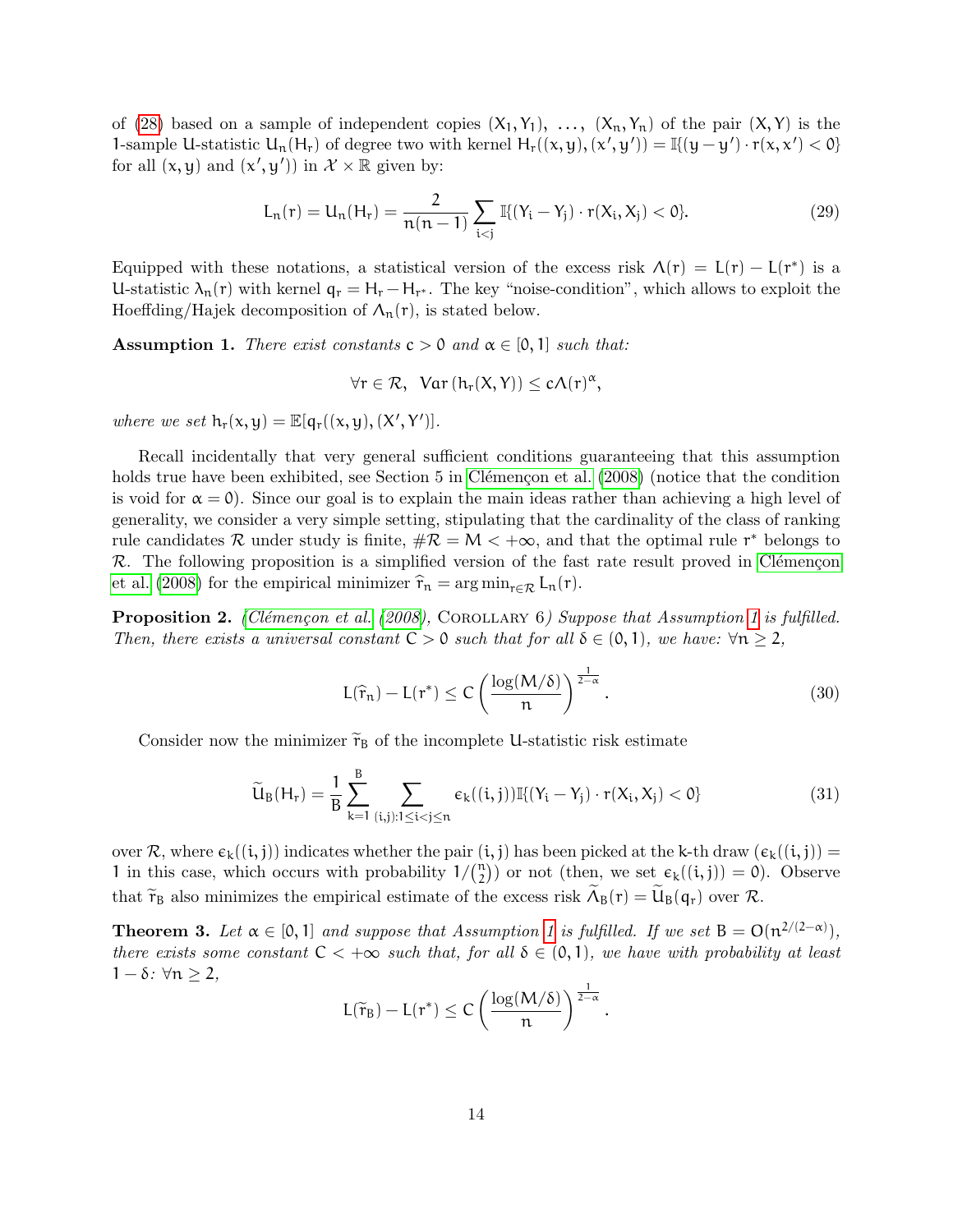

<span id="page-14-1"></span>Figure 2: Illustration of different sampling schemes for approximating a U-statistic. For simplicity, consider again the case  $K = 1$  and  $d_1 = 2$ . Here  $n = 7$  and the expected number of terms is  $B = 6$ . Sampling with or without replacement results in exactly B terms, with possible repetitions when sampling with replacement, e.g.  $(x_6, x_7)$  in this example. In contrast, Bernoulli sampling with  $\pi_I = B/\#\Lambda$  results in B terms only in expectation, with individual realizations that may exhibit more or fewer terms.

As soon as  $\alpha$  < 1, this result shows that the same fast rate of convergence as that reached by  $\hat{\tau}_n$  can be attained by the ranking rule  $\tilde{\tau}_B$ , which minimizes an empirical version of the ranking risk involving the summation of  $O(n^{2/(2-\alpha)})$  terms solely. For comparison purpose, minimization of the criterion [\(28\)](#page-12-2) computed with a number of terms of the same order leads to a rate bound of order  $O_{\mathbb{P}}(n^{1/(2-\alpha)^2}).$ 

Finally, we point out that fast rates for the clustering problem have been also investigated in Clémençon  $(2014)$ , see Section 5.2 therein. The present analysis can be extended to the clustering framework by means of the same arguments.

### <span id="page-14-0"></span>3.4 Alternative Sampling Schemes

Sampling with replacement is not the sole way of approximating generalized U-statistics with a controlled computational cost. As proposed in [Janson](#page-32-7) [\(1984\)](#page-32-7), other sampling schemes can be considered, Bernoulli sampling or sampling without replacement in particular (see Figure [2](#page-14-1) for an illustration). We now explain how the results of this paper can be extended to these situations. The population of interest is the set  $\Lambda$  and a *survey sample* of (possibly random) size  $b \leq n$  is any subset s of cardinality  $b = b(s)$  less than  $\#\Lambda$  in the power set  $\mathcal{P}(\Lambda)$ . Here, a general survey scheme without replacement is any conditional probability distribution R on the set of all possible samples  $s \in \mathcal{P}(\Lambda)$  given  $(\mathbf{X}_I)_{I \in \Lambda}$ . For any  $I \in \Lambda$ , the first order inclusion probability  $\pi_I(R) = \mathbb{P}_R\{I \in S\}$ , is the probability that the unit I belongs to a random sample S drawn from distribution R. We set  $\pi(R) = (\pi_I(R))_{I \in \Lambda}$ . The second order inclusion probabilities are denoted by  $\pi_{I,J}(R) = \mathbb{P}_R[(I, J) \in S^2]$ for any  $I \neq J$  in  $\Lambda$ . When no confusion is possible, we omit to mention the dependence in R when writing the first/second order probabilities of inclusion. The information related to the observed sample  $S \subset \Lambda$  is fully enclosed in the random vector  $\Delta = (\Delta(I))_{I \in \Lambda}$ , where  $\Delta(I) = \mathbb{I}\{I \in S\}$  for all I ∈  $\Lambda$ . The 1-d marginal distributions of the sampling scheme  $\Delta_n$  are the Bernoulli distributions with parameters  $\pi_I$ ,  $I \in \Lambda$ , and the covariance matrix of the r.v.  $\Delta_n$  is given by  $\Gamma = {\pi_{I,J}} - {\pi_I \pi_J}_{I,J}$ with the convention  $\pi_{I,I} = \pi_I$  for all  $I \in \Lambda$ . Observe that, equipped with the notations above,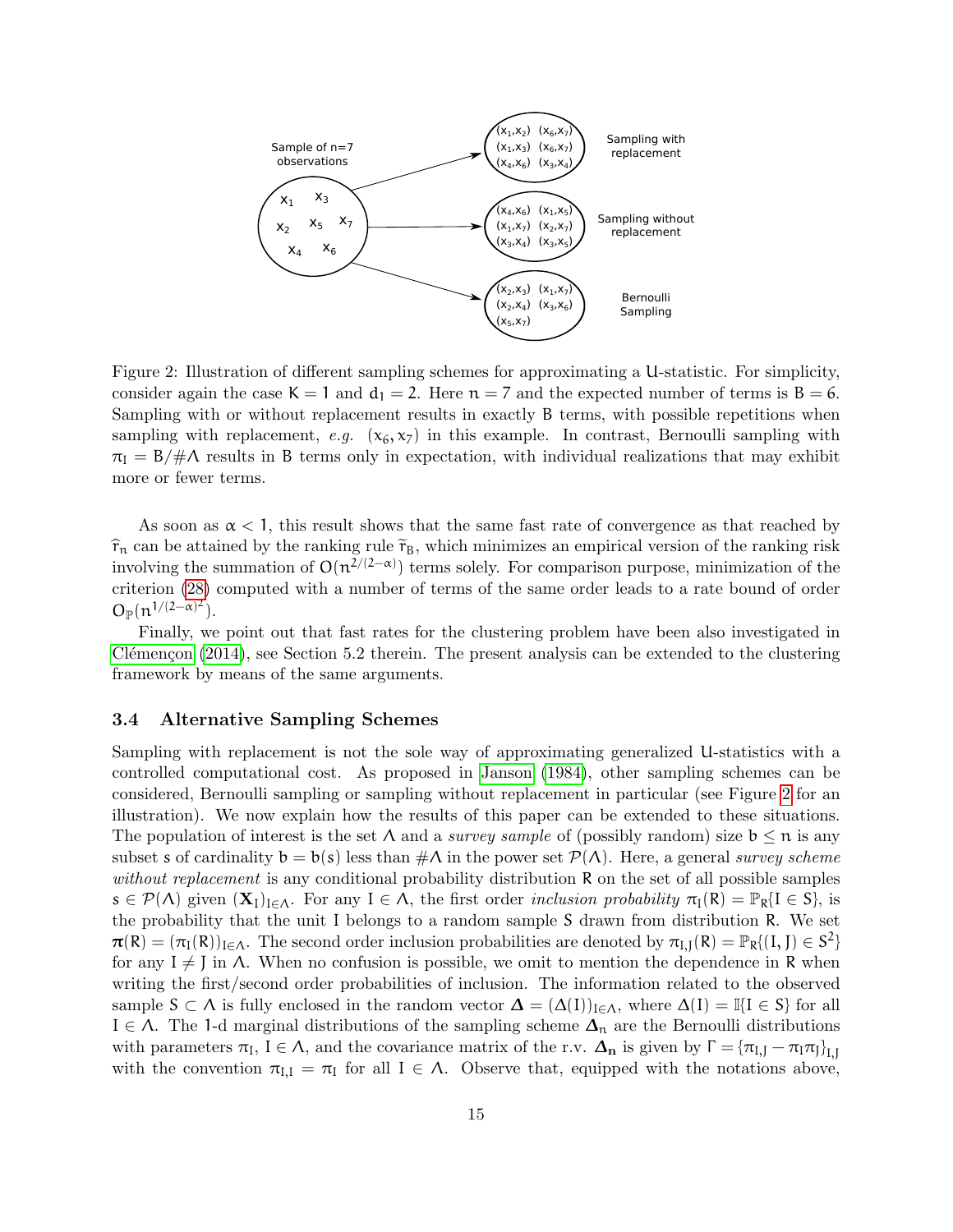$\sum_{I \in \Lambda} \Delta(I) = b(S).$ 

One of the simplest survey plans is the Poisson scheme (without replacement), for which the  $\Delta(I)$ 's are independent Bernoulli random variables with parameters  $\pi_I$ ,  $I \in \Lambda$ , in  $(0, 1)$ . The first order inclusion probabilities fully characterize such a plan. Observe in addition that the size  $b(S)$ of a sample generated this way is random with expectation  $B = \mathbb{E}[b(S) | (X_I)_{I \in \Lambda}] = \sum_{I \in \Lambda} \pi_I$ . The situation where the  $\pi_1$ 's are all equal corresponds to the Bernoulli sampling scheme:  $\forall I \in \Lambda$ ,  $\pi_I = B/\#\Lambda$ . The Poisson survey scheme plays a crucial role in sampling theory, inso far as a wide range of survey schemes can be viewed as conditional Poisson schemes, see Hájek [\(1964\)](#page-32-11). For instance, one may refer to [Cochran](#page-31-14) [\(1977\)](#page-31-14) or [Deville](#page-31-15) [\(1987\)](#page-31-15) for accounts of survey sampling techniques.

Following in the footsteps of the seminal contribution of [Horvitz and Thompson](#page-32-12) [\(1951\)](#page-32-12), an estimate of  $(1)$  based on a sample drawn from a survey scheme R with first order inclusion probabilities  $(\pi_I)_{I \in \Lambda}$  is given by:

<span id="page-15-0"></span>
$$
\bar{U}_{HT}(H) = \frac{1}{\#\Lambda} \sum_{I \in \Lambda} \frac{\Delta(I)}{\pi_I} H(\mathbf{X}_I),\tag{32}
$$

with the convention that  $0/0 = 0$ . Notice that it is an unbiased estimate of [\(1\)](#page-2-3):

$$
\mathbb{E}[\bar{U}_{HT}(H) \mid (\mathbf{X}_I)_{I \in \Lambda}] = U_{\mathbf{n}}(H).
$$

In the case where the sample size is deterministic, its conditional variance is given by:

$$
Var(\bar{U}_{HT}(H) | (\mathbf{X}_I)_{I \in \Lambda}) = \frac{1}{2} \sum_{I \neq J} \left( \frac{H(\mathbf{X}_I)}{\pi_I} - \frac{H(\mathbf{X}_J)}{\pi_J} \right)^2 (\pi_{I,J} - \pi_I \pi_J).
$$

We point out that the computation of [\(32\)](#page-15-0) involves summing over a possibly random number of terms, equal to  $B = \mathbb{E}[b(S)] = \sum_{I \in \Lambda} \pi_I$  in average and whose variance is equal to  $Var(b(S))$  $\sum_{I \in \Lambda} \pi_I (1 - \pi_I) + \sum_{I \neq J} {\pi_{I,J} - \pi_I \pi_J}.$ 

Here, we are interested in the situation where the  $\Delta(I)$ 's are independent from  $(X_I)_{I\in\Lambda}$ , and either a sample of size  $B \leq #\Lambda$  fixed in advance is chosen uniformly at random among the  $\binom{# \Lambda}{B}$ possible choices (this survey scheme is sometimes referred to as rejective sampling with equal first order inclusion probabilities), or else it is picked by means of a Bernoulli sampling with parameter B/#Λ. Observe that, in both cases, we have  $\pi_I = \frac{B}{\#}$  for all  $I \in \Lambda$ . The following theorem shows that in both cases, similar results as those obtained for *sampling with replacement* can be derived for minimizers of the Horvitz-Thompson risk estimate [\(32\)](#page-15-0).

<span id="page-15-1"></span>**Theorem 4.** Let H be a collection of bounded symmetric kernels on  $\prod_{k=1}^{K} \mathcal{X}_k^{d_k}$  that fulfills the assumptions involved in Proposition [1.](#page-6-3) Let  $B \in \{1, \ldots, \#A\}$ . Suppose that, for any  $H \in \mathcal{H}$ ,  $U_{\text{HT}}(H)$  is the incomplete U-statistic based on either a Bernoulli sampling scheme with parameter  $B/\#\Lambda$  or else a sampling without replacement scheme of size B. For all  $\delta \in (0,1)$ , we have with probability at least  $1 - \delta$ :  $\forall n \in \mathbb{N}^{*K}$ ,  $\forall B \in \{1, \ldots, \#\Lambda\}$ ,

$$
\sup_{H\in\mathcal{H}}\left|\bar{U}_{HT}(H)-U_{\mathbf{n}}(H)\right|\leq 2\mathcal{M}_{\mathcal{H}}\sqrt{\frac{\log(2(1+\#\Lambda)^{\mathsf{V}}/\delta)}{B}}+\frac{2\log(2(1+\#\Lambda)^{\mathsf{V}}/\delta)\mathcal{M}_{\mathcal{H}}}{3B},
$$

in the case of the Bernoulli sampling design, and

$$
\sup_{H\in\mathcal{H}}\left|\bar{U}_{HT}(H)-U_{\mathbf{n}}(H)\right|\leq\sqrt{2}\mathcal{M}_{\mathcal{H}}\sqrt{\frac{\log(2(1+\#\Lambda)^{V}/\delta)}{B}},
$$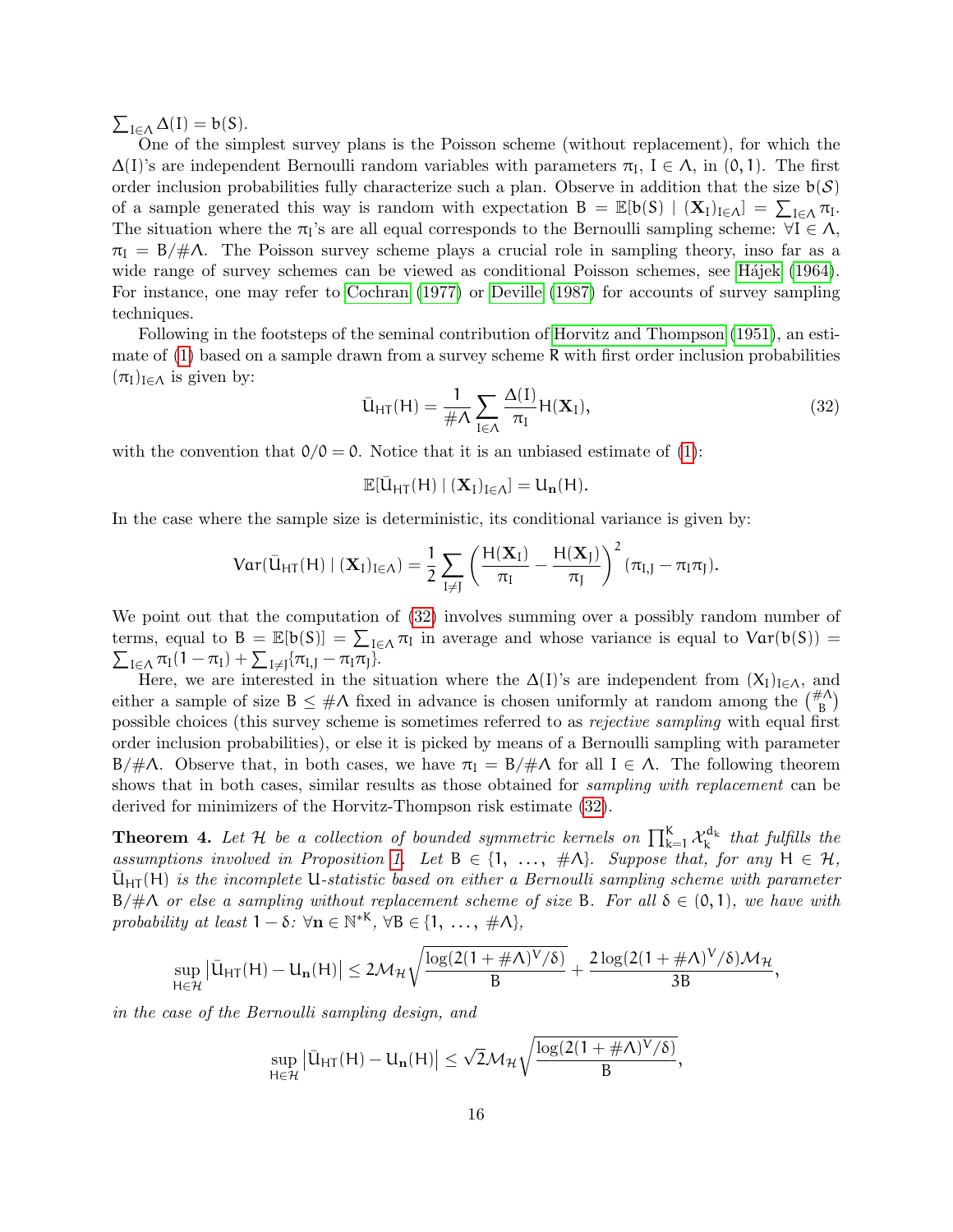in the case of the sampling without replacement design.

We highlight the fact that, from a computational perspective, sampling with replacement is undoubtedly much more advantageous than Bernoulli sampling or sampling without replacement. Indeed, although its expected value is equal to B, the size of a Bernoulli sample is stochastic and the related sampling algorithm requires a loop through the elements I of  $\Lambda$  and the practical implementation of sampling without replacement is generally based on multiple iterations of sampling with replacement, see Tillé [\(2006\)](#page-33-2).

### <span id="page-16-0"></span>4 Application to Stochastic Gradient Descent for ERM

The theoretical analysis carried out in the preceding sections focused on the properties of empirical risk minimizers but ignored the issue of finding such a minimizer. In this section, we show that the sampling technique introduced in Section [3](#page-7-0) also provides practical means of scaling up iterative statistical learning techniques. Indeed, large-scale training of many machine learning models, such as SVM, Deep Neural Networks or soft K-means among others, is based on stochastic gradient descent (SGD in abbreviated form), see [Bottou](#page-31-6) [\(1998\)](#page-31-6). When the risk is of the form [\(2\)](#page-3-2), we now investigate the benefit of using, at each iterative step, a gradient estimate of the form of an incomplete U-statistic, instead of an estimate of the form of a complete U-statistic with exactly the same number of terms based on subsamples drawn uniformly at random.

Let  $\Theta \subset \mathbb{R}^q$  with  $q \geq 1$  be some parameter space and  $H: \prod_{\substack{k=1 \ k \neq k}}^K \mathcal{X}_{k}^{d_k} \times \Theta \to \mathbb{R}$  be a loss function which is convex and differentiable in its last argument. Let  $(X_1^{(k)})$  $\mathcal{X}_1^{(k)}, \ldots, \mathcal{X}_{d_k}^{(k)}$ ),  $1 \leq k \leq K$ , be K independent random vectors with distribution  $F_k^{\otimes d_k}(dx)$  on  $\mathcal{X}_k^{d_k}$  respectively such that the random vector  $H(X_1^{(1)}$  $X_1^{(1)}, \ldots, X_{d_1}^{(1)}, \ldots, X_1^{(K)}, \ldots, X_{d_K}^{(K)}$ ;  $\theta$ ) is square integrable for any  $\theta \in \Theta$ . For all  $\theta \in \Theta$ , set

$$
L(\theta) = \mathbb{E}[H(X_1^{(1)},\ldots, X_{d_1}^{(1)},\ldots, X_1^{(K)},\ldots, X_{d_K}^{(K)};\theta)] = \mu(H(\cdot;\theta))
$$

and consider the risk minimization problem  $\min_{\theta \in \Theta} L(\theta)$ . Based on K independent i.i.d. samples  $\chi_1^{(k)}$ (k), ...,  $X_{n_k}^{(k)}$  with  $1 \leq k \leq K$ , the empirical version of the risk function is  $\theta \in \Theta \mapsto \widehat{L}_n(\theta) \stackrel{\text{def}}{=}$  $U_n(H(\cdot; \theta))$ . Here and throughout, we denote by  $\nabla_{\theta}$  the gradient operator w.r.t.  $\theta$ .

Gradient descent Many practical machine learning algorithms use variants of the standard gradient descent method, following the iterations:

<span id="page-16-1"></span>
$$
\theta_{t+1} = \theta_t - \eta_t \nabla_{\theta} \widehat{L}_{n}(\theta_t), \qquad (33)
$$

with an arbitrary initial value  $\theta_0 \in \Theta$  and a learning rate (step size)  $\eta_t \ge 0$  such that  $\sum_{t=1}^{+\infty} \eta_t = +\infty$ and  $\sum_{t=1}^{+\infty} \eta_t^2 < +\infty$ .

Here we place ourselves in a large-scale setting, where the sample sizes  $n_1, \ldots, n_k$  of the training data sets are so large that computing the gradient of  $L_n$ 

<span id="page-16-2"></span>
$$
\widehat{g}_{\mathbf{n}}(\theta) = \frac{1}{\prod_{k=1}^{K} {n_k \choose d_k}} \sum_{I_1} \cdots \sum_{I_K} \nabla_{\theta} H(\mathbf{X}_{I_1}^{(1)}; \mathbf{X}_{I_2}^{(2)}; \dots; \mathbf{X}_{I_K}^{(K)}; \theta)
$$
(34)

at each iteration [\(33\)](#page-16-1) is computationally too expensive. Instead, Stochastic Gradient Descent uses an unbiased estimate  $\tilde{g}(\theta)$  of the gradient [\(34\)](#page-16-2) that is cheap to compute. A natural approach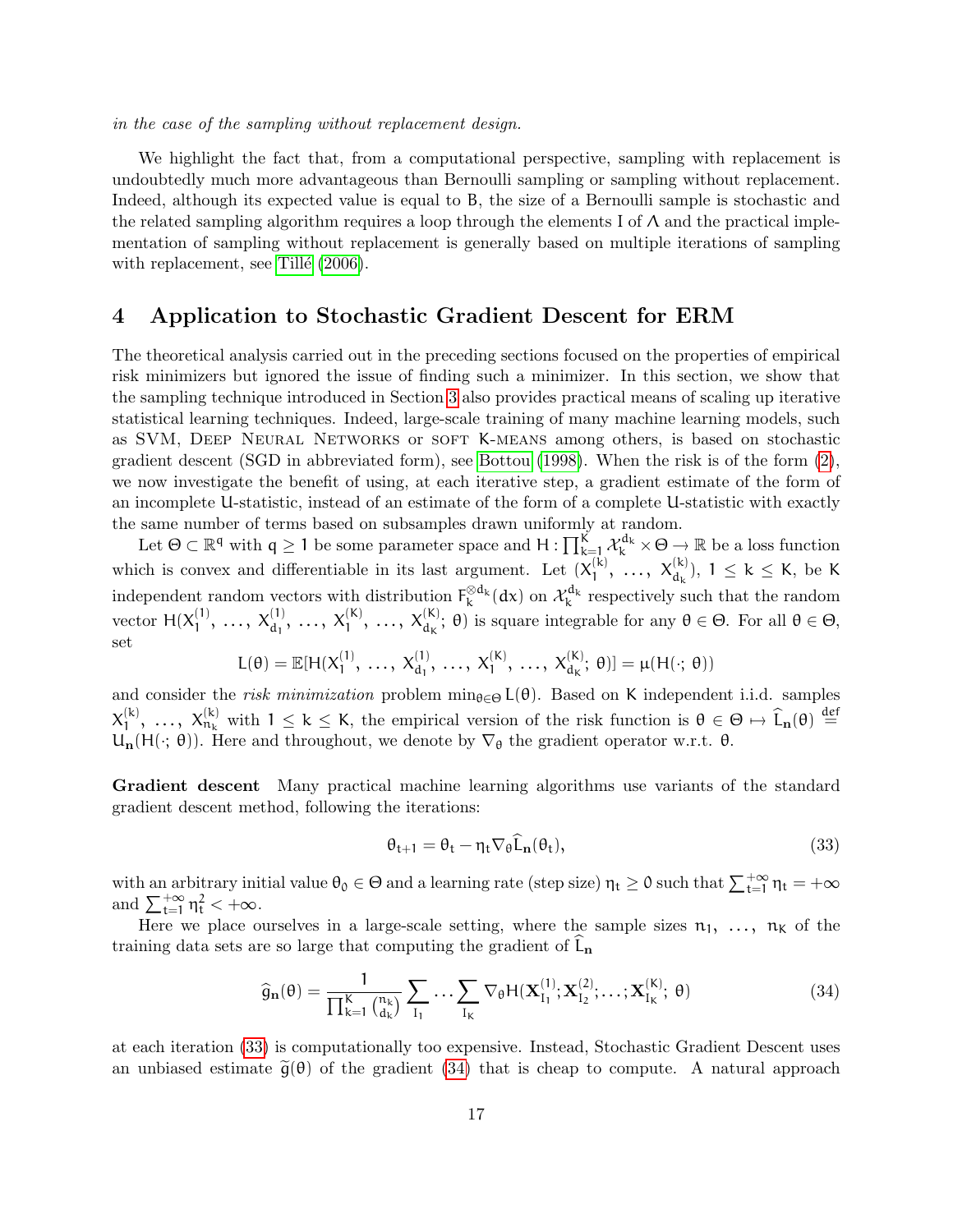consists in replacing [\(34\)](#page-16-2) by a complete U-statistic constructed from subsamples of reduced sizes  $n'_k \ll n_k$  drawn uniformly at random, leading to the following gradient estimate:

<span id="page-17-2"></span>
$$
\widetilde{\mathbf{g}}_{\mathbf{n}'}(\theta) = \frac{1}{\prod_{k=1}^{K} {n \choose d_k}} \sum_{I_1} \ldots \sum_{I_K} \nabla_{\theta} H(\mathbf{X}_{I_1}^{(1)}; \mathbf{X}_{I_2}^{(2)}; \ldots; \mathbf{X}_{I_K}^{(K)}; \theta),
$$
\n(35)

where the symbol  $\sum_{I_k}$  refers to summation over all  $\binom{n'_k}{d_k}$  subsets  $\mathbf{X}_{I_k}^{(k)}$  $I_{k}^{(k)} = (X_{i_1}^{(k)}$  $X_{i_1}^{(k)}, \ldots, X_{i_{d_k}}^{(k)}$  related to a set  $I_k$  of  $d_k$  indexes  $1 \leq i_1 < \ldots < i_{d_k} \leq n'_k$  and  $\mathbf{n}' = (n'_1, \ldots, n'_k)$ .

We propose an alternative strategy based on the sampling scheme described in Section [3,](#page-7-0) *i.e.* a gradient estimate in the form of an incomplete U-statistic:

<span id="page-17-1"></span>
$$
\widetilde{g}_{B}(\theta) = \frac{1}{B} \sum_{(I_1, \ldots, I_K) \in \mathcal{D}_B} \nabla_{\theta} H(\mathbf{X}_{I_1}^{(1)}, \ldots, \mathbf{X}_{I_K}^{(K)}; \theta),
$$
\n(36)

where  $\mathcal{D}_B$  is built by sampling with replacement in the set  $\Lambda$ .

It is well-known that the variance of the gradient estimate negatively impacts on the convergence of SGD. Consider for instance the case where the loss function H is  $(1/\gamma)$ -smooth in its last argument, *i.e.*  $\forall \theta_1, \theta_2 \in \Theta$ :

$$
\|\nabla_{\theta} H(\cdot; \, \theta_1) - \nabla_{\theta} H(\cdot; \, \theta_2)\| \leq \frac{1}{\gamma} \|\theta_1 - \theta_2\|.
$$

Then one can show that if  $\tilde{g}$  is the gradient estimate:

$$
\begin{array}{lcl} \mathbb{E}[\widehat{L}_{\mathbf{n}}(\theta_{t+1})] & = & \mathbb{E}[\widehat{L}_{\mathbf{n}}(\theta_t - \eta_t \widetilde{g}(\theta_t))] \\ \\ & \leq & \mathbb{E}[\widehat{L}_{\mathbf{n}}(\theta_t)] - \eta_t \| \mathbb{E}[\widehat{g}_{\mathbf{n}}(\theta_t)]\|^2 + \frac{\eta_t^2}{2\gamma} \mathbb{E}[\| \widetilde{g}(\theta_t)\|^2] \\ \\ & \leq & \mathbb{E}[\widehat{L}_{\mathbf{n}}(\theta_t)] - \eta_t \left(1 - \frac{\eta_t}{2\gamma}\right) \mathbb{E}[\| \widehat{g}_{\mathbf{n}}(\theta_t)\|^2] + \frac{\eta_t^2}{2\gamma} \mathrm{Var}[\widetilde{g}(\theta_t)]. \end{array}
$$

In other words, the smaller the variance of the gradient estimate, the larger the expected reduction in objective value. Some recent work has focused on variance-reduction strategies for SGD when the risk estimates are basic sample means (see for instance [Le Roux et al., 2012;](#page-32-13) [Johnson and](#page-32-14) [Zhang, 2013\)](#page-32-14).

In our setting where the risk estimates are of the form of a U-statistic, we are interested in comparing the variance of  $\tilde{g}_{n'}(\theta)$  and  $\tilde{g}_{B}(\theta)$  when  $B = \prod_{k=1}^{K} {n'_{k} \choose d_{k}}$  so that their computation requires to average over the same number of terms and thus have similar computational cost.[1](#page-17-0) Our result is summarized in the following proposition.

<span id="page-17-3"></span>**Proposition 3.** Let  $B = \prod_{k=1}^{K} {n'_{k} \choose d_{k}}$  for  $n'_{k} \ll n_{k}$ ,  $k = 1, \ldots, K$ . In the asymptotic framework [\(4\)](#page-3-3), we have:

$$
\mathrm{Var}[\widetilde{g}_{\mathbf{n}'}(\theta)]=O\left(\frac{1}{\sum_{k=1}^K n_k'}\right),\quad \mathrm{Var}[\widetilde{g}_B(\theta)]=O\left(\frac{1}{\prod_{k=1}^K {n_k' \choose d_k'}}\right),
$$

as  $n' = n'_1 + ... + n'_K \rightarrow +\infty$ .

<span id="page-17-0"></span><sup>&</sup>lt;sup>1</sup>Note that sampling B sets from  $\Lambda$  to obtain [\(36\)](#page-17-1) is potentially more efficient than sampling  $\pi'_k$  points from  $\mathbf{X}_{\{1,\ldots,n_k\}}$  for each  $k = 1,\ldots,K$  and then forming all combinations to obtain [\(35\)](#page-17-2).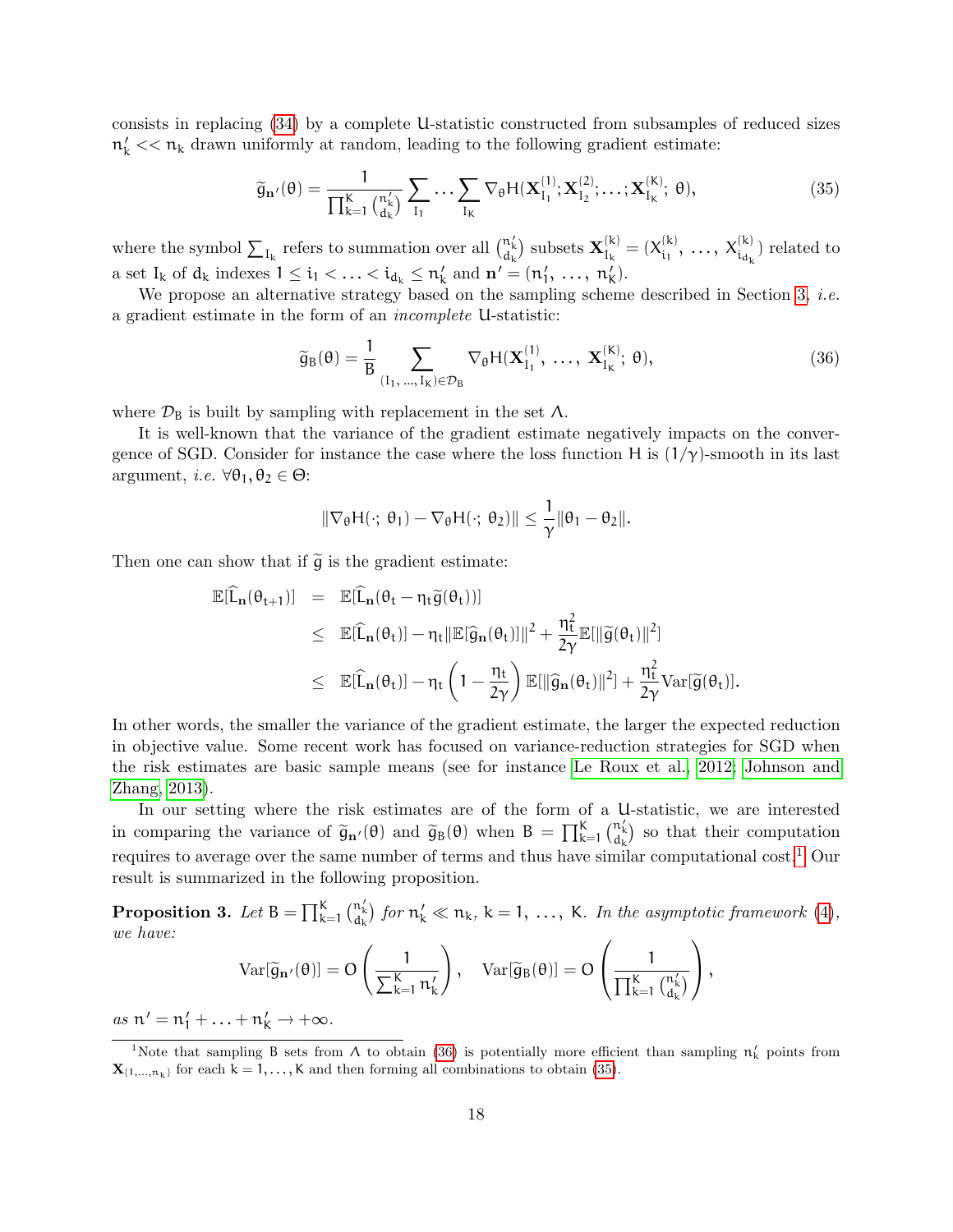Proposition [3](#page-17-3) shows that the convergence rate of  $Var[\tilde{g}_B(\theta)]$  is faster than that of  $Var[\tilde{g}_{B'}(\theta)]$ except when  $K = 1$  and  $d_1 = 1$ . Thus the expected improvement in objective function at each SGD step is larger when using a gradient estimate in the form of [\(36\)](#page-17-1) instead of [\(35\)](#page-17-2), although both strategies require to average over the same number of terms. This is also supported by the experimental results reported in the next section.

### <span id="page-18-0"></span>5 Numerical Experiments

We show the benefits of the sampling approach promoted in this paper on two applications: metric learning for classification, and model selection in clustering.

#### 5.1 Metric Learning

In this section, we focus on the metric learning problem (see Section [2.2.2\)](#page-4-2). As done in much of the metric learning literature, we restrict our attention to the family of pseudo-distance functions  $D_M : \mathbb{R}^d \times \mathbb{R}^d \to \mathbb{R}_+$  defined as

$$
D_{\mathbf{M}}(\mathbf{x}, \mathbf{x}') = (\mathbf{x} - \mathbf{x}')\mathbf{M}(\mathbf{x} - \mathbf{x}')^{\mathsf{T}},
$$

where  $M \in \mathbb{S}^d_+$ , and  $\mathbb{S}^d_+$  is the cone of  $d \times d$  symmetric positive-semidefinite (PSD) matrices.

Given a training sample  $\{(\mathbf{x}_i, y_i)\}_{i=1}^n$  where  $\mathbf{x}_i \in \mathbb{R}^d$  and  $y_i \in \{1, ..., C\}$ , let  $y_{ij} = 1$  if  $y_i = y_j$ and 0 otherwise for any pair of samples. Given a threshold  $b \ge 0$ , we define the empirical risk as follows:

<span id="page-18-2"></span>
$$
R_n(D_M) = \frac{2}{n(n-1)} \sum_{1 \le i < j \le n} [y_{ij}(b - D_M(x_i, x_j))]_+, \tag{37}
$$

where  $[u]_{+} = \max(0, 1-u)$  is the hinge loss. This risk estimate is convex and was used for instance by [Jin et al.](#page-32-5) [\(2009\)](#page-32-5) and [Cao et al.](#page-31-2) [\(2012\)](#page-31-2). Our goal is the find the empirical risk minimizer among our family of distance functions, i.e.:

<span id="page-18-3"></span>
$$
\widehat{M} = \underset{M \in \mathbb{S}_+^d}{\arg \min} R_n(D_M). \tag{38}
$$

In our experiments, we use the following two data sets:

- Synthetic data set: some synthetic data that we generated for illustration. X is a mixture of 10 gaussians in  $\mathbb{R}^{40}$  – each one corresponding to a class – such that all gaussian means are contained in an subspace of dimension 15 and their shared covariance matrix is proportional to identity with a variance factor such that some overlap is observed. That is, the solution to the metric learning problem should be proportional to the linear projection over the subspace containing the gaussians means. Training and testing sets contain respectively 50,000 and 10,000 observations.
- MNIST data set: a handwritten digit classification data set which has 10 classes and consists of  $60,000$  training images and  $10,000$  test images.<sup>[2](#page-18-1)</sup> This data set has been used extensively to benchmark metric learning [\(Weinberger and Saul, 2009\)](#page-33-3). As done by previous authors, we reduce the dimension from 784 to 164 using PCA so as to retain 95% of the variance, and normalize each sample to unit norm.

<span id="page-18-1"></span> $^{2}$ <http://yann.lecun.com/exdb/mnist/>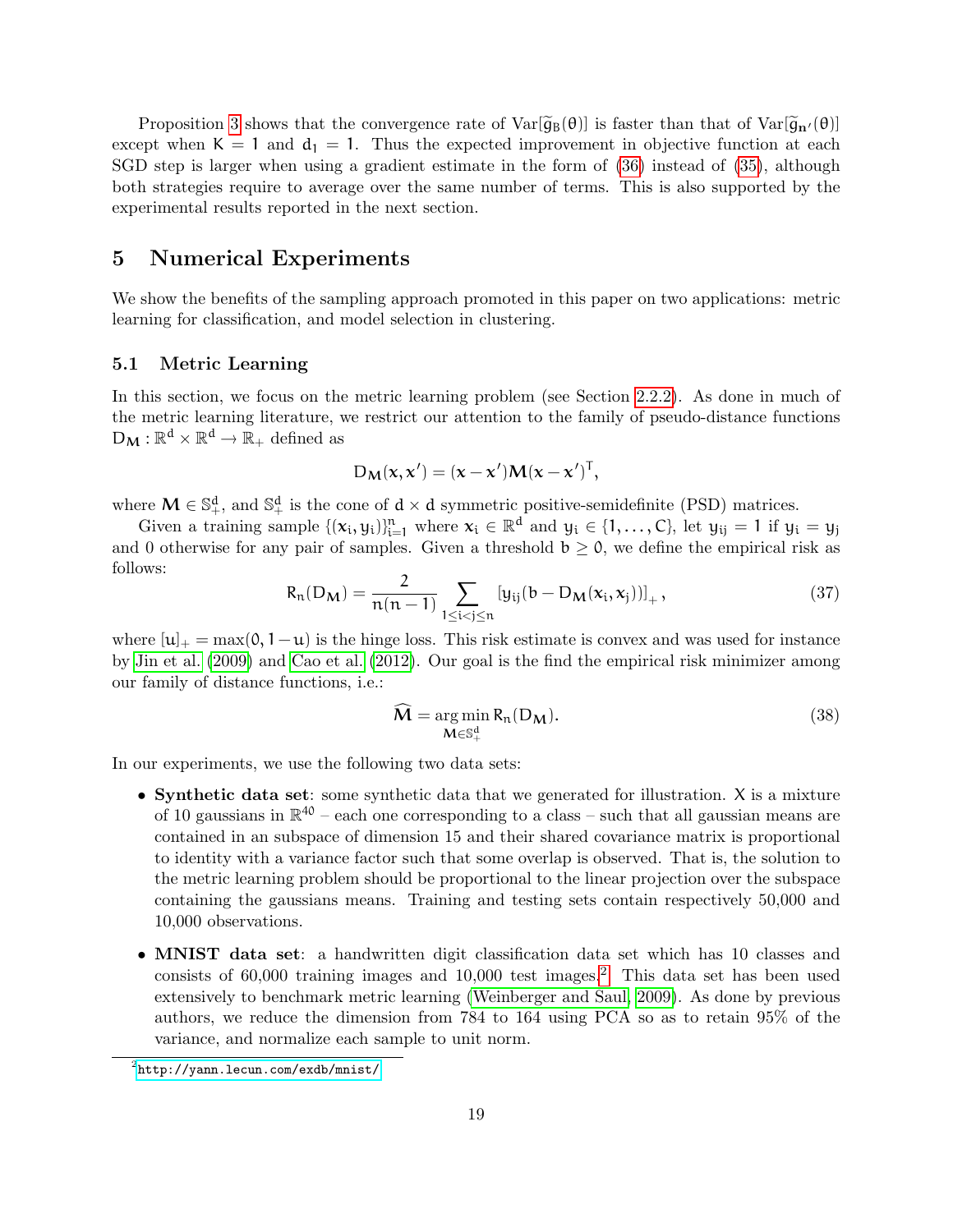<span id="page-19-1"></span>

<span id="page-19-2"></span>Figure 3: Test risk with respect to the sample size p of the ERM when the risk is approximated using complete (blue) or incomplete (red) U-statistics. Solid lines represent means and dashed ones represent standard deviation. For the synthetic data set, the green dotted line represent the performance of the true risk minimizer.

Note that for both datasets, merely computing the empirical risk  $(37)$  for a given M involves averaging over more than  $10^9$  pairs.

We conduct two types of experiment. In Section [5.1.1,](#page-19-0) we subsample the data before learning and evaluate the performance of the ERM on the subsample. In Section [5.1.2,](#page-20-0) we use Stochastic Gradient Descent to find the ERM on the original sample, using subsamples at each iteration to estimate the gradient.

#### <span id="page-19-0"></span>5.1.1 One-Time Sampling

We compare two sampling schemes to approximate the empirical risk:

- Complete U-statistic:  $p$  indices are uniformly picked at random in  $\{1, \ldots, n\}$ . The empirical risk is approximated using any possible pair formed by the p indices, that is  $\frac{p(p-1)}{2}$  pairs.
- Incomplete U-statistic: the empirical risk is approximated using  $\frac{p(p-1)}{2}$  pairs picked uniformly at random in  $\{1,\ldots,n\}^2$ .

For each strategy, we use a projected gradient descent method in order to solve [\(38\)](#page-18-3), using several values of p and averaging the results over 50 random trials. As the testing sets are large, we evaluate the test risk on 100,000 randomly picked pairs.

Figure  $3(a)$  shows the test risk of the ERM with respect to the sample size p for both sampling strategies on the synthetic data set. As predicted by our theoretical analysis, the incomplete Ustatistic strategy achieves a significantly smaller risk on average. For instance, it gets within 5% error of the true risk minimizer for  $p = 50$ , while the complete U-statistic needs  $p > 80$  to reach the same performance. This represents twice more computational time, as shown in Figure  $4(a)$  (as expected, the runtime increases roughly quadratically with  $p$ ). The incomplete U-statistic strategy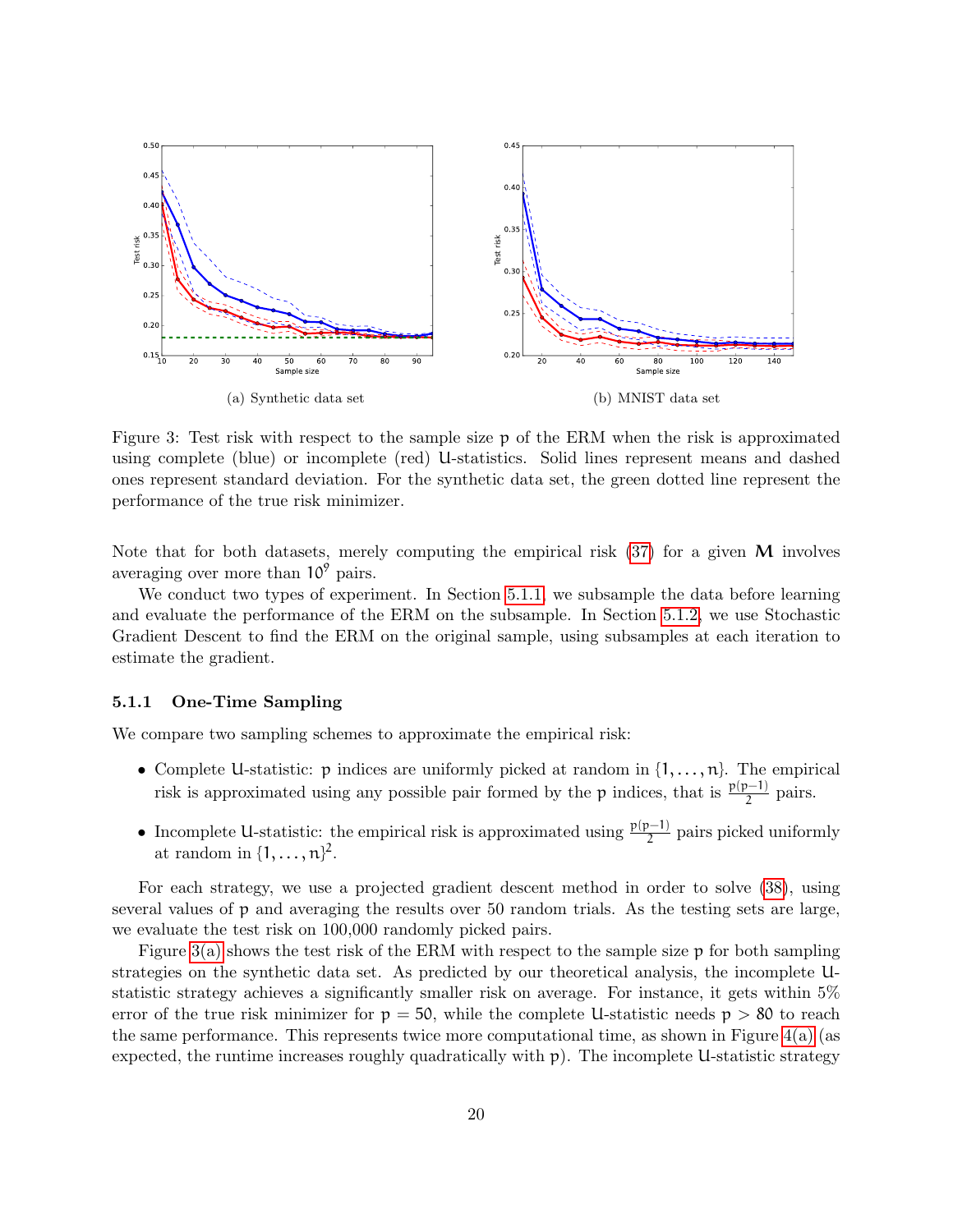<span id="page-20-1"></span>

<span id="page-20-2"></span>Figure 4: Average training time (in seconds) with respect to the sample size p.

also has the advantage of having a much smaller variance between the runs, which makes it more reliable. The same conclusions hold for the MNIST data set, as can be seen in Figure [3\(b\)](#page-19-2) and Figure [4\(b\).](#page-20-2)

#### <span id="page-20-0"></span>5.1.2 Stochastic Gradient Descent

In this section, we focus on solving the ERM problem [\(38\)](#page-18-3) using Stochastic Gradient Descent and compare two approaches (analyzed in Section [4\)](#page-16-0) to construct a mini-batch at each iteration. The first strategy, SGD-Complete, is to randomly draw (with replacement) a subsample and use the complete U-statistic associated with the subsample as the gradient estimate. The second strategy, SGD-Incomplete (the one we promote in this paper), consists in sampling an incomplete U-statistic with the same number of terms as in SGD-Complete.

For this experiment, we use the MNIST data set. We set the threshold in [\(37\)](#page-18-2) to  $b = 2$  and the learning rate of SGD at iteration t to  $\eta_t = 1/(\eta_0 t)$  where  $\eta_0 \in \{1, 2.5, 5, 10, 25, 50\}$ . To reduce computational cost, we only project our solution onto the PSD cone at the end of the algorithm, following the "one projection" principle used by [Chechik et al.](#page-31-16) [\(2010\)](#page-31-16). We try several values m for the mini-batch size, namely  $m \in \{10, 28, 55, 105, 253\}$  $m \in \{10, 28, 55, 105, 253\}$  $m \in \{10, 28, 55, 105, 253\}$ .<sup>3</sup> For each mini-batch size, we run SGD for 10,000 iterations and select the learning rate parameter  $\eta_0$  that achieves the minimum risk on 100,000 pairs randomly sampled from the training set. We then estimate the generalization risk using 100,000 pairs randomly sampled from the test set.

For all mini-batch sizes, SGD-Incomplete achieves significantly better test risk than SGD-Complete. Detailed results are shown in Figure [5](#page-21-0) for three mini-batch sizes, where we plot the evolution of the test risk with respect to the iteration number.<sup>[4](#page-20-4)</sup> We make several comments. First, notice that the best learning rate is often larger for SGD-Incomplete than for SGD-Complete

<span id="page-20-4"></span><span id="page-20-3"></span><sup>&</sup>lt;sup>3</sup>For each m, we can construct a complete U-statistic from n' samples with  $n'(n'-1)/2 = m$  terms.

<sup>&</sup>lt;sup>4</sup>We point out that the figures look the same if we plot the runtime instead of the iteration number. Indeed, the time spent on computing the gradients (which is the same for both variants) largely dominates the time spent on the random draws.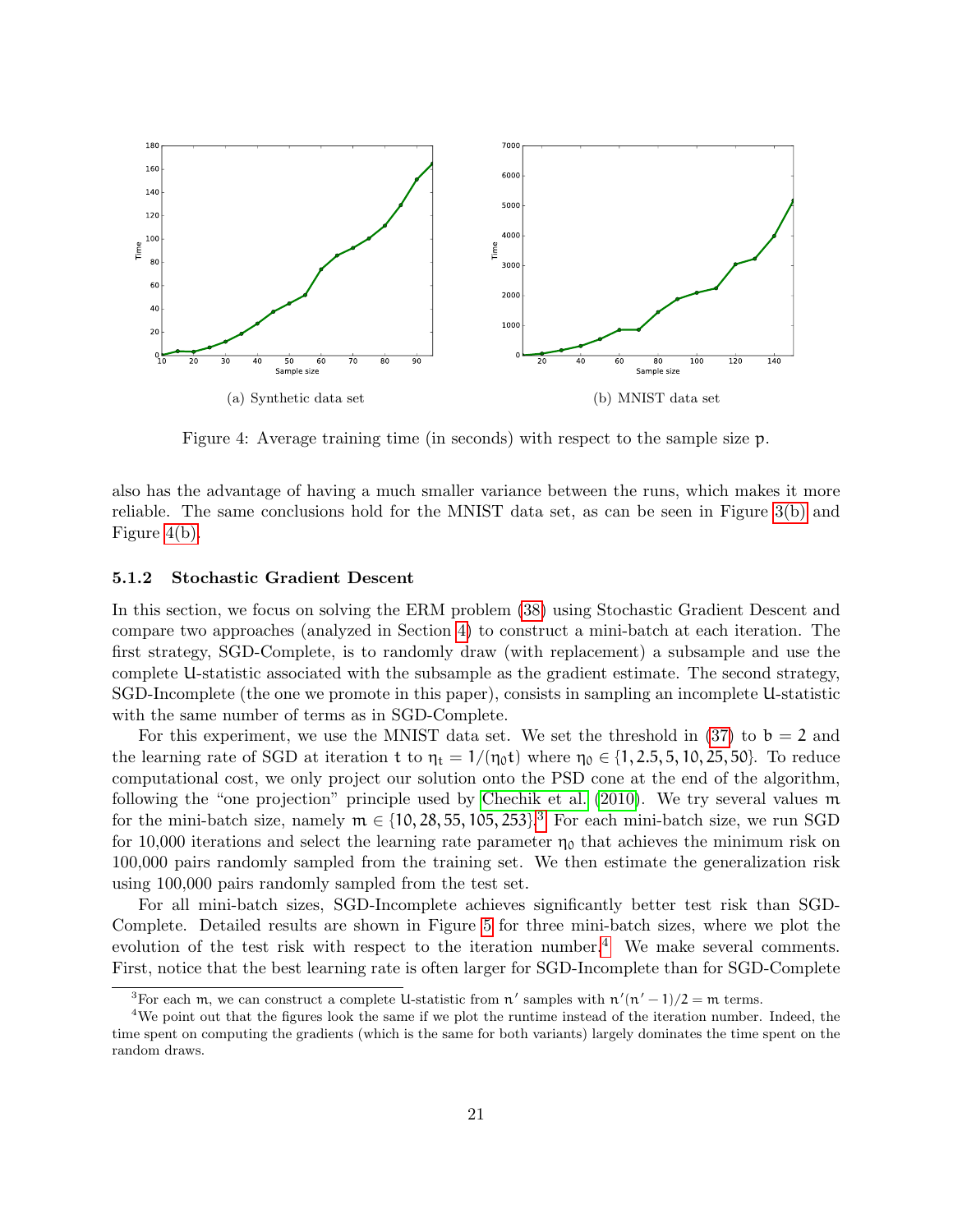

<span id="page-21-0"></span>Figure 5: SGD results on the MNIST data set for various mini-batch size m. The top row shows the means and standard deviations over 50 runs, while the bottom row shows each run separately.

 $(m = 10 \text{ and } m = 253)$ . This confirms that gradient estimates from the former strategy are generally more reliable. This is further supported by the fact that even though larger learning rates increase the variance of SGD, in these two cases SGD-Complete and SGD-Incomplete have similar variance. On the other hand, for  $m = 55$  the learning rate is the same for both strategies. SGD-Incomplete again performs significantly better on average and also has smaller variance. Lastly, as one should expect, the gap between SGD-Complete and SGD-Incomplete reduces as the size of the mini-batch increases. Note however that in practical implementations, the relatively small mini-batch sizes (in the order of a few tens or hundreds) are generally those which achieve the best error/time trade-off.

### 5.2 Model Selection in Clustering

In this section, we are interested in the clustering problem described in Section [2.2.1.](#page-3-4) Specifically, let  $X_1, \ldots, X_n \in \mathbb{R}^d$  be the set of points to be clustered. Let the clustering risk associated with a partition  $P$  into M groups  $C_1, \ldots, C_M$  be:

<span id="page-21-1"></span>
$$
\widehat{W}_n(\mathcal{P}) = \frac{2}{n(n-1)} \sum_{m=1}^{M} \sum_{1 \le i < j \le n} D(X_i, X_j) \cdot \mathbb{I}\{(X_i, X_j) \in \mathcal{C}_m^2\}. \tag{39}
$$

In this experiment, given a set of candidate partitions, we want to perform model selection by picking the partition which minimizes the risk [\(39\)](#page-21-1) plus some term penalizing the complexity of the partition. When the number of points  $\pi$  is large, the complete risk is very expensive to compute. Our strategy is to replace it with an incomplete approximation with much fewer terms. Like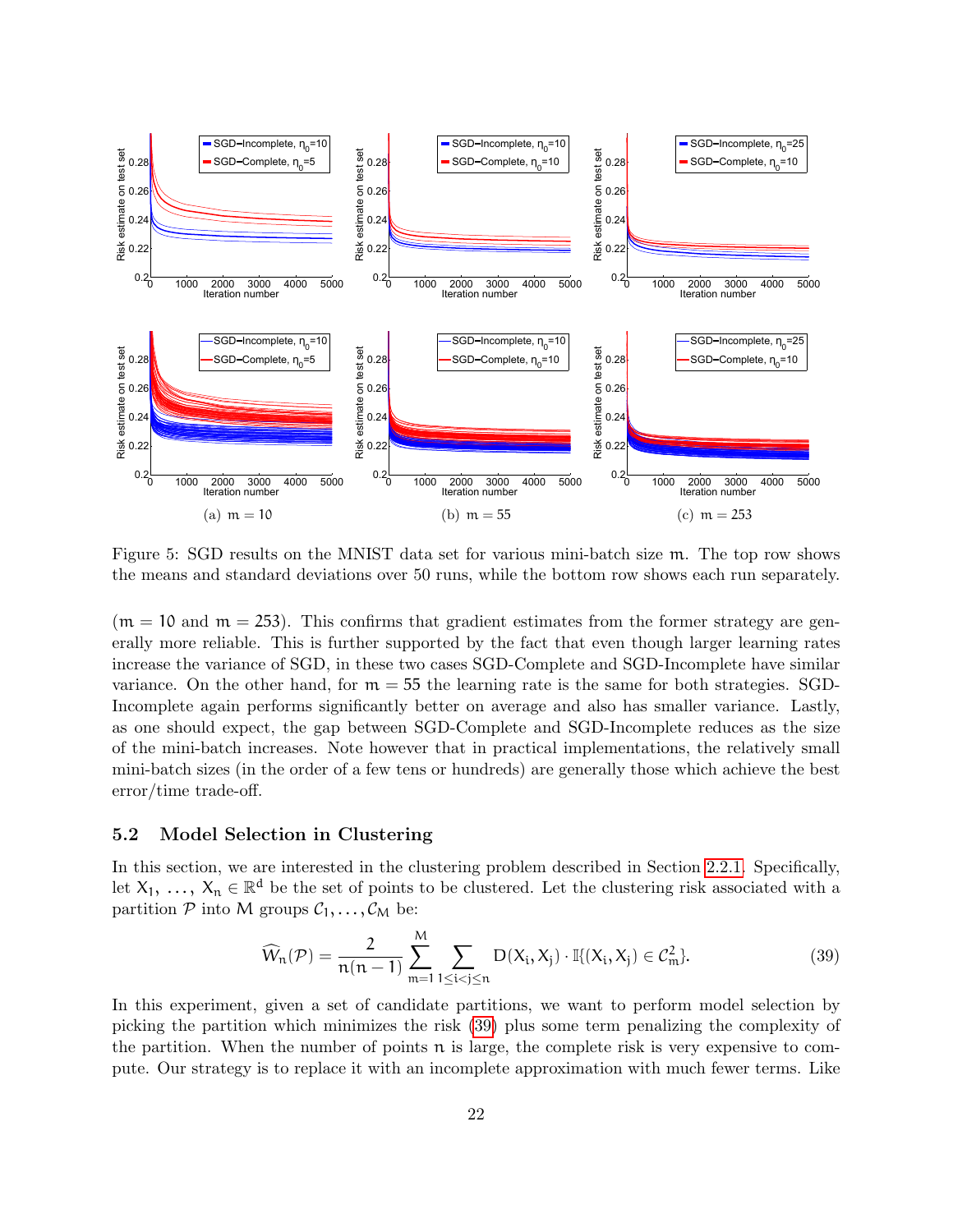<span id="page-22-0"></span>

<span id="page-22-1"></span>Figure 6: Clustering model selection results on the forest cover type data set. Figure [6\(a\)](#page-22-0) shows the risk (complete and incomplete with  $B = 5,000$  terms) for the first 20 partitions, while Figure [6\(b\)](#page-22-1) shows the penalized risk for  $c = 1.1$ .

in the approach theoretically investigated in Section [3.2,](#page-11-0) the goal here is to show that using the incomplete approximation instead of the complete version as the goodness-of-fit measure in a complexity penalized criterion does not damage the selection, while reducing the computational cost. For simplicity, the complexity penalty we use below is not of the same type as the structural VC dimension-based penalty considered in Theorem [2,](#page-12-3) but we will see that the incomplete approximation is very accurate and can thus effectively replace the complete version regardless of the penalty used.

The experimental setup is as follows. We used the forest cover type data set,<sup>[5](#page-22-2)</sup> which is popular to benchmark clustering algorithms (see for instance [Kanungo et al., 2004\)](#page-32-15). To be able to evaluate the complete risk, we work with  $n = 5,000$  points subsampled at random from the entire data set of 581,012 points in dimension 54. We then generated a hierarchical clustering of these points using agglomerative clustering with Ward's criterion [\(Ward, 1963\)](#page-33-4) as implemented in the scikit-learn Python library [\(Pedregosa et al., 2011\)](#page-33-5). This defines n partitions  $P_1, \ldots, P_n$  where  $P_m$  consists of m clusters ( $\mathcal{P}_1$  corresponds to a single cluster containing all points, while in  $\mathcal{P}_n$  each point has its own cluster).

For each partition size, we first compare the value of the complete risk [\(39\)](#page-21-1) with  $\mathfrak{n}(\mathfrak{n} - 1) =$ 24, 995, 000 terms with that of an incomplete version with only  $B = \pi = 5,000$  pairs drawn at random. As shown in Figure  $6(a)$ , the incomplete U-statistic is a very accurate approximation of the complete one, despite consisting of 5000 times less terms. It will thus lead to similar results in model selection. To illustrate, we use a simple penalty term of the form  $pen(\mathcal{P}_m) = c \cdot log(m)$  where c is a scaling constant. Figure [6\(b\)](#page-22-1) shows that both selection criteria choose the same model  $\mathcal{P}_8$ . Performing this model selection over  $P_1, \ldots, P_{20}$  took about 66 seconds for the complete U-statistic, compared to only 0.1 seconds for the incomplete version.[6](#page-22-3)

<span id="page-22-3"></span><span id="page-22-2"></span> $^5$ <https://archive.ics.uci.edu/ml/datasets/Covertype>

<sup>&</sup>lt;sup>6</sup>The  $n \times n$  distance matrix was precomputed before running the agglomerative clustering algorithm. The associ-ated runtime is thus not taken into account in these timing results.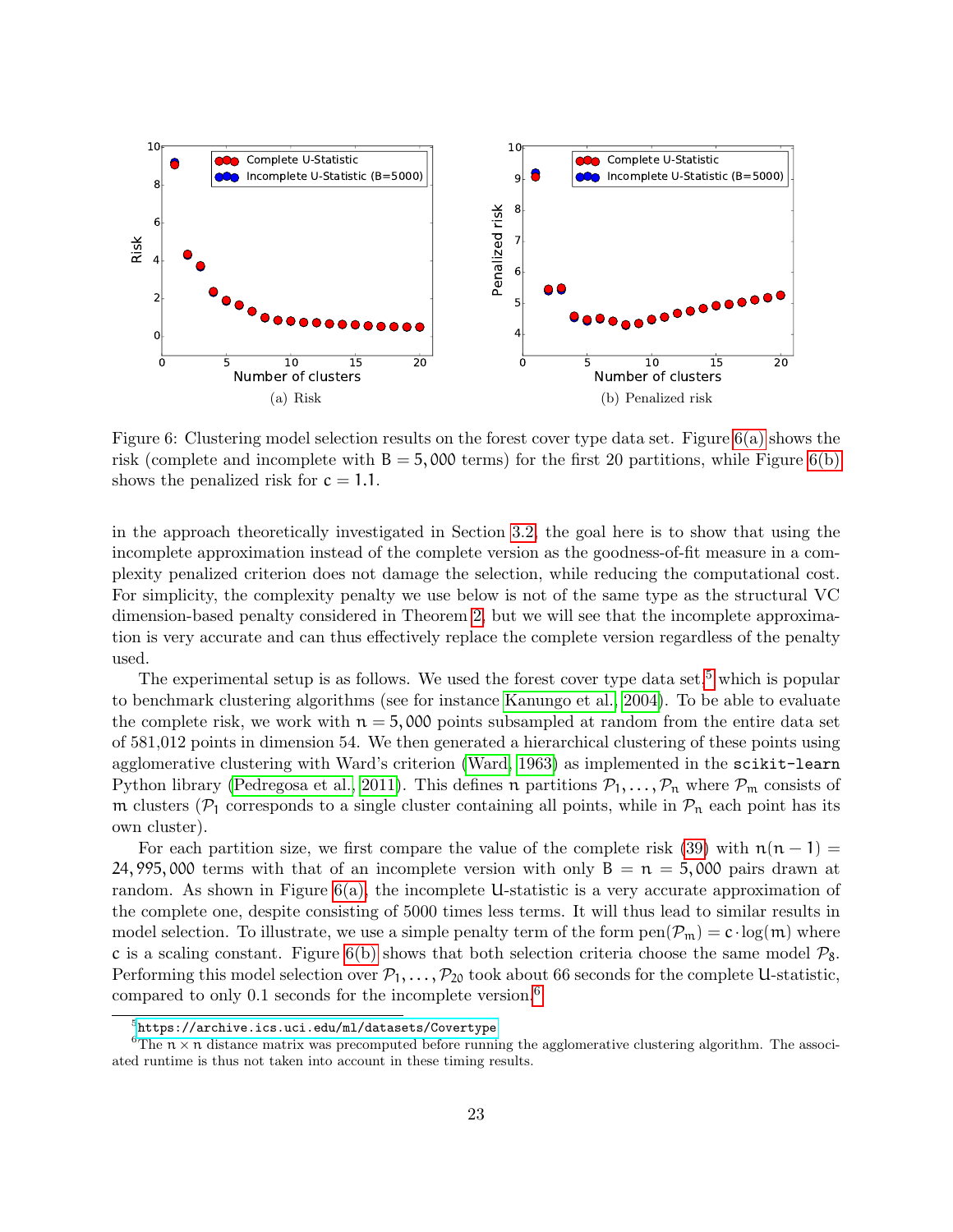Finally, we generated 100 incomplete U-statistics with different random seeds ; all of them correctly identified  $\mathcal{P}_8$  as the best model. Using  $B = 5,000$  pairs is thus sufficient to obtain reliable results with an incomplete U-statistic for this data set. In contrast, the complete U-statistics based on a subsample (leading to the same number of pairs) selected the correct model in only 57% of cases.

### <span id="page-23-0"></span>6 Conclusion

In a wide variety of statistical learning problems, U-statistics are natural estimates of the risk measure one seeks to optimize. As the sizes of the samples increase, the computation of such functionals involves summing a rapidly exploding number of terms and becomes numerically unfeasible. In this paper, we argue that for such problems, *Empirical Risk Minimization* can be implemented using statistical counterparts of the risk based on much less terms (picked randomly by means of sampling with replacement), referred to as *incomplete* U-statistics. Using a novel deviation inequality, we have shown that this approximation scheme does not deteriorate the learning rates, even preserving fast rates in certain situations where they are proved to occur. Furthermore, we have extended these results to U-statistics based on different sampling schemes (Bernoulli sampling, sampling without replacement) and shown how such functionals can be used for the purpose of model selection and for implementing ERM iterative procedures based on stochastic gradient descent. Beyond theoretical rate bounds, the efficiency of the approach we promote is illustrated by several numerical experiments.

Acknowledgements This work is supported by the Chair "Machine Learning for Big Data" of Télécom ParisTech, and was conducted while A. Bellet was affiliated with Télécom ParisTech. The authors are grateful to the reviewers for their careful reading of the paper, which permitted to improve significantly the presentation of the results.

### <span id="page-23-1"></span>A Proof of Proposition [1](#page-6-3)

Set  $N = \min\{|n_1/d_1|, \ldots, |n_K/d_K|\}$  and let

$$
V_{H}\left(X_{1}^{(1)},\, \ldots,\, X_{n_{1}}^{(1)},\, \ldots,\, X_{1}^{(K)},\, \ldots,\, X_{n_{K}}^{(K)}\right)=\frac{1}{N}\Big[H\left(X_{1}^{(1)},\, \ldots,\, X_{d_{1}}^{(1)},\, \ldots,\, X_{1}^{(K)},\, \ldots,\, X_{d_{K}}^{(K)}\right)\\
+H\left(X_{d_{1}+1}^{(1)},\, \ldots,\, X_{2d_{1}}^{(1)},\, \ldots,\, X_{d_{K}+1}^{(K)},\, \ldots,\, X_{2d_{K}}^{(K)}\right)+\ldots\\
+H\left(X_{Nd_{1}-d_{1}+1}^{(1)},\, \ldots,\, X_{Nd_{1}}^{(1)},\, \ldots,\, X_{Nd_{K}-d_{K}+1}^{(K)},\, \ldots,\, X_{Nd_{K}}^{(K)}\right)\Big],
$$

for any  $H \in \mathcal{H}$  Recall that the K-sample U-statistic  $U_n(H)$  can be expressed as

$$
U_{\mathbf{n}}(H) = \frac{1}{n_1! \cdots n_K!} \sum_{\sigma_1 \in \mathfrak{S}_{n_1}, \dots, \sigma_K \in \mathfrak{S}_{n_K}} V_H\left(X_{\sigma_1(1)}^{(1)}, \dots, X_{\sigma_1(n_1)}^{(1)}, \dots, X_{\sigma_K(1)}^{(K)}, \dots, X_{\sigma_K(n_K)}^{(K)}\right), \quad (40)
$$

where  $\mathfrak{S}_m$  denotes the symmetric group of order m for any  $m \geq 1$ . This representation as an average of sums of N independent terms is known as the (first) Hoeffding's decomposition, see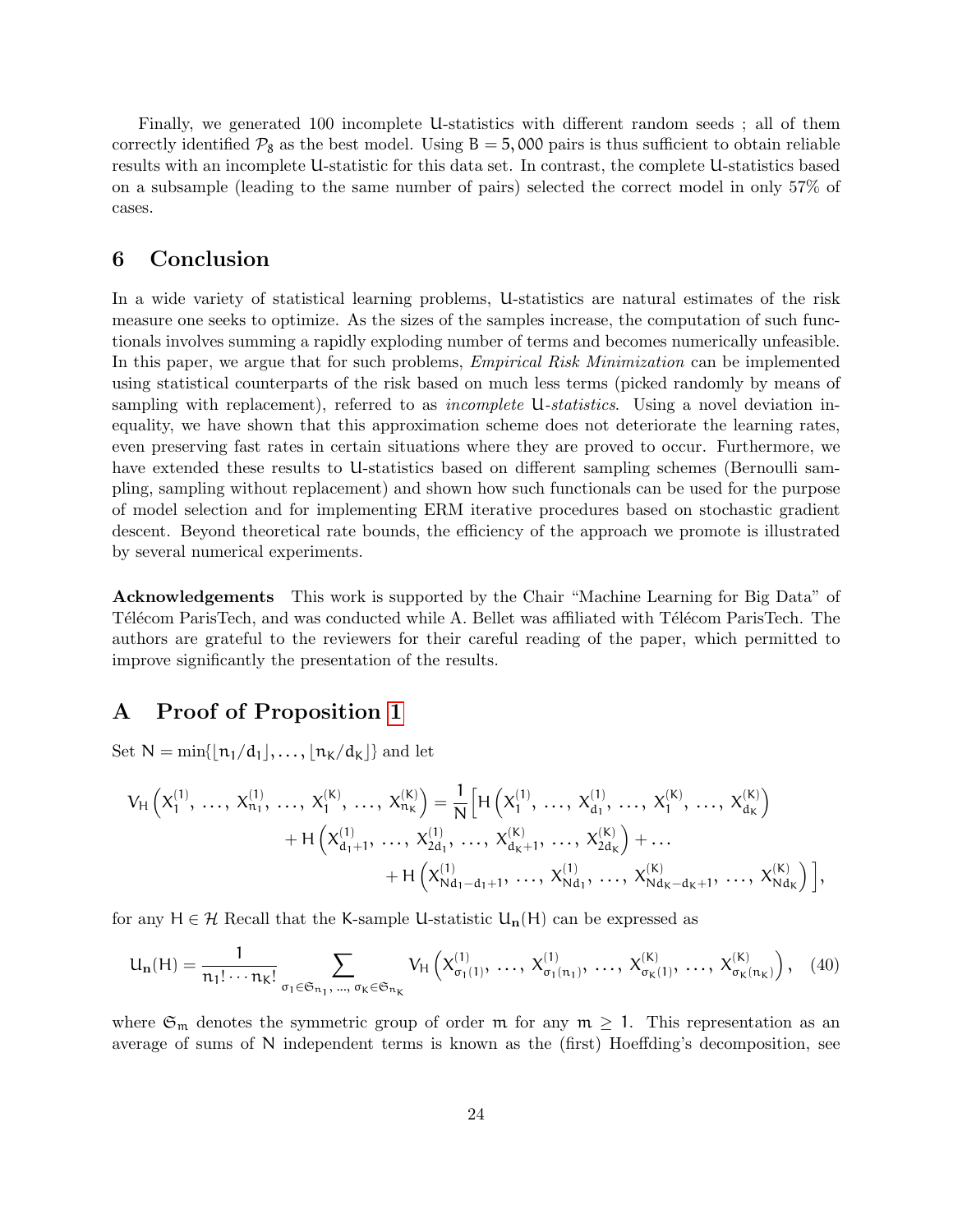[Hoeffding](#page-32-3) [\(1948\)](#page-32-3). Then, using Jensen's inequality in particular, one may easily show that, for any nondecreasing convex function  $\psi : \mathbb{R}_+ \to \mathbb{R}$ , we have:

<span id="page-24-1"></span>
$$
\mathbb{E}\left[\psi\left(\sup_{H\in\mathcal{H}}\left|U_{\mathbf{n}}(\bar{H})\right|\right)\right]\leq\mathbb{E}\left[\psi\left(\sup_{H\in\mathcal{H}}\left|V_{\bar{H}}(X_{1}^{(1)},\ \ldots,\ X_{n_{1}}^{(1)},\ \ldots,\ X_{1}^{(K)},\ \ldots,\ X_{n_{K}}^{(K)})\right|\right)\right],\qquad(41)
$$

where we set  $H = H - \mu(H)$  for all  $H \in \mathcal{H}$ . Now, using standard symmetrization and randomization arguments (see Giné and Zinn  $(1984)$  for instance) and  $(41)$ , we obtain that

<span id="page-24-2"></span>
$$
\mathbb{E}\left[\psi\left(\sup_{H\in\mathcal{H}}\left|U_{n}(\bar{H})\right|\right)\right]\leq\mathbb{E}\left[\psi\left(2\mathcal{R}_{N}\right)\right],\tag{42}
$$

where

$$
\mathcal{R}_N = \sup_{H \in \mathcal{H}} \frac{1}{N} \sum_{l=1}^N \, \varepsilon_l H\left(X_{(l-1)d_1+1}^{(1)},\, \ldots,\, X_{ld_1}^{(1)},\, \ldots,\, X_{(l-1)d_K+1}^{(K)},\, \ldots,\, X_{ld_K}^{(K)}\right),
$$

is a Rademacher average based on the Rademacher chaos  $\varepsilon_1, \ldots, \varepsilon_N$  (independent random symmetric sign variables), independent from the  $X_i^{(k)}$  $i^{(k)}$ 's. We now apply the bounded difference in-equality (see [McDiarmid](#page-33-6) [\(1989\)](#page-33-6)) to the functional  $\mathcal{R}_{N}$ , seen as a function of the i.i.d. random variables  $(\epsilon_1, X_{(l-1)d_1+1}^{(1)}, \ldots, X_{ld_1}^{(1)}, \ldots, X_{(l-1)d_k+1}^{(K)}, \ldots, X_{ld_k}^{(K)}), 1 \leq l \leq N$ : changing any of these random variables change the value of  $\mathcal{R}_{N}$  by at most  $\mathcal{M}_{\mathcal{H}}/N$ . One thus obtains from [\(42\)](#page-24-2) with  $\psi(x) = \exp(\lambda x)$ , where  $\lambda > 0$  is a parameter which shall be chosen later, that:

$$
\mathbb{E}\left[\exp\left(\lambda \sup_{H\in\mathcal{H}}\left|U_{n}(\bar{H})\right|\right)\right] \leq \exp\left(2\lambda \mathbb{E}[\mathcal{R}_{N}] + \frac{\mathcal{M}_{\mathcal{H}}^{2}\lambda^{2}}{4N}\right).
$$
\n(43)

Applying Chernoff's method, one then gets:

<span id="page-24-3"></span>
$$
\mathbb{P}\left\{\sup_{H\in\mathcal{H}}\left|U_{\mathbf{n}}(\bar{H})\right|>\eta\right\}\leq\exp\left(-\lambda\eta+2\lambda\mathbb{E}[\mathcal{R}_{N}]+\frac{\mathcal{M}_{\mathcal{H}}^{2}\lambda^{2}}{4N}\right).
$$
\n(44)

Using the bound (see Eq. (6) in [Boucheron et al.](#page-31-17) [\(2005\)](#page-31-17) for instance)

$$
\mathbb{E}[\mathcal{R}_{\mathrm{N}}]\leq \mathcal{M}_{\mathcal{H}}\sqrt{\frac{2\mathrm{V}\log(1+\mathrm{N})}{\mathrm{N}}}
$$

and taking  $\lambda = 2N(\eta - 2\mathbb{E}[\mathcal{R}_N])/\mathcal{M}_{\mathcal{H}}^2$  in [\(44\)](#page-24-3), one finally establishes the desired result.

### <span id="page-24-0"></span>B Proof of Theorem [1](#page-9-0)

For convenience, we introduce the random sequence  $\zeta = ((\zeta_k(I))_{I \in \Lambda})_{1 \leq k \leq B}$ , where  $\zeta_k(I)$  is equal to 1 if the tuple  $I = (I_1, \ldots, I_k)$  has been selected at the k-th draw and to 0 otherwise: the  $\zeta_k$ 's are i.i.d. random vectors and, for all  $(k, I) \in \{1, ..., B\} \times \Lambda$ , the r.v.  $\zeta_k(I)$  has a Bernoulli distribution with parameter  $1/\#\Lambda$ . We also set  $\mathbf{X}_{I} = (\mathbf{X}_{I}^{(1)})$  ${\bf X}_{\rm I_1}^{(1)},\; \ldots,\; {\bf X}_{\rm I_K}^{(\rm K)}$  $\binom{N}{I_{\kappa}}$  for any I in  $\Lambda$ . Equipped with these notations, observe first that one may write:  $\forall B \geq 1, \forall n \in \mathbb{N}^{*K}$ ,

$$
\widetilde{U}_B(H)-U_{\mathbf{n}}(H)=\frac{1}{B}\sum_{k=1}^B\mathcal{Z}_k(H),
$$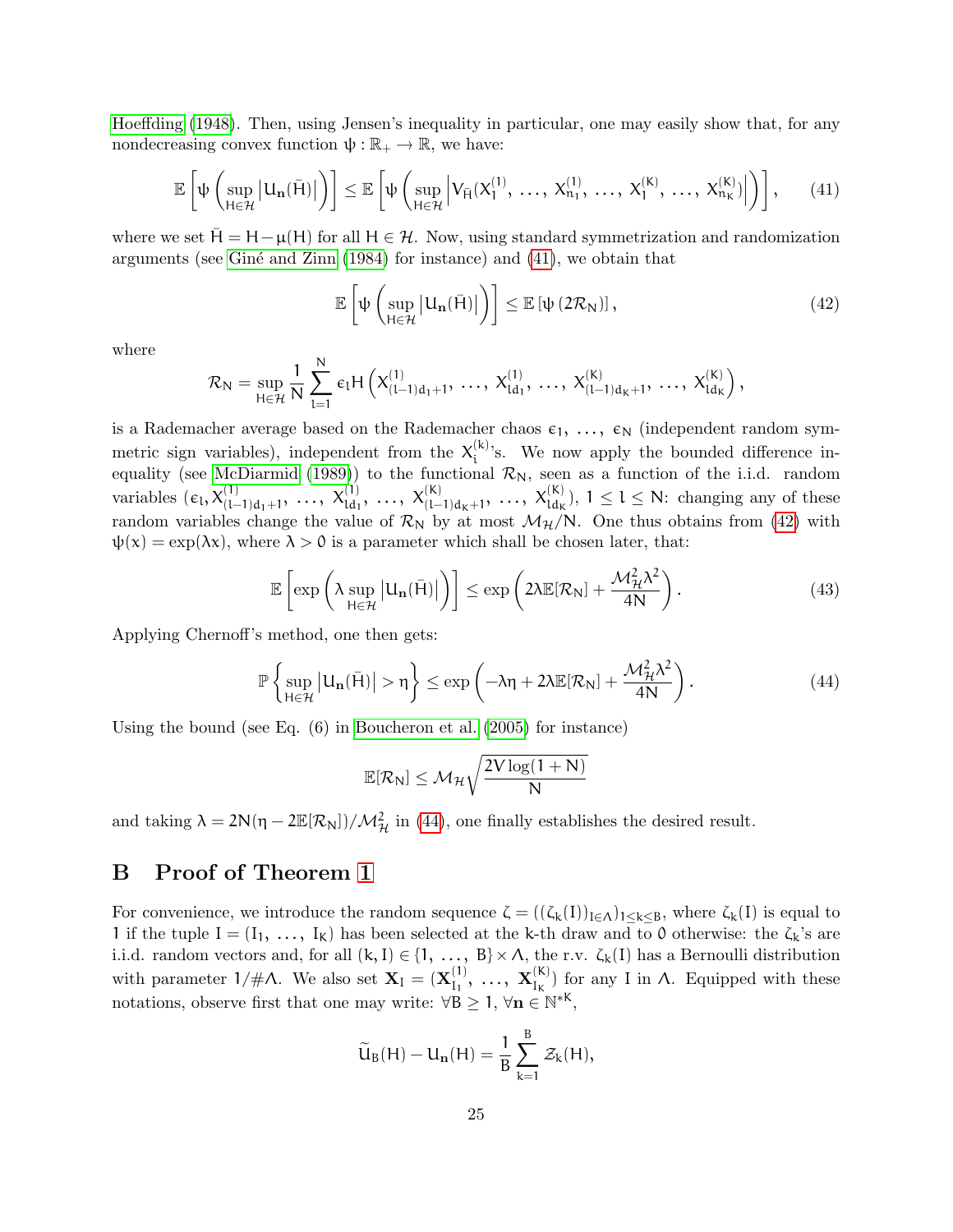where  $\mathcal{Z}_k(H) = \sum_{I \in \Lambda} (\zeta_k(I) - 1/\#\Lambda) H(\mathbf{X}_I)$  for any  $(k, I) \in \{1, \ldots, B\} \times \Lambda$ . It follows from the independence between the  $X_l$ 's and the  $\zeta(l)$ 's that, for all  $H \in \mathcal{H}$ , conditioned upon the  $X_l$ 's, the variables  $\mathcal{Z}_1(H)$ , ...,  $\mathcal{Z}_B(H)$  are independent, centered and almost-surely bounded by  $2\mathcal{M}_{\mathcal{H}}$ (notice that  $\sum_{I \in \Lambda} \zeta_k(I) = 1$  for all  $k \geq 1$ ). By virtue of Sauer's lemma, since H is a VC major class with finite VC dimension V, we have, for fixed  $X_{I}$ 's:

$$
\# \{ (H(\mathbf{X}_I))_{I \in \Lambda}: \ H \in \mathcal{H} \} \leq (1 + \# \Lambda)^V.
$$

Hence, conditioned upon the  $X<sub>I</sub>$ 's, using the union bound and next Hoeffding's inequality applied to the independent sequence  $\mathcal{Z}_1(H)$ , ...,  $\mathcal{Z}_B(H)$ , for all  $\eta > 0$ , we obtain that:

$$
\mathbb{P}\left\{\sup_{H\in\mathcal{H}}\left|\widetilde{u}_B(H)-U_{\mathbf{n}}(H)\right|>\eta\;\mid\;(\mathbf{X}_I)_{I\in\Lambda}\right\}\;\;\leq\;\;\mathbb{P}\left\{\sup_{H\in\mathcal{H}}\left|\frac{1}{B}\sum_{k=1}^B\mathcal{Z}_k(H)\right|>\eta\;\mid\;(\mathbf{X}_I)_{I\in\Lambda}\right\}\\qquad \qquad \leq\;\;2(1+\#\Lambda)^V e^{-B\eta^2/(2\mathcal{M}_\mathcal{H}^2)}.
$$

Taking the expectation, this proves the first assertion of the theorem. Notice that this can be formulated: for any  $\delta \in (0, 1)$ , we have with probability at least  $1 - \delta$ :

$$
\sup_{H\in\mathcal{H}}\left|\widetilde{U}_B(H)-U_{\mathbf{n}}(H)\right|\leq\mathcal{M}_{\mathcal{H}}\times\sqrt{2\frac{V\log(1+\#\Lambda)+\log(2/\delta)}{B}}.
$$

Turning to the second part of the theorem, it straightforwardly results from the first part combined with Proposition [1.](#page-6-3)

### <span id="page-25-0"></span>C Proof of Corollary [1](#page-10-1)

Assertion (i) is a direct application of Assertion (ii) in Theorem [1](#page-9-0) combined with the bound  $\mu(H_B) - \inf_{H \in \mathcal{H}} \mu(H) \leq 2 \sup_{H \in \mathcal{H}} |U_B(H) - \mu(H)|.$ 

Turning next to Assertion (ii), observe that by triangle inequality we have:

<span id="page-25-1"></span>
$$
\mathbb{E}\left[\sup_{H\in\mathcal{H}_m}|\widetilde{U}_B(H) - \mu(H)|\right] \leq \mathbb{E}\left[\sup_{H\in\mathcal{H}_m}|\widetilde{U}_B(H) - U_n(H)|\right] + \mathbb{E}\left[\sup_{H\in\mathcal{H}_m}|U_n(H) - \mu(H)|\right].\tag{45}
$$

The same argument as that used in Theorem [1](#page-9-0) (with  $\psi(\mathfrak{u}) = \mathfrak{u}$  for any  $\mathfrak{u} \ge 0$ ) yields a bound for the second term on the right hand side of Eq. [\(45\)](#page-25-1):

<span id="page-25-2"></span>
$$
\mathbb{E}\left[\sup_{H\in\mathcal{H}}|U_{\mathbf{n}}(H)-\mu(H)|\right]\leq 2\mathcal{M}_{\mathcal{H}}\sqrt{\frac{2V\log(1+N)}{N}}.\tag{46}
$$

The first term can be controlled by means of the following lemma, whose proof can be found for instance in [Lugosi](#page-32-17) [\(2002,](#page-32-17) Lemmas 1.2 and 1.3).

Lemma 1. The following assertions hold true.

(i) Hoeffding's lemma. Let Z be an integrable r.v. with mean zero such that  $a \leq Z \leq b$  almostsurely. Then, we have:  $\forall s > 0$ 

$$
\mathbb{E}[\exp(sZ)] \leq \exp\left(s^2(b-a)^2/8\right).
$$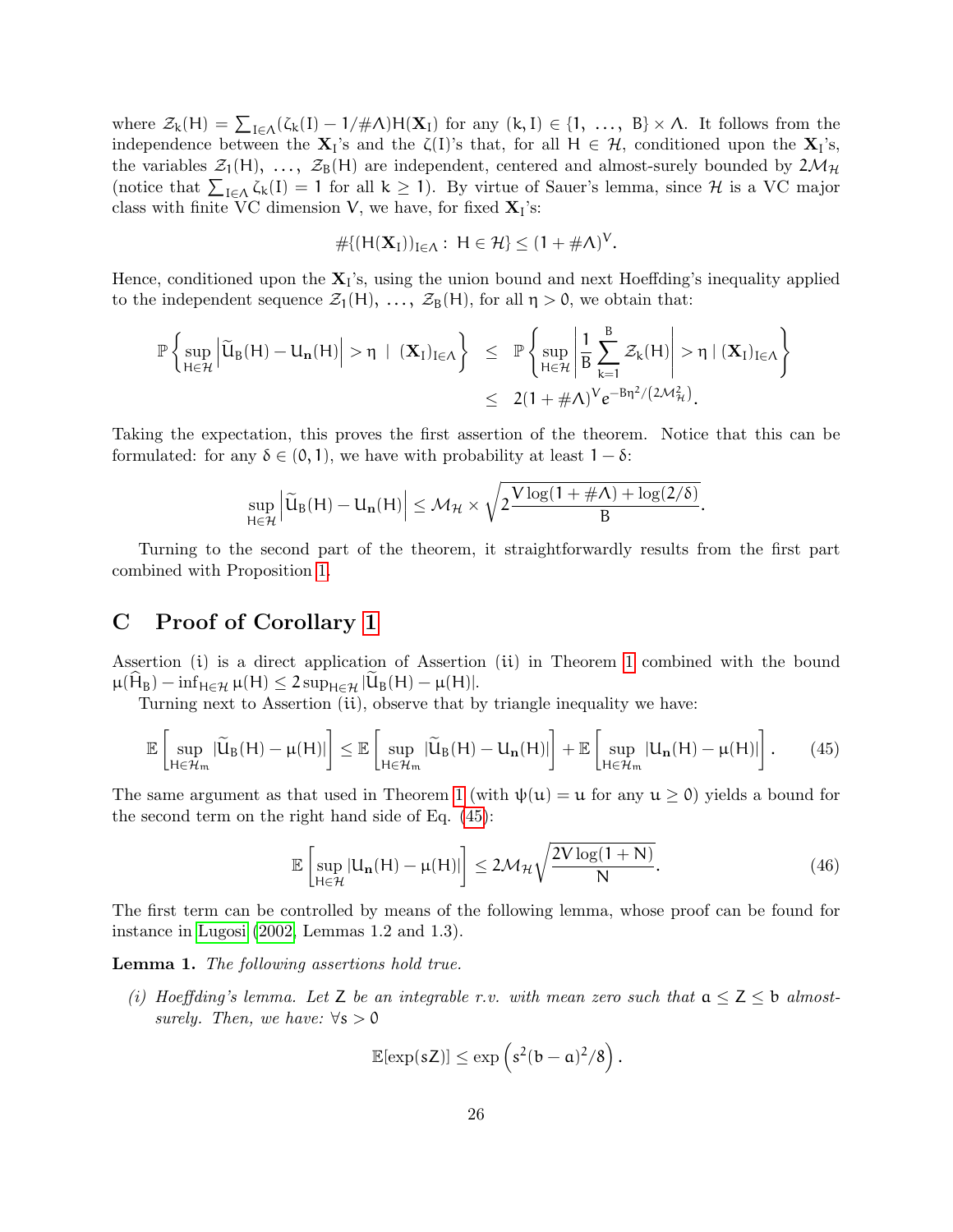(ii) Let  $M \ge 1$  and  $Z_1, \ldots, Z_M$  be real valued random variables. Suppose that there exists  $\sigma > 0$ such that  $\forall s \in \mathbb{R}$ :  $\mathbb{E}[\exp(sZ_i)] \leq e^{s^2 \sigma^2/2}$  for all  $i \in \{1, ..., M\}$ . Then, we have:

$$
\mathbb{E}\left[\max_{1 \le i \le M} |Z_i|\right] \le \sigma \sqrt{2\log(2M)}.\tag{47}
$$

Assertion (i) shows that, since  $-\mathcal{M}_{\mathcal{H}} \leq \mathcal{Z}_{k}(H) \leq \mathcal{M}_{\mathcal{H}}$  almost surely,

$$
\mathbb{E}\left[\exp(s\sum_{k=1}^B \mathcal{Z}_k(H)) \mid (\mathbf{X}_I)_{I\in\Lambda}\right] \leq e^{\frac{1}{2}Bs^2\mathcal{M}_{\mathcal{H}}^2}.
$$

With  $\sigma = \mathcal{M}_{\mathcal{H}}$ √  $\overline{B}$  and  $M = \# \{H(\mathbf{X}_I): H \in \mathcal{H}\} \leq (1 + \# \Lambda)^V$ , conditioning upon  $(\mathbf{X}_I)_{I \in \Lambda}$ , this result yields:

$$
\mathbb{E}\left[\sup_{H\in\mathcal{H}}\left|\frac{1}{B}\sum_{k=1}^{B}\mathcal{Z}_{k}(H)\right| \mid (\mathbf{X}_{I})_{I\in\Lambda}\right] \leq \mathcal{M}_{\mathcal{H}}\sqrt{\frac{2(\log 2 + V\log(1+\#\Lambda))}{B}}.\tag{48}
$$

Integrating next over  $(X_I)_{I\in\Lambda}$  and combining the resulting bound with [\(45\)](#page-25-1) and [\(46\)](#page-25-2) leads to the inequality stated in (ii).

A bound for the expected value. For completeness, we point out that the expected value of  $\sup_{H \in \mathcal{H}} |(1/B) \sum_{k=1}^{B} \mathcal{Z}_k(H)|$  can also be bounded by means of classical symmetrization and randomization devices. Considering a "ghost" i.i.d. sample  $\zeta'_1, \ldots, \zeta'_B$  independent from  $((\mathbf{X}_I)_{I \in \Lambda}, \zeta)$ , distributed as ζ, Jensen's inequality yields:

$$
\mathbb{E}\left[\sup_{H\in\mathcal{H}}\left|\frac{1}{B}\sum_{k=1}^{B}\mathcal{Z}_{k}(H)\right|\right] \;\;=\;\; \mathbb{E}\left[\sup_{H\in\mathcal{H}}\left\{\mathbb{E}\left[\left|\frac{1}{B}\sum_{k=1}^{B}\sum_{I\in\Lambda}H(\mathbf{X}_{I})\left(\zeta_{k}(I)-\zeta_{k}'(I)\right)\right| \mid (\mathbf{X}_{I})_{I\in\Lambda}\right]\right\}\right] \\qquad \qquad \leq \;\; \mathbb{E}\left[\sup_{H\in\mathcal{H}}\left|\frac{1}{B}\sum_{k=1}^{B}\sum_{I\in\Lambda}H(\mathbf{X}_{I})\left(\zeta_{k}(I)-\zeta_{k}'(I)\right)\right|\right].
$$

Introducing next independent Rademacher variables  $\varepsilon_1, \ldots, \varepsilon_B$ , independent from  $((\mathbf{X}_{\mathrm{I}})_{\mathrm{I}\in\Lambda}, \zeta, \zeta')$ , we have:

$$
\begin{aligned} \mathbb{E}\left[\sup_{H\in\mathcal{H}}\left|\frac{1}{B}\sum_{k=1}^{B}\sum_{I\in\Lambda}H(\mathbf{X}_I)\left(\zeta_k(I)-\zeta_k'(I)\right)\right| \mid & (\mathbf{X}_I)_{I\in\Lambda}\right] = \\ & \mathbb{E}\left[\sup_{H\in\mathcal{H}}\left|\frac{1}{B}\sum_{k=1}^{B}\varepsilon_k\sum_{I\in\Lambda}H(\mathbf{X}_I)\left(\zeta_k(I)-\zeta_k'(I)\right)\right| \mid & (\mathbf{X}_I)_{I\in\Lambda}\right] \\ & \leq 2\mathbb{E}\left[\sup_{H\in\mathcal{H}}\left|\frac{1}{B}\sum_{k=1}^{B}\varepsilon_k\sum_{I\in\Lambda}H(\mathbf{X}_I)\zeta_k(I)\right| \mid & (\mathbf{X}_I)_{I\in\Lambda}\right]. \end{aligned}
$$

We thus obtained:

$$
\mathbb{E}\left[\sup_{H\in\mathcal{H}}\left|\frac{1}{B}\sum_{k=1}^{B}\mathcal{Z}_k(H)\right|\right]\leq 2\mathbb{E}\left[\sup_{H\in\mathcal{H}}\left|\frac{1}{B}\sum_{k=1}^{B}\varepsilon_k\sum_{I\in\Lambda}H(\mathbf{X}_I)\zeta_k(I)\right|\right].
$$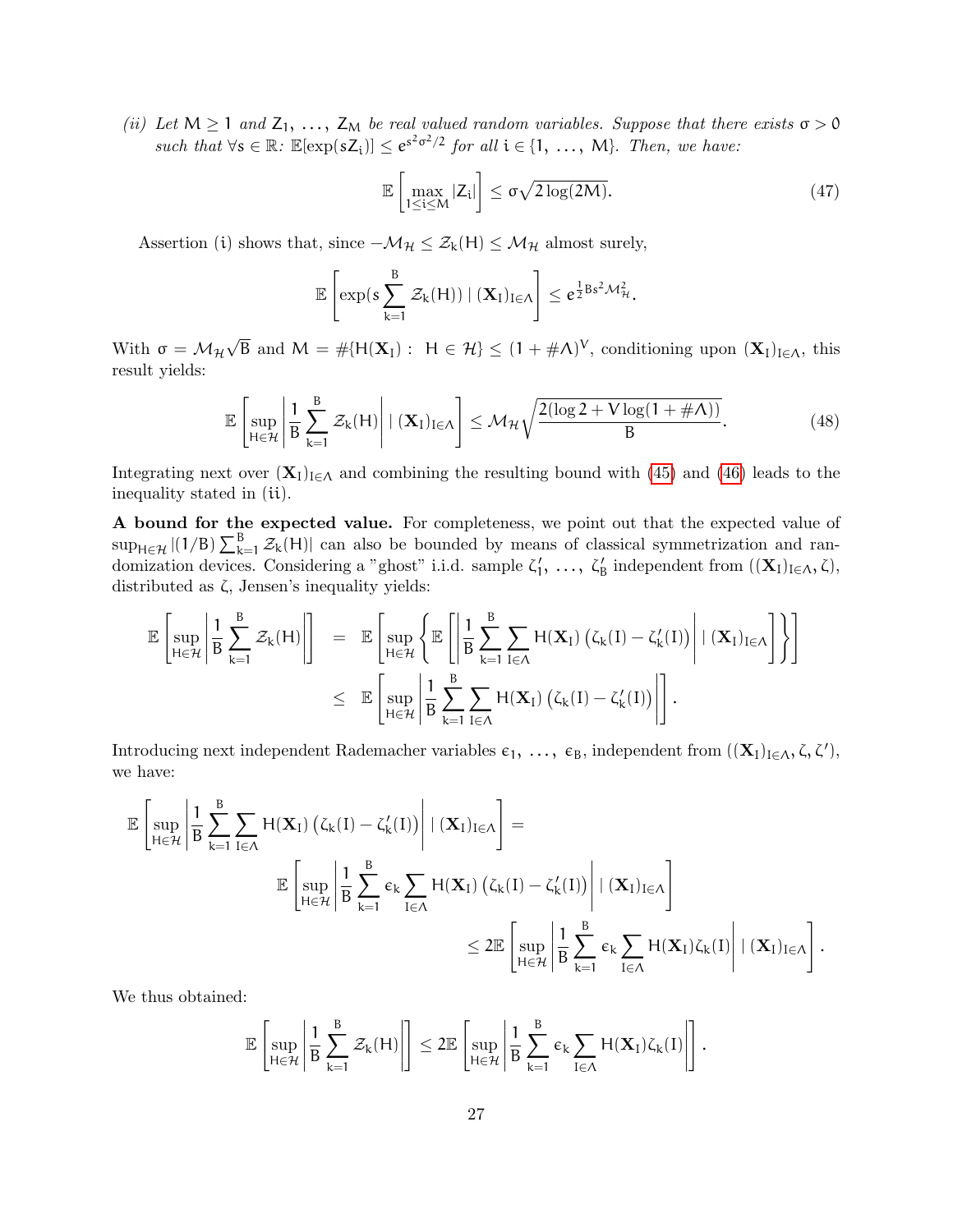# <span id="page-27-0"></span>D Proof of Theorem [2](#page-12-3)

We start with proving the intermediary result, stated below.

<span id="page-27-1"></span>**Lemma 2.** Under the assumptions stipulated in Theorem [2,](#page-12-3) we have:  $\forall m \geq 1, \forall \epsilon > 0$ ,

$$
\mathbb{P}\left\{\sup_{H\in\mathcal{H}_m}|\mu(H)-\widetilde{U}_B(H)|>2\mathcal{M}_{\mathcal{H}_m}\left\{\sqrt{\frac{2V_m\log(1+N)}{N}}+\sqrt{\frac{2(\log 2+V_m\log(1+\#\Lambda))}{B}}\right\}+\varepsilon\right\}\\ \leq \exp\left(-B^2\varepsilon^2/\left(2(B+n)\mathcal{M}_{\mathcal{H}_m}^2\right)\right).
$$

Proof. This is a direct application of the bounded difference inequality (see [McDiarmid](#page-33-6) [\(1989\)](#page-33-6)) applied to the quantity  $\sup_{H \in \mathcal{H}_m} |\mu(H) - \mathsf{U}_{\mathsf{B}}(H)|$ , viewed as a function of the  $(\mathsf{B} + \mathsf{n})$  independent random variables  $(X_1^{(1)}$  $X_{1}^{(1)}, X_{n_{K}}^{(K)}, \epsilon_{1}, \ldots, \epsilon_{B}$  (jumps being bounded by  $2\mathcal{M}_{H}/B$ ), combined with Assertion (ii) of Corollary [1.](#page-10-1)  $\Box$ 

Let  $m \geq 1$  and decompose the expected excess of risk of the rule picked by means of the complexity regularized incomplete U-statistic criterion as follows:

$$
\begin{aligned} \mathbb{E}\left[\mu(\widehat{H}_{B,\widehat{\boldsymbol{m}}})-\mu_{\boldsymbol{m}}^*\right] & = \mathbb{E}\left[\mu(\widehat{H}_{B,\widehat{\boldsymbol{m}}})-\widetilde{U}_{B}(\widehat{H}_{B,\widehat{\boldsymbol{m}}})-\operatorname{pen}(B,\widehat{\boldsymbol{m}})\right] \\ & + \mathbb{E}\left[\inf_{j\geq 1}\left\{\widetilde{U}_{B}(\widehat{H}_{B,j})+\operatorname{pen}(B,j)\right\}-\mu_{\boldsymbol{m}}^*\right], \end{aligned}
$$

where we set  $\mu_m^* = \inf_{H \in \mathcal{H}_m} \mu(H)$ . In order to bound the first term on the right hand side of the equation above, observe that we have:  $\forall \epsilon > 0$ ,

$$
\begin{aligned} \mathbb{P}\left\{\mu(\widehat{H}_{B,\widehat{m}})-\widetilde{U}_{B}(\widehat{H}_{B,\widehat{m}})-\mathrm{pen}(B,\widehat{m})>\varepsilon\right\}\leq & \mathbb{P}\left\{\sup_{j\geq 1}\left\{\mu(\widehat{H}_{B,j})-\widetilde{U}_{B}(\widehat{H}_{B,j})-\mathrm{pen}(B,j)\right\}>\varepsilon\right\}\\ \leq & \sum_{j\geq 1}\mathbb{P}\left\{\mu(\widehat{H}_{B,j})-\widetilde{U}_{B}(\widehat{H}_{B,j})-\mathrm{pen}(B,j)>\varepsilon\right\}\\ \leq & \sum_{j\geq 1}\mathbb{P}\left\{\sup_{H\in\mathcal{H}_{j}}|\mu(\widehat{H})-\widetilde{U}_{B}(H)|-\mathrm{pen}(B,j)>\varepsilon\right\}\\ \leq & \sum_{j\geq 1}\exp\left(-\frac{-B^{2}}{2(B+n)\mathcal{M}^{2}}\left(\varepsilon+2\mathcal{M}\sqrt{\frac{(B+n)\log j}{B^{2}}}\right)^{2}\right) \\ \leq & \exp\left(-\frac{B^{2}\varepsilon^{2}}{2(B+n)\mathcal{M}^{2}}\right)\sum_{j\geq 1}1/j^{2}\leq & 2\exp\left(-\frac{B^{2}\varepsilon^{2}}{2(B+n)\mathcal{M}^{2}}\right), \end{aligned}
$$

using successively the union bound and Lemma [2.](#page-27-1) Integrating over  $[0, +\infty)$ , we obtain that:

$$
\mathbb{E}\left[\mu(\widehat{H}_{B,\widehat{\mathfrak{m}}}) - \widetilde{U}_{B}(\widehat{H}_{B,\widehat{\mathfrak{m}}}) - \text{pen}(B,\widehat{\mathfrak{m}})\right] \le \mathcal{M}\frac{\sqrt{2\pi(B+n)}}{B}.\tag{49}
$$

Considering now the second term, notice that

$$
\mathbb{E}\left[\inf_{j\geq 1}\left\{\widetilde{U}_B(\widehat{H}_{B,j})+\text{pen}(B,j)\right\}-\mu^*_m\right]\quad\leq\quad \mathbb{E}\left[\widetilde{U}_B(\widehat{H}_{B,m})+\text{pen}(B,m)-\mu^*_m\right]\quad\leq\quad \text{pen}(B,m).
$$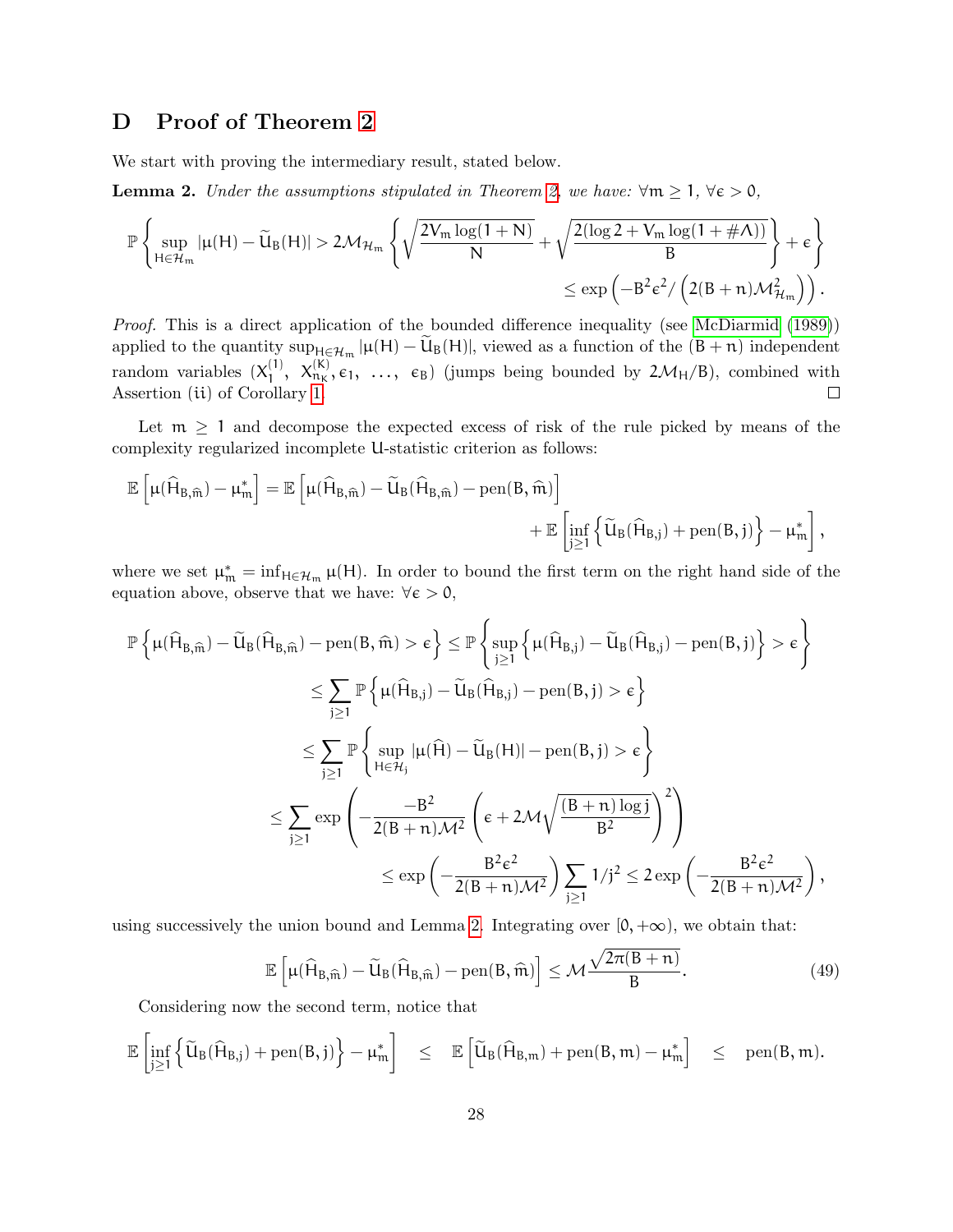Combining the bounds, we obtain that:  $\forall m \geq 1$ ,

$$
\mathbb{E}\left[\mu(\widehat{H}_{B,\widehat{\mathfrak{m}}})\right] \leq \mu_{\mathfrak{m}}^* + \text{pen}(B,\mathfrak{m}) + \mathcal{M}\frac{\sqrt{2\pi(B+n)}}{B}.
$$

The oracle inequality is thus proved.

### E Proof of Theorem [3](#page-13-1)

We start with proving the following intermediary result, based on the U-statistic version of the Bernstein exponential inequality.

**Lemma [3](#page-13-1).** Suppose that the assumptions of Theorem 3 are fulfilled. Then, for all  $\delta \in (0,1)$ , we have with probability larger than  $1 - \delta$ :  $\forall r \in \mathcal{R}, \forall n \geq 2$ ,

$$
0\leq \Lambda_n(r)-\Lambda(r)+\sqrt{\frac{2c\Lambda(r)^\alpha\log(\#\mathcal{R}/\delta)}{n}}+\frac{4\log(\#\mathcal{R}/\delta)}{3n}.
$$

Proof. The proof is a straightforward application of Theorem A on p. 201 in [Serfling](#page-33-7) [\(1980\)](#page-33-7), combined with the union bound and Assumption [1.](#page-13-0)  $\Box$ 

The same argument as that used to prove Assertion (i) in Theorem [1](#page-9-0) (namely, freezing the  $\mathbf{X}_1$ 's, applying Hoeffding inequality and the union bound) shows that, for all  $\delta \in (0,1)$ , we have with probability at least  $1 - \delta$ :  $\forall r \in \mathcal{R}$ ,

$$
0\leq \widetilde{U}_B(q_r)-U_{\mathbf{n}}(q_r)+\sqrt{\frac{M+\log(M/\delta)}{B}}
$$

for all  $n \ge 2$  and  $B \ge 1$  (observe that  $\mathcal{M}_{\mathcal{H}} \le 1$  in this case). Now, combining this bound with the previous one and using the union bound, one gets that, for all  $\delta \in (0, 1)$ , we have with probability larger than  $1 - \delta$ :  $\forall r \in \mathcal{R}, \forall n \geq 2, \forall B \geq 1$ ,

$$
0\leq \widetilde{U}_B(q_r)-\Lambda(r)+\sqrt{\frac{2c\Lambda(r)^\alpha\log(2M/\delta)}{n}}+\frac{4\log(2M/\delta)}{3n}+\sqrt{\frac{M+\log(2M/\delta)}{B}}.
$$

Observing that,  $U_{B}(q_{\tilde{\tau}_{B}}) \leq 0$  by definition, we thus have with probability at least  $1 - \delta$ :

$$
\Lambda(\widetilde{r}_B) \leq \sqrt{\frac{2c\Lambda(\widetilde{r}_B)^\alpha\log(2M/\delta)}{n}} + \frac{4\log(2M/\delta)}{3n} + \sqrt{\frac{M+\log(2M/\delta)}{B}}.
$$

Choosing finally  $B = O(n^{2/(2-\alpha)})$ , the desired result is obtained by solving the inequality above for  $\Lambda(\widetilde{r}_{B}).$ 

### F Proof of Theorem [4](#page-15-1)

As shown by the following lemma, which is a slight modification of Lemma 1 in [Janson](#page-32-7) [\(1984\)](#page-32-7), the As snown by the following lemma, which is a slight modification of Lemma 1 in Janson (1984), the deviation between the incomplete U-statistic and its complete version is of order  $O_{\mathbb{P}}(1/\sqrt{B})$  for both sampling schemes.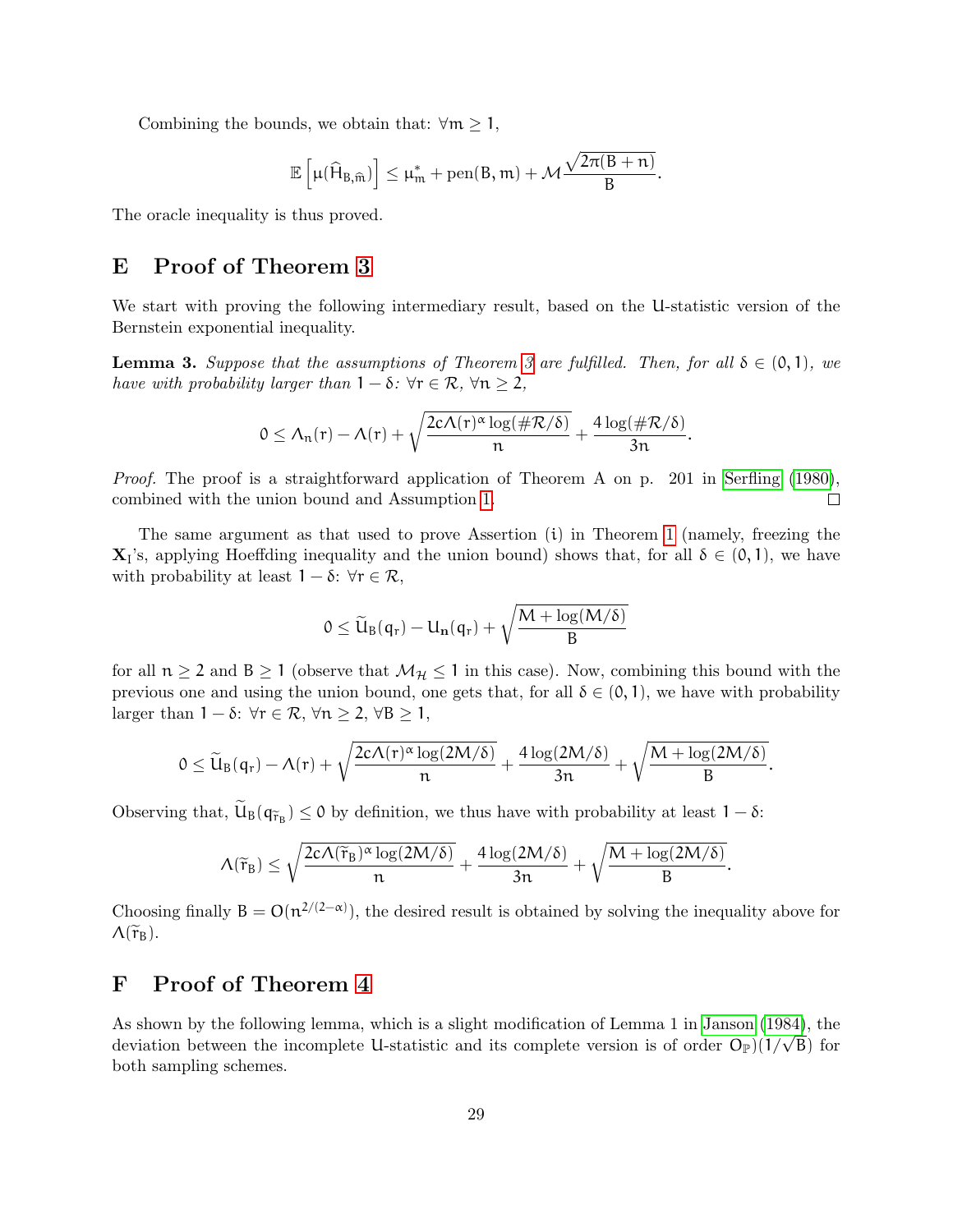**Lemma [4](#page-15-1).** Suppose that the assumptions of 4 are fulfilled. Then, we have:  $\forall H \in \mathcal{H}$ ,

$$
\mathbb{E}\left[\left(\bar{U}_{\mathsf{HT}}(\mathsf{H})-U_{\mathbf{n}}(\mathsf{H})\right)^2 \mid (\mathbf{X}_{\mathrm{I}})_{\mathrm{I}\in\Lambda}\right] \leq 2\mathcal{M}^2_{\mathcal{H}}/B.
$$

Proof. Observe first that, in both cases (sampling without replacement and Bernoulli sampling), we have:  $\forall I \neq J$  in  $\Lambda$ ,

$$
\mathbb{E}\left[\left(\Delta(I) - \frac{B}{\#\Lambda}\right)^2\right] \leq \frac{B}{\#\Lambda} \text{ and } \mathbb{E}\left[\left(\Delta(I) - \frac{B}{\#\Lambda}\right)\left(\Delta(J) - \frac{B}{\#\Lambda}\right)\right] \leq \frac{1}{\#\Lambda} \cdot \frac{B}{\#\Lambda}.
$$

Hence, as  $(\Delta(I))_{I\in\Lambda}$  and  $(X_I)_{I\in\Lambda}$  are independent by assumption, we have:

$$
B^{2}\mathbb{E}\left[\left(\bar{U}_{H\mathsf{T}}(H)-U_{\mathbf{n}(H)}\right)^{2} \mid (\mathbf{X}_{I})_{I\in\Lambda}\right] = \mathbb{E}\left[\left(\sum_{I\in\Lambda}\left(\Delta(I)-\frac{B}{\#\Lambda}\right)H(\mathbf{X}_{I})\right)^{2} \mid (\mathbf{X}_{I})_{I\in\Lambda}\right] \\ \leq \mathcal{M}_{\mathcal{H}}^{2} \sum_{I\in\Lambda}\mathbb{E}\left[\left(\Delta(I)-\frac{B}{\#\Lambda}\right)^{2}\right] + \mathcal{M}_{\mathcal{H}}^{2} \sum_{I\neq J}\mathbb{E}\left[\left(\Delta(I)-\frac{B}{\#\Lambda}\right)\left(\Delta(J)-\frac{B}{\#\Lambda}\right)\right] \leq 2B\mathcal{M}_{\mathcal{H}}^{2}.
$$

Consider first the case of Bernoulli sampling. By virtue of Bernstein inequality applied to the independent variables  $(\Delta(I) - B/\# \Lambda)H(\mathbf{X}_I)$  conditioned upon  $(\mathbf{X}_I)_{I \in \Lambda}$ , we have:  $\forall H \in \mathcal{H}$ ,  $\forall t > 0$ ,

$$
\mathbb{P}\left\{\left|\sum_{I\in\Lambda}(\Delta(I)-B/\#\Lambda)H(\mathbf{X}_I)\right|>t\mid(\mathbf{X}_I)_{I\in\Lambda}\right\}\leq 2\exp\left(-\frac{t^2}{4B\mathcal{M}^2_{\mathcal{H}}+2\mathcal{M}_{\mathcal{H}}t/3}\right).
$$

Hence, combining this bound and the union bound, we obtain that:  $\forall t > 0$ ,

$$
\mathbb{P}\left\{\sup_{H\in\mathcal{H}}\left|\bar{U}_{HT}(H)-U_{\mathbf{n}(H)}\right|>t\mid(\mathbf{X}_I)_{I\in\Lambda}\right\}\leq 2(1+\#\Lambda)^V\exp\left(-\frac{Bt^2}{4\mathcal{M}_\mathcal{H}^2+2\mathcal{M}_\mathcal{H}t/3}\right).
$$

Solving

$$
\delta = 2(1 + \#\Lambda)^V \exp\left(-\frac{Bt^2}{4\mathcal{M}_{\mathcal{H}}^2 + 2\mathcal{M}_{\mathcal{H}}t/3}\right)
$$

yields the desired bound.

Consider next the case of the sampling without replacement scheme. Using the exponential inequality tailored to this situation proved in [Serfling](#page-33-8) [\(1974\)](#page-33-8) (see Corollary 1.1 therein), we obtain:  $\forall H \in \mathcal{H}, \forall t > 0,$ 

$$
\mathbb{P}\left\{\frac{1}{B}\left|\sum_{I\in\Lambda}(\Delta(I)-B/\#\Lambda)H(\mathbf{X}_I)\right|>t\mid(\mathbf{X}_I)_{I\in\Lambda}\right\}\leq 2\exp\left(-\frac{Bt^2}{2\mathcal{M}_\mathcal{H}^2}\right).
$$

The proof can be then ended using the union bound, just like above.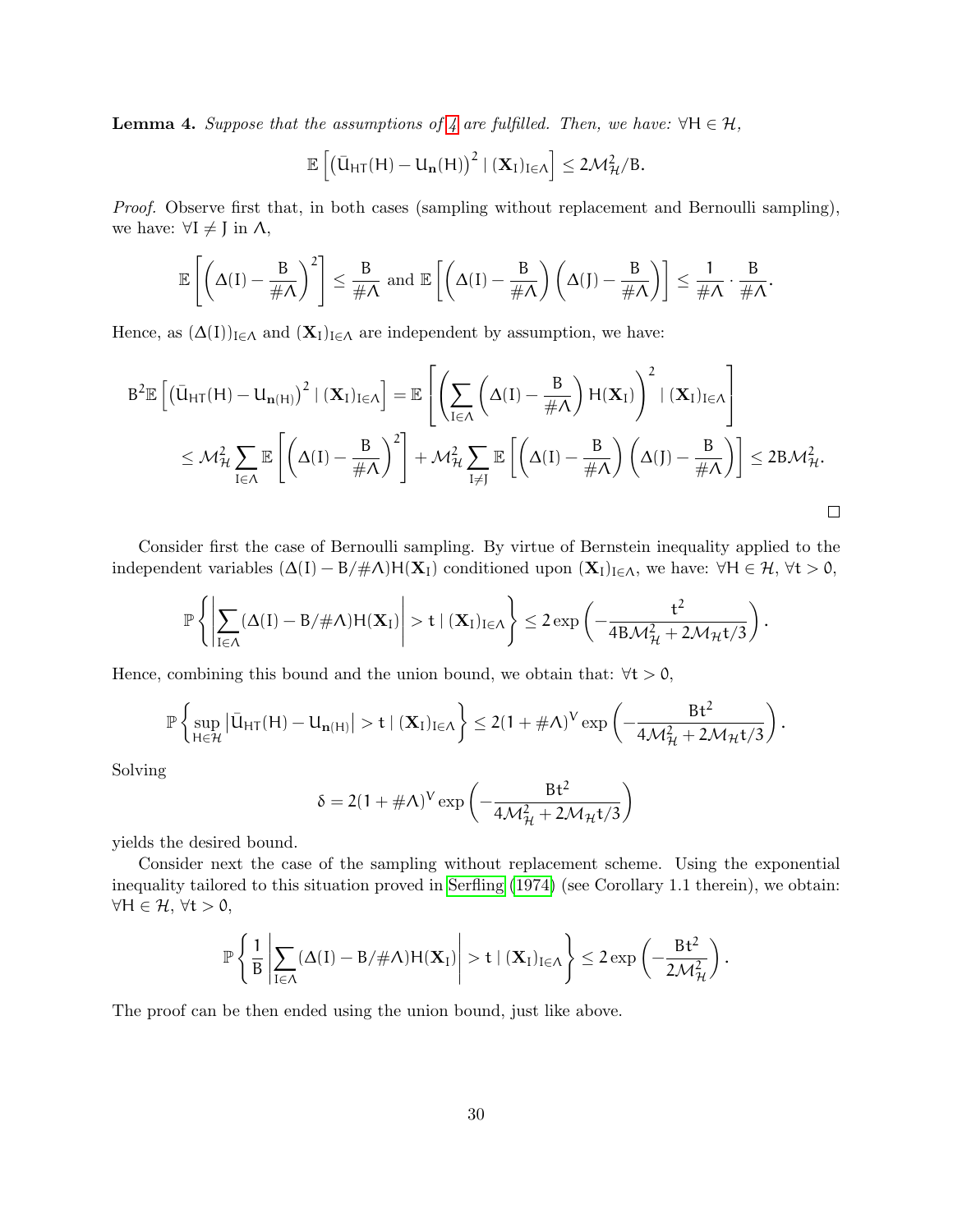## G Proof of Proposition [3](#page-17-3)

For simplicity, we focus on one sample U-statistics of degree two  $(K = 1, d_1 = 2)$  since the argument easily extends to the general case. Let  $U_n(H)$  be a non-degenerate U-statistic of degree two:

$$
U_n(H)=\frac{2}{n(n-1)}\sum_{i
$$

In order to express the variance of  $U_n(H)$  based on its second Hoeffding decomposition (see Sec-tion [2.1\)](#page-2-1), we first introduce more notations:  $\forall (x, x') \in \mathcal{X}_1^2$ ,

$$
H_1(x) \stackrel{\text{def}}{=} \mathbb{E}[H(x,X)] - \mu(H)
$$
 and  $H_2(x,x') \stackrel{\text{def}}{=} H(x,x') - \mu(H) - H_1(x) - H_1(x').$ 

Equipped with these notations, the (orthogonal) Hoeffding/Hajek decomposition of  $U_n(H)$  can be written as

$$
U_n(H) = \mu(H) + 2T_n(H) + W_n(H),
$$

involving centered and decorrelated random variables given by

$$
T_n(H) = \frac{1}{n} \sum_{i=1}^n H_1(x_i),
$$
  

$$
W_n(H) = \frac{2}{n(n-1)} \sum_{i < j} H_2(x_i, x_j).
$$

Recall that the U-statistic  $W_n(H)$  is said to be degenerate, since  $\mathbb{E}[H_2(x,X)] = 0$  for all  $x \in \mathcal{X}_1$ . Based on this representation and setting  $\sigma_1^2 = \text{Var}[H_1(X)]$  and  $\sigma_2^2 = \text{Var}[H_2(X, X')]$ , the variance of  $U_n(H)$  is given by

<span id="page-30-2"></span>
$$
Var[U_n(H)] = \frac{4\sigma_1^2}{n} + \frac{2\sigma_2^2}{n(n-1)}.
$$
\n(50)

As already pointed out in Section [3.1,](#page-7-1) the variance of the incomplete U-statistic built by sampling with replacement is

<span id="page-30-3"></span>
$$
Var[\widetilde{U}_{B}(H)] = Var[U_{n}(H)] + \frac{1}{B} \left( 1 - \frac{2}{n(n-1)} \right) Var[H(X, X')]
$$
  
= Var[U\_{n}(H)] + \frac{1}{B} \left( 1 - \frac{2}{n(n-1)} \right) (2\sigma\_{1}^{2} + \sigma\_{2}^{2}). (51)

Take  $B = n'(n'-1)$  for  $n' \ll n$ . It follows from [\(50\)](#page-30-2) and [\(51\)](#page-30-3) that in the asymptotic framework [\(4\)](#page-3-3), the quantities  $Var[\tilde{U}_n(\mathsf{H})]$  and  $Var[\tilde{U}_B(\mathsf{H})]$  are of the order  $O(1/n')$  and  $O(1/n^2)$  respectively as  $n' \to +\infty$ . Hence these convergence rates hold for  $\tilde{g}_{n'}(\theta)$  and  $\tilde{g}_{B}(\theta)$  respectively.

# References

- <span id="page-30-0"></span>R. Bekkerman, M. Bilenko, and J. Langford. Scaling Up Machine Learning. Cambridge, 2011.
- <span id="page-30-1"></span>A. Bellet and A. Habrard. Robustness and Generalization for Metric Learning. Neurocomputing, 151(1):259–267, 2015.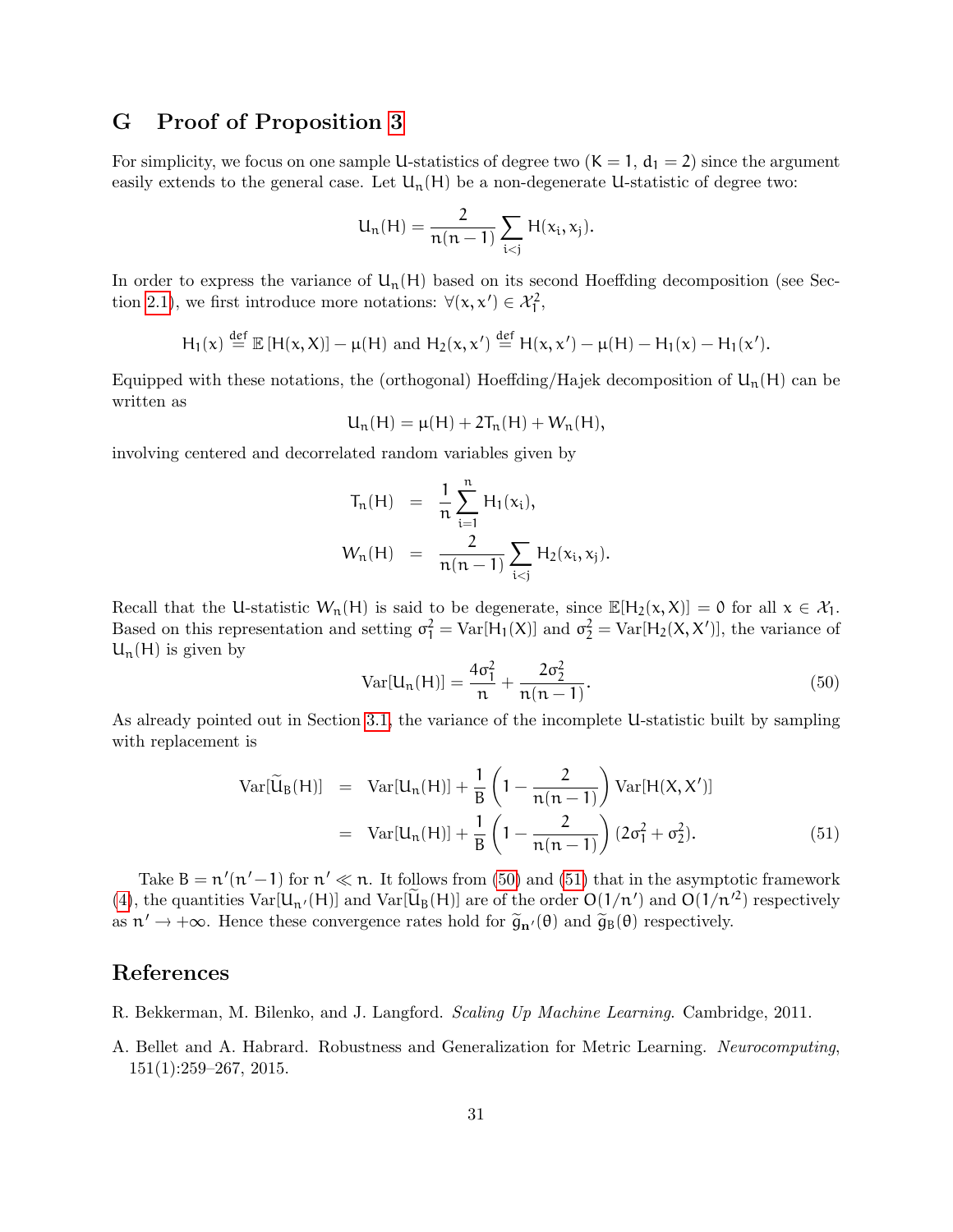- <span id="page-31-8"></span>A. Bellet, A. Habrard, and M. Sebban. A Survey on Metric Learning for Feature Vectors and Structured Data. ArXiv e-prints, June 2013.
- <span id="page-31-11"></span>P. Bertail and J. Tressou. Incomplete generalized U-Statistics for food risk assessment. *Biometrics*,  $62(1):66-74, 2006.$
- <span id="page-31-4"></span>P. Bianchi, S. Clémençon, J. Jakubowicz, and G. Moral-Adell. On-Line Learning Gossip Algorithm in Multi-Agent Systems with Local Decision Rules. In Proceedings of the IEEE International Conference on Big Data, 2013.
- <span id="page-31-5"></span>G. Blom. Some properties of incomplete U-statistics. Biometrika, 63(3):573–580, 1976.
- <span id="page-31-6"></span>L. Bottou. Online Algorithms and Stochastic Approximations: Online Learning and Neural Networks. Cambridge University Press, 1998.
- <span id="page-31-17"></span>S. Boucheron, O. Bousquet, and G. Lugosi. Theory of Classification: A Survey of Some Recent Advances. ESAIM: Probability and Statistics, 9:323–375, 2005.
- <span id="page-31-12"></span>B. M. Brown and D. G. Kildea. Reduced U-statistics and the Hodges-Lehmann estimator. The Annals of Statistics, 6:828–835, 1978.
- <span id="page-31-2"></span>Q. Cao, Z.-C. Guo, and Y. Ying. Generalization Bounds for Metric and Similarity Learning. Technical report, University of Exeter, July 2012. arXiv:1207.5437.
- <span id="page-31-16"></span>G. Chechik, V. Sharma, U. Shalit, and S. Bengio. Large Scale Online Learning of Image Similarity Through Ranking. Journal of Machine Learning Research, 11:1109–1135, 2010.
- <span id="page-31-1"></span>S. Clémençon. A statistical view of clustering performance through the theory of U-processes. Journal of Multivariate Analysis, 124:42–56, 2014.
- <span id="page-31-9"></span>S. Clémençon and S. Robbiano. Building confidence regions for the ROC surface. To appear in Pattern Recognition Letters, 2014.
- <span id="page-31-13"></span>S. Clémençon and N. Vayatis. Tree-based ranking methods. IEEE Transactions on Information Theory, 55(9):4316–4336, 2009.
- <span id="page-31-0"></span>S. Clémençon, G. Lugosi, and N. Vayatis. Ranking and scoring using empirical risk minimization. In Proceedings of COLT, 2005.
- <span id="page-31-3"></span>S. Clémençon, G. Lugosi, and N. Vayatis. Ranking and empirical risk minimization of U-statistics. The Annals of Statistics, 36(2):844–874, 2008.
- <span id="page-31-10"></span>S. Clémençon, S. Robbiano, and N. Vayatis. Ranking data with ordinal labels: Optimality and pairwise aggregation. Machine Learning, 91(1):67–104, 2013.
- <span id="page-31-14"></span>W. G. Cochran. Sampling techniques. Wiley, NY, 1977.
- <span id="page-31-7"></span>V. de la Peña and E. Giné. *Decoupling: from Dependence to Independence*. Springer, 1999.
- <span id="page-31-15"></span>J. C. Deville. Réplications d'échantillons, demi-échantillons, Jackknife, bootstrap dans les sondages. Economica, Ed. Droesbeke, Tassi, Fichet, 1987.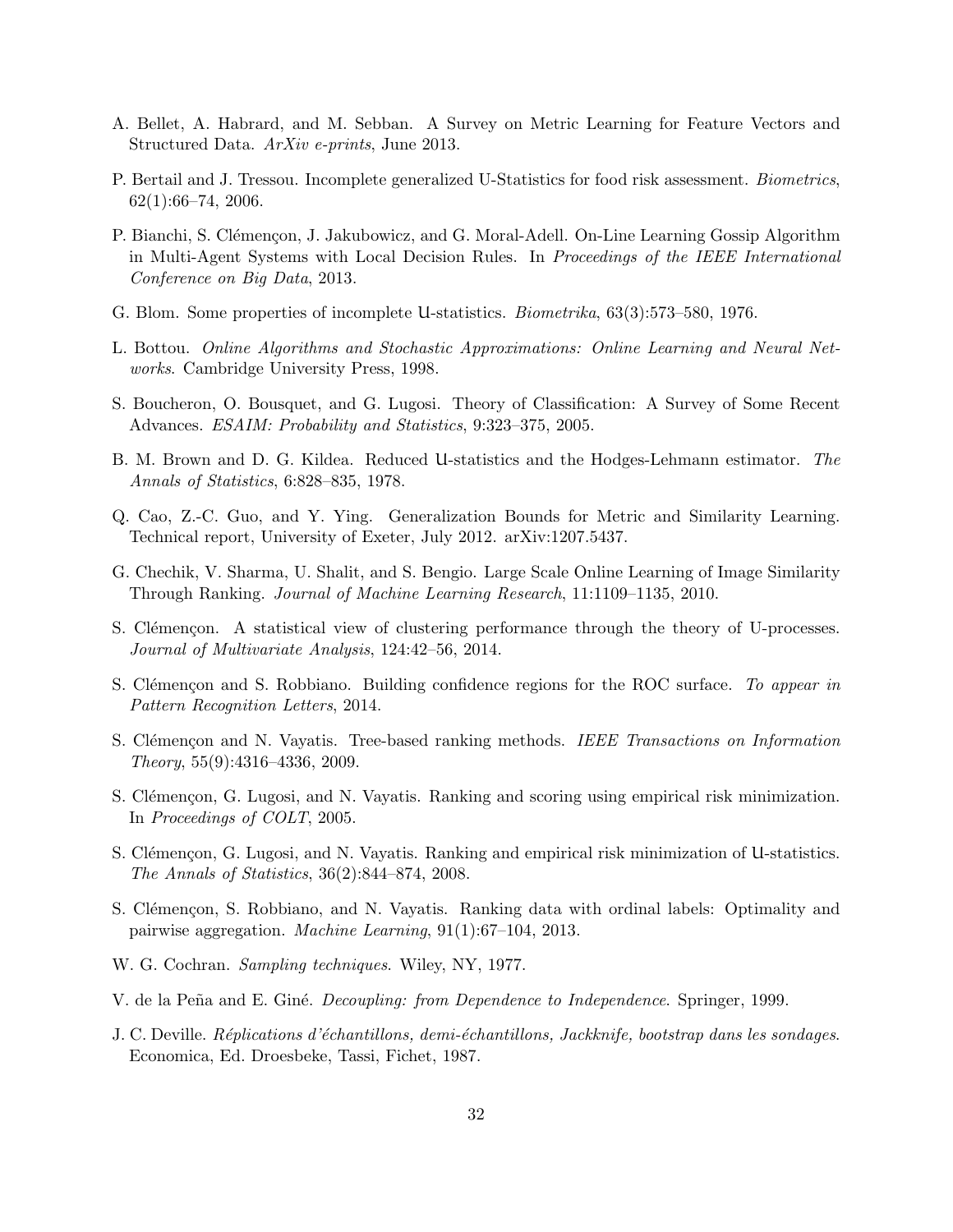- <span id="page-32-0"></span>L. Devroye, L. Györfi, and G. Lugosi. A Probabilistic Theory of Pattern Recognition. Springer, 1996.
- <span id="page-32-8"></span>E. Enqvist. On sampling from sets of random variables with application to incomplete U-statistics. PhD thesis, 1978.
- <span id="page-32-4"></span>J. Friedman, T. Hastie, and R. Tibshirani. The Elements of Statistical Learning. Springer, 2009.
- <span id="page-32-6"></span>D. K. Fuk and S. V. Nagaev. Probability Ineaqualities for Sums of Independent Random Variables. Prob. Th. Appl., 16(4):643660, 1971.
- <span id="page-32-16"></span>E. Giné and J. Zinn. Some limit theorems for empirical processes. The Annals of Probability, 12 (4):929–989, 1984.
- <span id="page-32-10"></span>W. Grams and R. Serfling. Convergence rates for U-statistics and related statistics. Ann. Stat., 1 (1):153–160, 1973.
- <span id="page-32-11"></span>J. Hájek. Asymptotic theory of rejective sampling with varying probabilities from a finite population. The Annals of Mathematical Statistics, 35(4):1491–1523, 1964.
- <span id="page-32-9"></span>J. Hajek. Asymptotic normality of simple linear rank statistics under alternatives. Ann. Math. Stat., 39:325–346, 1968.
- <span id="page-32-3"></span>W. Hoeffding. A class of statistics with asymptotically normal distribution. Ann. Math. Stat., 19: 293–325, 1948.
- <span id="page-32-12"></span>D. G. Horvitz and D. J. Thompson. A generalization of sampling without replacement from a finite universe. JASA, 47:663–685, 1951.
- <span id="page-32-7"></span>S. Janson. The asymptotic distributions of Incomplete U-statistics. Z. Wahrsch. verw. Gebiete, 66: 495–505, 1984.
- <span id="page-32-5"></span>R. Jin, S. Wang, and Y. Zhou. Regularized Distance Metric Learning: Theory and Algorithm. In Advances in Neural Information Processing Systems 22, pages 862–870, 2009.
- <span id="page-32-14"></span>R. Johnson and T. Zhang. Accelerating Stochastic Gradient Descent using Predictive Variance Reduction. In Advances in Neural Information Processing Systems 26, pages 315–323, 2013.
- <span id="page-32-15"></span>Tapas Kanungo, David M. Mount, Nathan S. Netanyahu, Christine D. Piatko, Ruth Silverman, and Angela Y. Wu. A local search approximation algorithm for k-means clustering. Computational Geometry, 28(2–3):89–112, 2004.
- <span id="page-32-13"></span>N. Le Roux, M. W. Schmidt, and F. Bach. A Stochastic Gradient Method with an Exponential Convergence Rate for Finite Training Sets. In Advances in Neural Information Processing Systems 25, pages 2672–2680, 2012.
- <span id="page-32-1"></span>M. Ledoux and M. Talagrand. Probability in Banach Spaces. Springer, New York, 1991.
- <span id="page-32-2"></span>A. J. Lee. U-statistics: Theory and practice. Marcel Dekker, Inc., New York, 1990.
- <span id="page-32-17"></span>G. Lugosi. Pattern classification and learning theory. In L. Györfi, editor, *Principles of Nonpara*metric Learning, pages 1–56. Springer, NY, 2002.